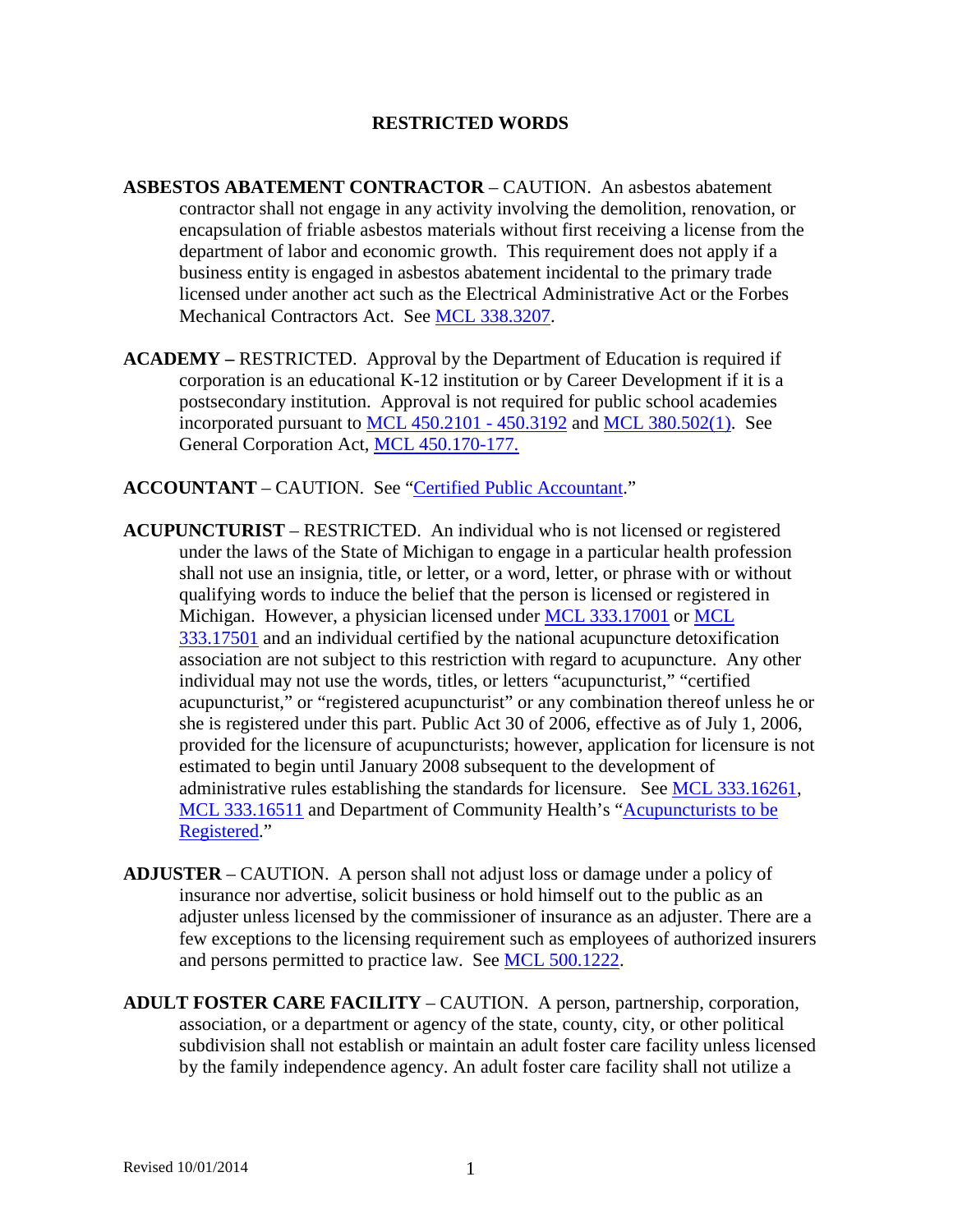name or designation which implies, infers, or leads the public to believe that the facility provides nursing care. See <u>MCL 400.704</u> and [MCL 400.726.](http://www.legislature.mi.gov/mileg.aspx?page=getObject&objectName=mcl-400-726)

- **AFIDS –** CAUTION. May be similar to a health maintenance organization (HMO) but cannot identify itself in a manner implying it is an HMO. See [MCL 500.3573.](http://www.legislature.mi.gov/mileg.aspx?page=getObject&objectName=mcl-500-3573)
- **AGRICULTURAL FAIR SOCIETIES** CAUTION. Must incorporate under a special act. See [MCL 450.1123](http://www.legislature.mi.gov/mileg.aspx?page=getObject&objectName=mcl-450-1123)
- **AIRCRAFT TRANSPORT OPERATION** RESTRICTED. See ["Aircraft Transport](#page-1-0)  [Vehicle.](#page-1-0)"
- <span id="page-1-0"></span>**AIRCRAFT TRANSPORT VEHICLE** – RESTRICTED. A person shall not use the term "aircraft transport vehicle" or "aircraft transport operation" or a similar term to describe or refer to the person unless the person is licensed by the department of community health under section [MCL 333.20931.](http://www.legislature.mi.gov/mileg.aspx?page=getObject&objectName=mcl-333-20931) See [MCL 333.20933.](http://www.legislature.mi.gov/mileg.aspx?page=getobject&objectName=mcl-333-20932&relation=next)
- **ALTERNATIVE HEALTH CARE FINANCING AND DELIVERY SYSTEMS** CAUTION. May be similar to a health maintenance organization (HMO). See [MCL](http://www.legislature.mi.gov/mileg.aspx?page=getObject&objectName=mcl-500-3573)  [500.3573.](http://www.legislature.mi.gov/mileg.aspx?page=getObject&objectName=mcl-500-3573)
- **ALTIUS** PROHIBITED. See Citius Altius Fortius. [\(36 USCS 220506\)](http://uscode.house.gov/search/criteria.shtml).
- <span id="page-1-1"></span>**AMBULANCE** – RESTRICTED. A person shall not use the terms "ambulance" or "ambulance operation" or a similar term to describe or refer to the person unless the person is licensed by the department of community health. See [MCL 333.20922.](http://www.legislature.mi.gov/mileg.aspx?page=getObject&objectName=mcl-333-20922)
- **AMBULANCE OPERATION** RESTRICTED. See ["Ambulance.](#page-1-1)"
- **AMERICAN ESPIRITO SPORT FRATERNITE** PROHIBITED. See Olympic [\(36](http://uscode.house.gov/search/criteria.shtml)  [USCS 220506\)](http://uscode.house.gov/search/criteria.shtml).
- **AMERICAN SYMPHONY ORCHESTRA LEAGUE** PROHIBITED. Federal law prohibits, federally chartered organization has exclusive right to this name. [\(36](http://uscode.house.gov/search/criteria.shtml)  [USCS 22306\)](http://uscode.house.gov/search/criteria.shtml).
- **ANIMAL TECHNICIAN RESTRICTED. See ["Veterinary.](#page-42-0)"**
- **ANIMAL TECHNOLOGIST –** RESTRICTED. See ["Veterinary.](#page-42-0)"
- **APOTHECARY –** RESTRICTED. See ["Pharmacy.](#page-30-0)"
- **ARCHITECT** RESTRICTED. A person shall not engage in or attempt to engage in the practice of an occupation regulated by the laws of the State of Michigan or use a title designated in the Occupational Code unless the person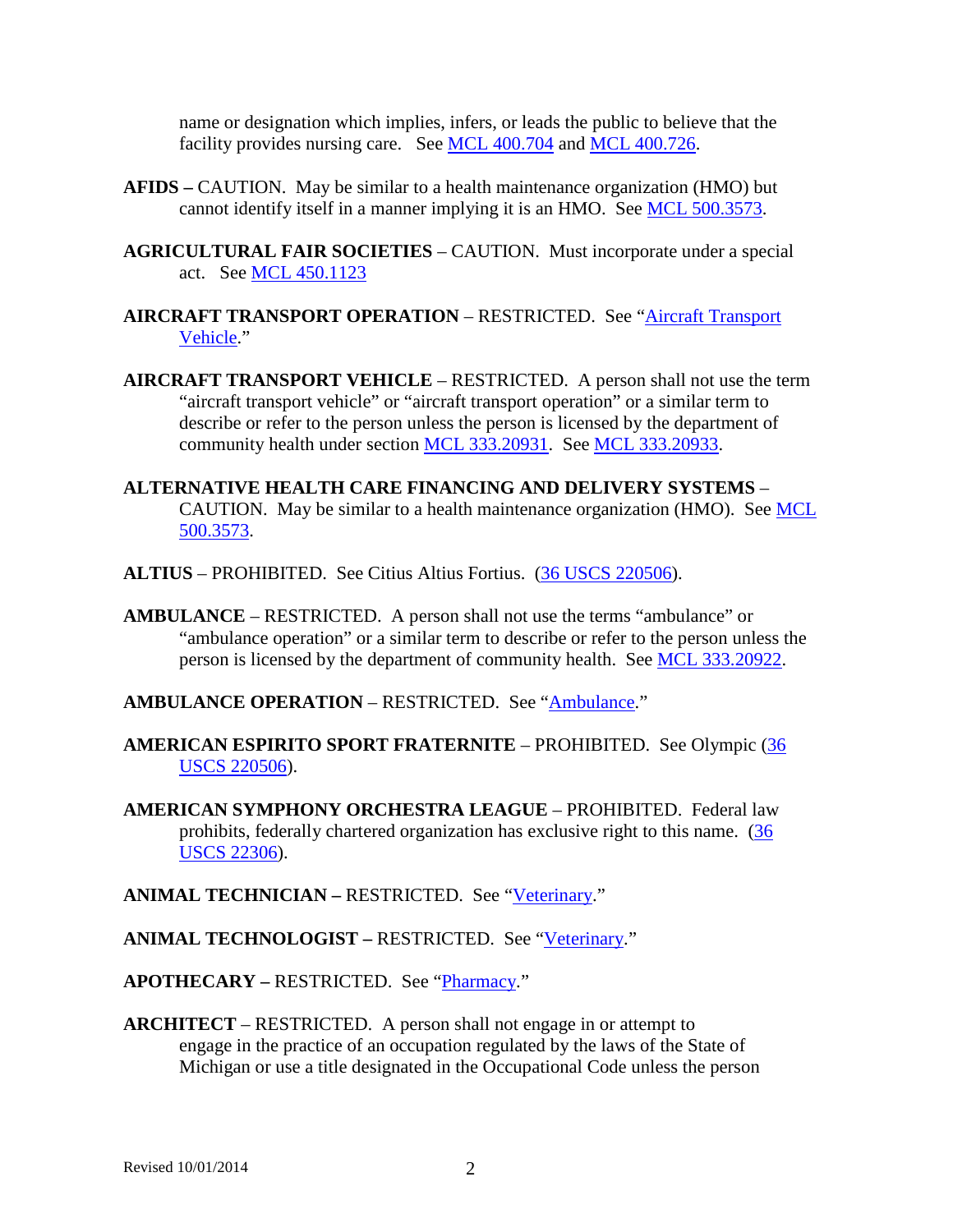possesses a license or registration issued by the department for the occupation. See [MCL 339.601](http://www.legislature.mi.gov/mileg.aspx?page=getObject&objectName=mcl-339-601) and [MCL 339.2014.](http://www.legislature.mi.gov/mileg.aspx?page=getObject&objectName=mcl-339-2014)

- **ARCHITECTURE** RESTRICTED. A person may not use the words architecture or a similar term in a firm name unless at least 2/3 of the principals of that firm are licensed by the department of labor and economic growth as architects. See [MCL](http://www.legislature.mi.gov/mileg.aspx?page=getObject&objectName=mcl-339-601)  [339.601,](http://www.legislature.mi.gov/mileg.aspx?page=getObject&objectName=mcl-339-601) [MCL 339.2014](http://www.legislature.mi.gov/mileg.aspx?page=getObject&objectName=mcl-339-2014) and [MCL 339.2010.](http://www.legislature.mi.gov/mileg.aspx?page=getObject&objectName=mcl-339-2010)
- **A.T**. RESTRICTED. See ["Athletic Trainer.](#page-2-0)"
- **A.T.C**. RESTRICTED. See ["Athletic Trainer.](#page-2-0)"
- <span id="page-2-0"></span>**ATHLETIC TRAINER** – RESTRICTED. An individual who is not licensed or registered under the laws of the State of Michigan to engage in a particular health profession shall not use an insignia, title, or letter, or a word, letter, or phrase with or without qualifying words to induce the belief that the person is licensed or registered in Michigan. Public Act 54 of 2006, effective as of December 31, 2006, provided for the licensure of athletic trainers; however, application for licensure is not estimated to begin until January 2008 subsequent to the development of administrative rules establishing the standards for licensure. See [MCL 333.16261](http://www.legislature.mi.gov/mileg.aspx?page=getObject&objectName=mcl-333-16261) and [333.17902.](http://legislature.mi.gov/doc.aspx?mcl-333-17902)

### **ATHLETIC TRAINER CERTIFIED** – RESTRICTED. See ["Athletic Trainer.](#page-2-0)"

- **A.T.L**. RESTRICTED. See ["Athletic Trainer.](#page-2-0)"
- **ATTORNEY** CAUTION. See ["Lawyer.](#page-21-0)"
- **AUDIOLOGIST –** RESTRICTED. See ["Audiometrist.](#page-2-1)"
- <span id="page-2-1"></span>**AUDIOMETRIST –** RESTRICTED. An individual who is not licensed or registered under the laws of the State of Michigan to engage in a particular health profession shall not use an insignia, title, or letter, or a word, letter, or phrase with or without qualifying words to induce the belief that the person is licensed or registered in Michigan. See [MCL 333.16261](http://www.legislature.mi.gov/mileg.aspx?page=getObject&objectName=mcl-333-16261) and [MCL 333.16803.](http://www.legislature.mi.gov/mileg.aspx?page=getObject&objectName=mcl-333-16803)
- **AUTHORITY** CAUTION. May imply it is a governmental entity. A governmental entity cannot incorporate, without specific statutory authority, pursuant to any corporation statute administered by the Bureau of Commercial Services.
- <span id="page-2-2"></span>**BAIL BOND** – CAUTION. May require licensing with the Insurance Bureau. Name cannot imply it is the risk bearer. However, if it is acting on its own behalf as the risk bearer, it may be a surety and required to form under the Insurance Code of 1956 [\(MCL 500.100 –](http://www.legislature.mi.gov/mileg.aspx?page=getObject&objectName=mcl-500-100) 500.8302) and be licensed by the [Office of Insurance and Financial](http://www.michigan.gov/cis/0,1607,7-154-10555---,00.html)  [Services.](http://www.michigan.gov/cis/0,1607,7-154-10555---,00.html) An insurance company is precluded from forming under Business Corporation Act, [MCL 450.1123.](http://www.legislature.mi.gov/mileg.aspx?page=getObject&objectName=mcl-450-1123)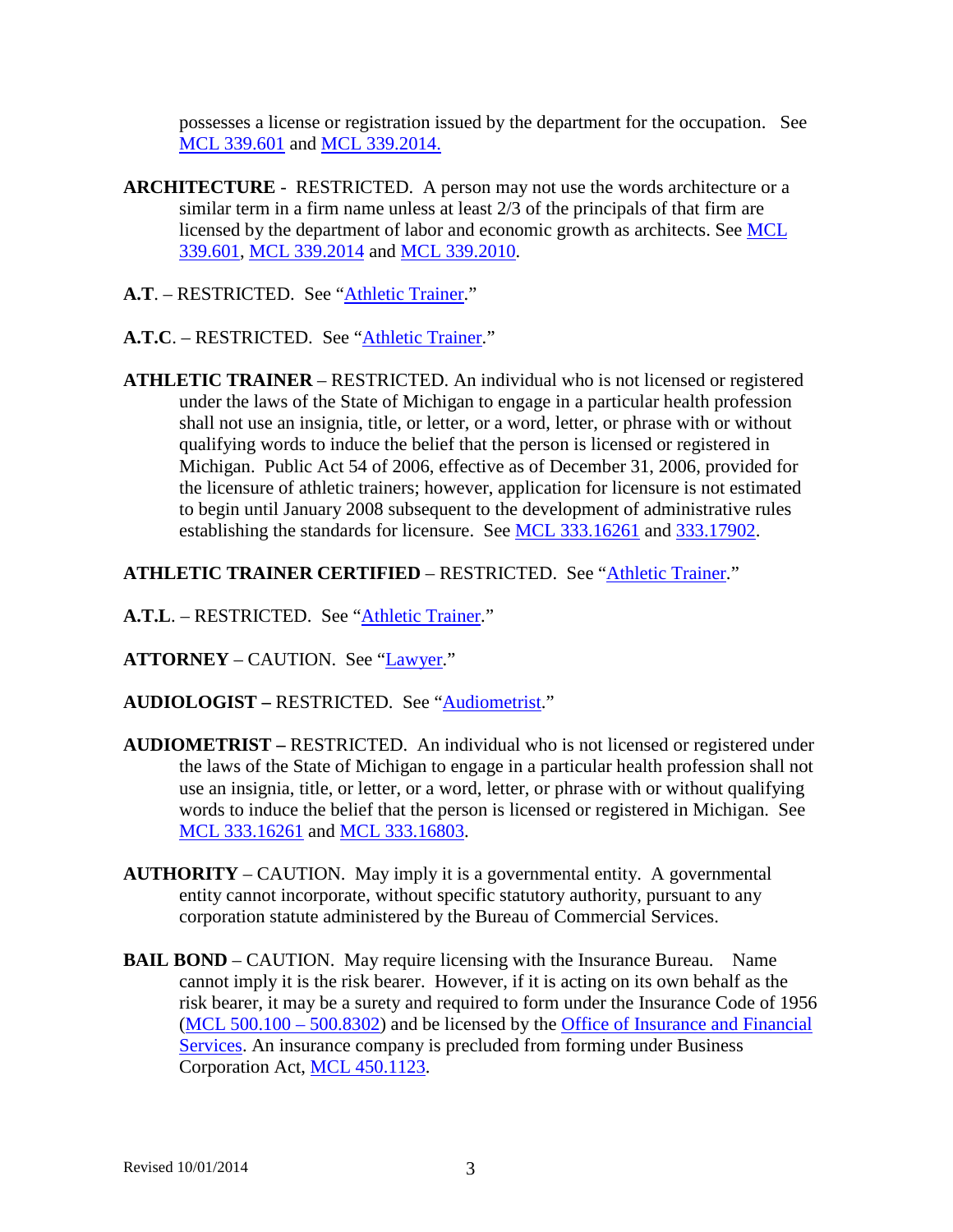#### **BAIL BONDS** – CAUTION. See [Bail Bond.](#page-2-2)

- **BANC** RESTRICTED. Implies bank or banking. See MCL [450.1213;](http://www.legislature.mi.gov/mileg.aspx?page=GetMCLDocument&objectname=mcl-450-1213) [450.2213;](http://www.legislature.mi.gov/mileg.aspx?page=GetMCLDocument&objectname=mcl-450-2213) and [487.11106.](http://www.legislature.mi.gov/mileg.aspx?page=GetMCLDocument&objectname=mcl-487-11106) May be used in the name of a bank holding company. See [Policy](http://www.cis.state.mi.us/bcsc/forms/corp/pol/c-20.pdf)  [Statement C-20.](http://www.cis.state.mi.us/bcsc/forms/corp/pol/c-20.pdf)
- **BANCORP** RESTRICTED. Implies bank or banking. See MCL [450.1213;](http://www.legislature.mi.gov/mileg.aspx?page=getObject&objectName=mcl-450-1213) [450.2213;](http://www.legislature.mi.gov/mileg.aspx?page=getObject&objectName=mcl-450-2213) and [487.11106.](http://www.legislature.mi.gov/mileg.aspx?page=getObject&objectName=mcl-487-11106) May be used in the name of a bank holding company. See [Policy](http://www.cis.state.mi.us/bcsc/forms/corp/pol/c-20.pdf)  [Statement C-20.](http://www.cis.state.mi.us/bcsc/forms/corp/pol/c-20.pdf)
- **BANK** RESTRICTED. A corporation subject to the Business Corporation Act or the Nonprofit Corporation Act, other than a bank holding company, shall not assume a name which implies that it is a banking corporation; an insurance or surety company; or a trust company unless from the other words in the name, it is clear the business conducted does not include the business of banking. See MCL [450.1213](http://www.legislature.mi.gov/mileg.aspx?page=getObject&objectName=mcl-450-1213) ; [450.2213;](http://www.legislature.mi.gov/mileg.aspx?page=getObject&objectName=mcl-450-2213) and [487.11106.](http://www.legislature.mi.gov/mileg.aspx?page=getObject&objectName=mcl-487-11106) May be used in the name of a bank holding company. See [Policy](http://www.cis.state.mi.us/bcsc/forms/corp/pol/c-20.pdf)  [Statement C-20.](http://www.cis.state.mi.us/bcsc/forms/corp/pol/c-20.pdf)
- **BANK HOLDING COMPANY** RESTRICTED. May be used only in the name of a bank holding company. See MCL [450.1213;](http://www.legislature.mi.gov/mileg.aspx?page=getObject&objectName=mcl-450-1213) [450.2213;](http://www.legislature.mi.gov/mileg.aspx?page=getObject&objectName=mcl-450-2213) and [487.11106.](http://www.legislature.mi.gov/mileg.aspx?page=getObject&objectName=mcl-487-11106) See [Policy](http://www.cis.state.mi.us/bcsc/forms/corp/pol/c-20.pdf)  [Statement C-20.](http://www.cis.state.mi.us/bcsc/forms/corp/pol/c-20.pdf)
- **BANKING** RESTRICTED. May be used in the name of a bank holding company. See MCL [450.1213;](http://www.legislature.mi.gov/mileg.aspx?page=getObject&objectName=mcl-450-1213) [450.2213;](http://www.legislature.mi.gov/mileg.aspx?page=getObject&objectName=mcl-450-2213) [487.11106](http://www.legislature.mi.gov/mileg.aspx?page=getObject&objectName=mcl-487-11106) and [Policy Statement C-20.](http://www.cis.state.mi.us/bcsc/forms/corp/pol/c-20.pdf)
- **BANQUE** RESTRICTED. May be used in the name of a bank holding company. See MCL [450.1213;](http://www.legislature.mi.gov/mileg.aspx?page=getObject&objectName=mcl-450-1213) [450.2213;](http://www.legislature.mi.gov/mileg.aspx?page=getObject&objectName=mcl-450-2213) and [487.11106](http://www.legislature.mi.gov/mileg.aspx?page=getObject&objectName=mcl-487-11106) and [Policy Statement C-20.](http://www.cis.state.mi.us/bcsc/forms/corp/pol/c-20.pdf)
- **BARBER** RESTRICTED. A person shall not engage in or attempt to engage in the practice of an occupation regulated by the laws of the State of Michigan or use a title designated in the Occupational Code unless the person possesses a license or registration issued by the department for the occupation. Nor shall a person use the word "barber" in the name of an establishment unless the person is properly licensed under the Occupational Code. See [MCL 339.601](http://www.legislature.mi.gov/mileg.aspx?page=getObject&objectName=mcl-339-601) and [MCL 339.1104.](http://www.legislature.mi.gov/mileg.aspx?page=getObject&objectName=mcl-339-1104)
- **BONDING** RESTRICTED. The name, as a whole, cannot infer it is a bank, an insurance company, or a trust company. See [MCL 450.1213.](http://www.legislature.mi.gov/mileg.aspx?page=getObject&objectName=mcl-450-1213)
- **BOXER** CAUTION. A person shall not engage in or attempt to engage in a boxing contest or exhibition unless the person possesses a license issued by the department of labor and economic growth, there are a few exceptions to the general license requirement such as participation in amateur or professional wrestling and amateur martial arts, and contests conducted by the United States or a school, college, or university. See [MCL 338.3630.](http://www.legislature.mi.gov/mileg.aspx?page=getObject&objectName=mcl-338-3630)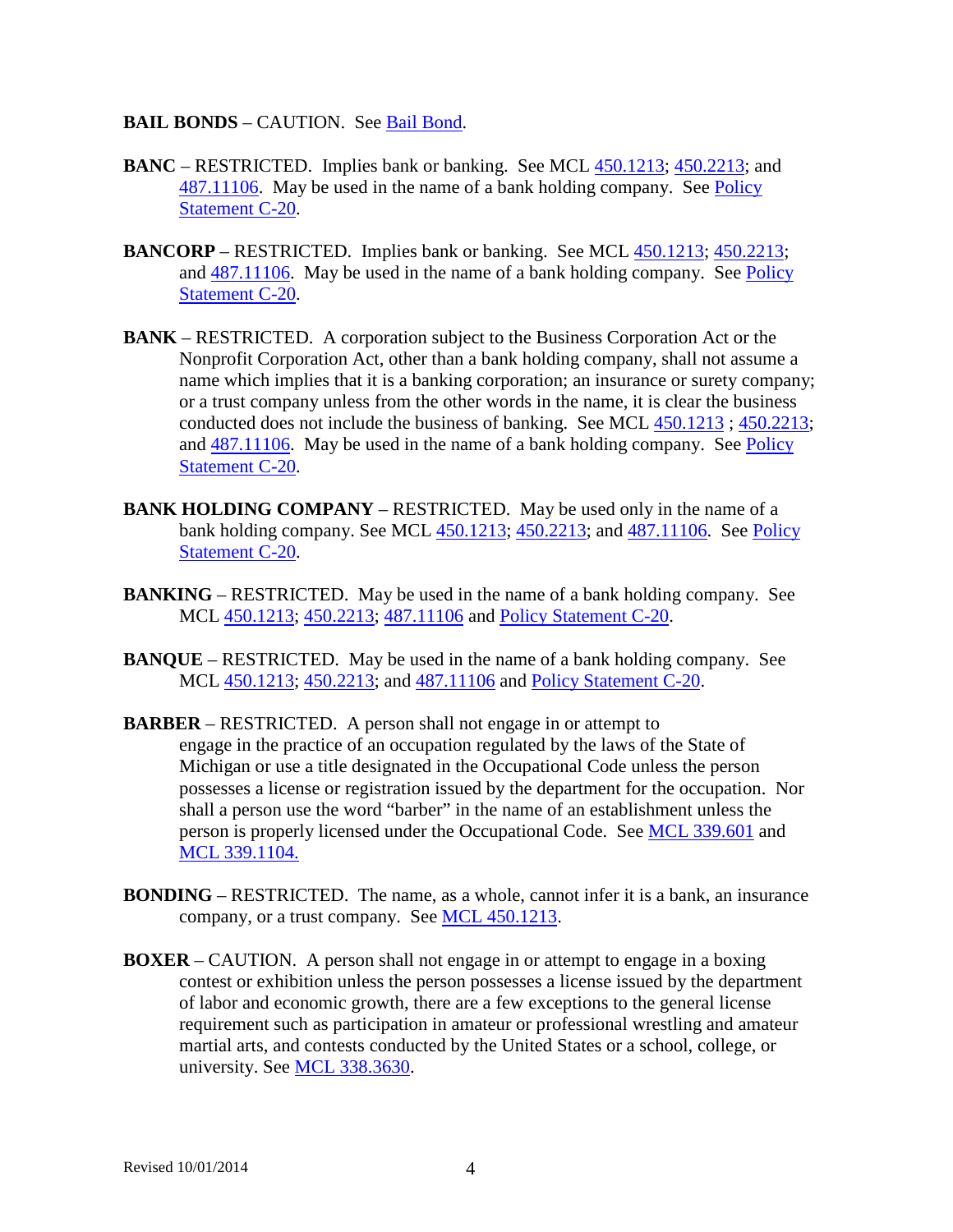- **BOXING PROMOTER** CAUTION. A boxing contest or exhibition shall not be held or conducted in this state except under a promoter's license issued by the department of labor and economic growth. See [MCL 338.3632.](http://www.legislature.mi.gov/mileg.aspx?page=getobject&objectName=mcl-338-3631&relation=next)
- **BRIDGE** CAUTION. Must incorporate under [Railroad Code of 1993](http://www.legislature.mi.gov/mileg.aspx?page=getObject&objectName=mcl-Act-354-of-1993) if it is a bridge company. See [MCL 462.201](http://www.legislature.mi.gov/mileg.aspx?page=getObject&objectName=mcl-462-201) and [MCL 450.1123.](http://www.legislature.mi.gov/mileg.aspx?page=getObject&objectName=mcl-450-1123)
- **BROKER-DEALER** CAUTION. A person shall not transact business in this state as a broker-dealer unless registered pursuant to the Uniform Securities Act. A brokerdealer is any person engaged in the business of effecting transactions in securities for the account of others or for his or her own account however, there are types of institutions and transactions not included in the definition and certain activities in which mortgage brokers and dealers may engage that are not subject to the registration requirement. See [MCL 451.801](http://www.legislature.mi.gov/mileg.aspx?page=getObject&objectName=mcl-451-801) and [MCL 451.601.](http://legislature.mi.gov/doc.aspx?mcl-451-601)
- **BRINE PIPELINE** CAUTION. Must incorporate under a special act. See MCL [450.1123.](http://www.legislature.mi.gov/mileg.aspx?page=getObject&objectName=mcl-450-1123)
- **BUILDER** –CAUTION. See ["Residential Builder.](#page-35-0)"
- **BUILDING AND LOAN** RESTRICTED. May only be used in name of a savings and loan institution under [Public Act 307 of 1980](http://www.legislature.mi.gov/mileg.aspx?page=getObject&objectName=mcl-Act-307-of-1980) or federal law. See [MCL 491.322.](http://www.legislature.mi.gov/mileg.aspx?page=getObject&objectName=mcl-491-322) The name, as a whole, cannot infer it is a bank, an insurance company, or a trust company. See [MCL 450.1213.](http://www.legislature.mi.gov/mileg.aspx?page=getObject&objectName=mcl-450-1213)
- **BUREAU OF MICHIGAN** PROHIBITED. Indicates or implies purpose other than permitted purpose: Implies a governmental agency. See MCL [450.1212\(1\)\(a\);](http://www.legislature.mi.gov/mileg.aspx?page=getObject&objectName=mcl-450-1212)  $450.2212(1)(a)$ ;  $450.4204(2)(a)$ ; and  $449.1102(3)$ .
- **BURIAL** CAUTION. Must incorporate under a special act if it is a cemetery, a burial, or cremation association. See [MCL 450.1123.](http://www.legislature.mi.gov/mileg.aspx?page=getObject&objectName=mcl-450-1123)
- **C.A**. RESTRICTED. See ["Certified Public Accountant.](#page-5-0)"
- **CANAL IMPROVEMENT ASSOCIATION**  CAUTION. Must incorporate under a special act if it is a Canal, River, or Harbor Improvement Association. See MCL [450.1123.](http://www.legislature.mi.gov/mileg.aspx?page=getObject&objectName=mcl-450-1123)
- **CARNIVAL-AMUSEMENT RIDE OPERATOR** CAUTION. No person shall operate a carnival-amusement ride without a permit issued by the department of labor and economic growth. A permit to operate is issued after an inspector has determined that the carnival-amusement ride complies with the rules and regulations. [MCL](http://www.legislature.mi.gov/mileg.aspx?page=getObject&objectName=mcl-408-660)  [408.660](http://www.legislature.mi.gov/mileg.aspx?page=getObject&objectName=mcl-408-660) and [MCL 408.661.](http://www.legislature.mi.gov/mileg.aspx?page=getobject&objectName=mcl-408-660&relation=next)
- **C.A.T.** RESTRICTED. See ["Athletic Trainer.](#page-2-0)"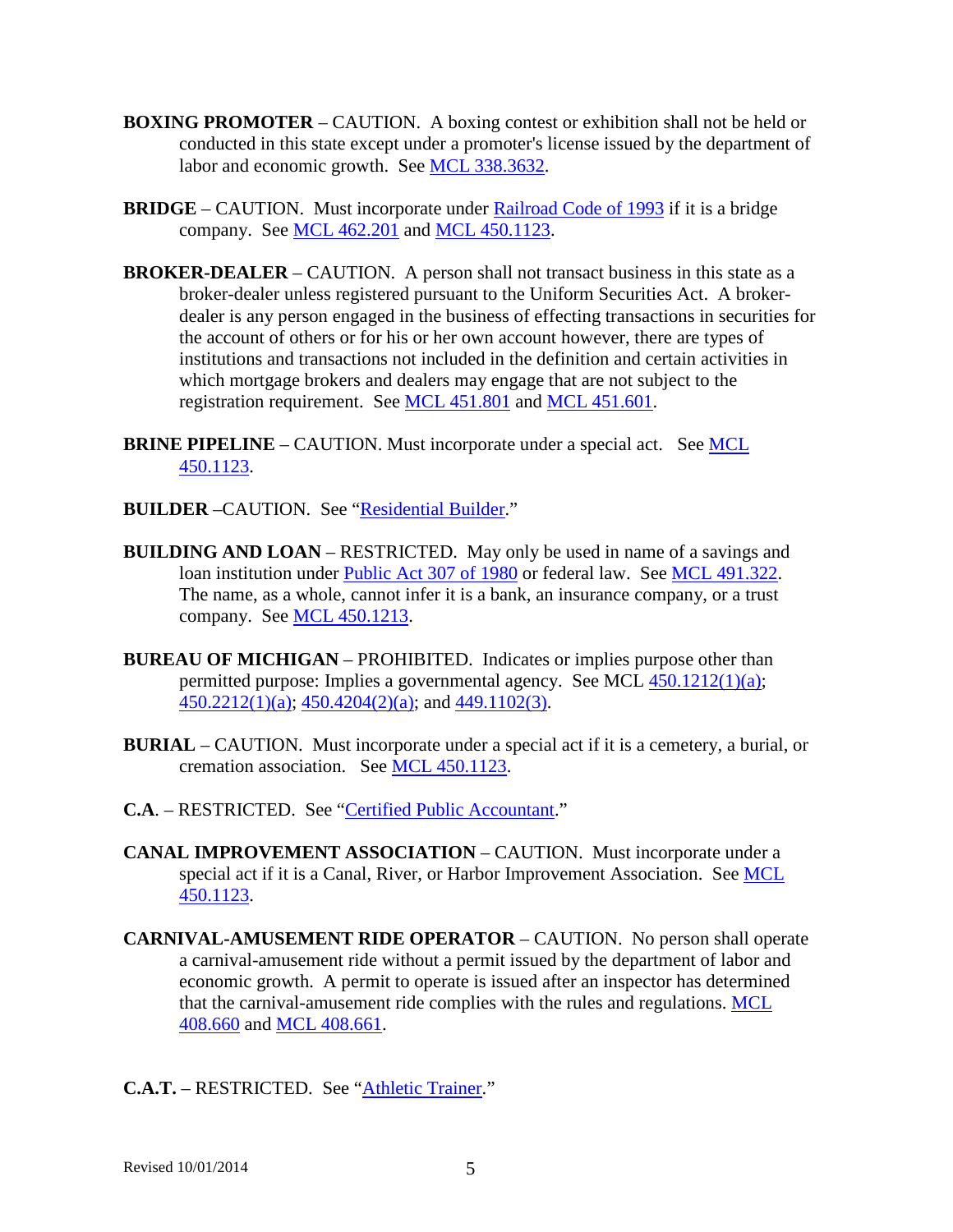- **CEMETERY –** CAUTION. Must incorporate under a special act if it owns or operates a cemetery. See [MCL 450.1123.](http://www.legislature.mi.gov/mileg.aspx?page=getObject&objectName=mcl-450-1123) An ecclesiastical corporation formed under the General Corporation Act, however, may own a church cemetery. [MCL 450.183.](http://www.legislature.mi.gov/mileg.aspx?page=getObject&objectName=mcl-450-183)
- **CENTRAL LIQUIDITY** PROHIBITED. See [Central Liquidity Facility.](#page-5-1) [\(18 USCS](http://uscode.house.gov/search/criteria.shtml)  [709\)](http://uscode.house.gov/search/criteria.shtml).
- <span id="page-5-1"></span>**CENTRAL LIQUIDITY FACILITY** – PROHIBITED. Any combination or variation of these words reasonably calculated to convey the false impression that such business has some connection with the National Credit Union Administration is strictly prohibited except as permitted by the laws of the United States. [\(18 USCS 709\)](http://uscode.house.gov/search/criteria.shtml).
- **CERTIFIED ACCOUNTANT** RESTRICTED. See ["Certified Public Accountant.](#page-5-0)"
- **CERTIFIED ACUPUNCTURIST** RESTRICTED. See ["Acupuncturist.](#page-0-0)"
- **CERTIFIED ATHLETIC TRAINER** RESTRICTED. See ["Athletic Trainer.](#page-2-0)"
- <span id="page-5-2"></span>**CERTIFIED GENERAL REAL ESTATE APPRAISER** – RESTRICTED. A person shall not engage in or attempt to engage in the practice of an occupation regulated by the laws of the State of Michigan or use a title designated in the Occupational Code unless the person possesses a license or registration issued by the department for the occupation. See [MCL 339.601](http://www.legislature.mi.gov/mileg.aspx?page=getObject&objectName=mcl-339-601) and [MCL 339.2607.](http://legislature.mi.gov/doc.aspx?mcl-339-2607)
- **CERTIFIED OCCUPATIONAL THERAPIST –** RESTRICTED. See ["Occupational](#page-28-0)  [Therapist.](#page-28-0)"
- **CERTIFIED OCCUPATIONAL THERAPY ASSISTANT –** RESTRICTED. See ["Occupational Therapist.](#page-28-0)"
- <span id="page-5-0"></span>**CERTIFIED PUBLIC ACCOUNTANT** – RESTRICTED. A person shall not engage in or attempt to engage in the practice of an occupation regulated by the laws of the State of Michigan or use a title designated in the Occupational Code unless the person possesses a license or registration issued by the department for the occupation. See [MCL 339.601](http://www.legislature.mi.gov/mileg.aspx?page=getObject&objectName=mcl-339-601) and [MCL 339.723.](http://www.legislature.mi.gov/mileg.aspx?page=getobject&objectName=mcl-339-722&relation=next)
- **CERTIFIED RESIDENTIAL REAL ESTATE APPRAISER** RESTRICTED. See ["Certified General Real Estate Appraiser.](#page-5-2)"
- **CHARTERED ACCOUNTANT** RESTRICTED. See ["Certified Public Accountant.](#page-5-0)"
- <span id="page-5-3"></span>**CHILD CARE ORGANIZATION** – CAUTION. A person, partnership, firm, corporation, association, or nongovernmental organization shall not establish or maintain a child care organization unless licensed or registered by the department of human services. See [MCL 722.115.](http://www.legislature.mi.gov/mileg.aspx?page=getObject&objectName=mcl-722-115)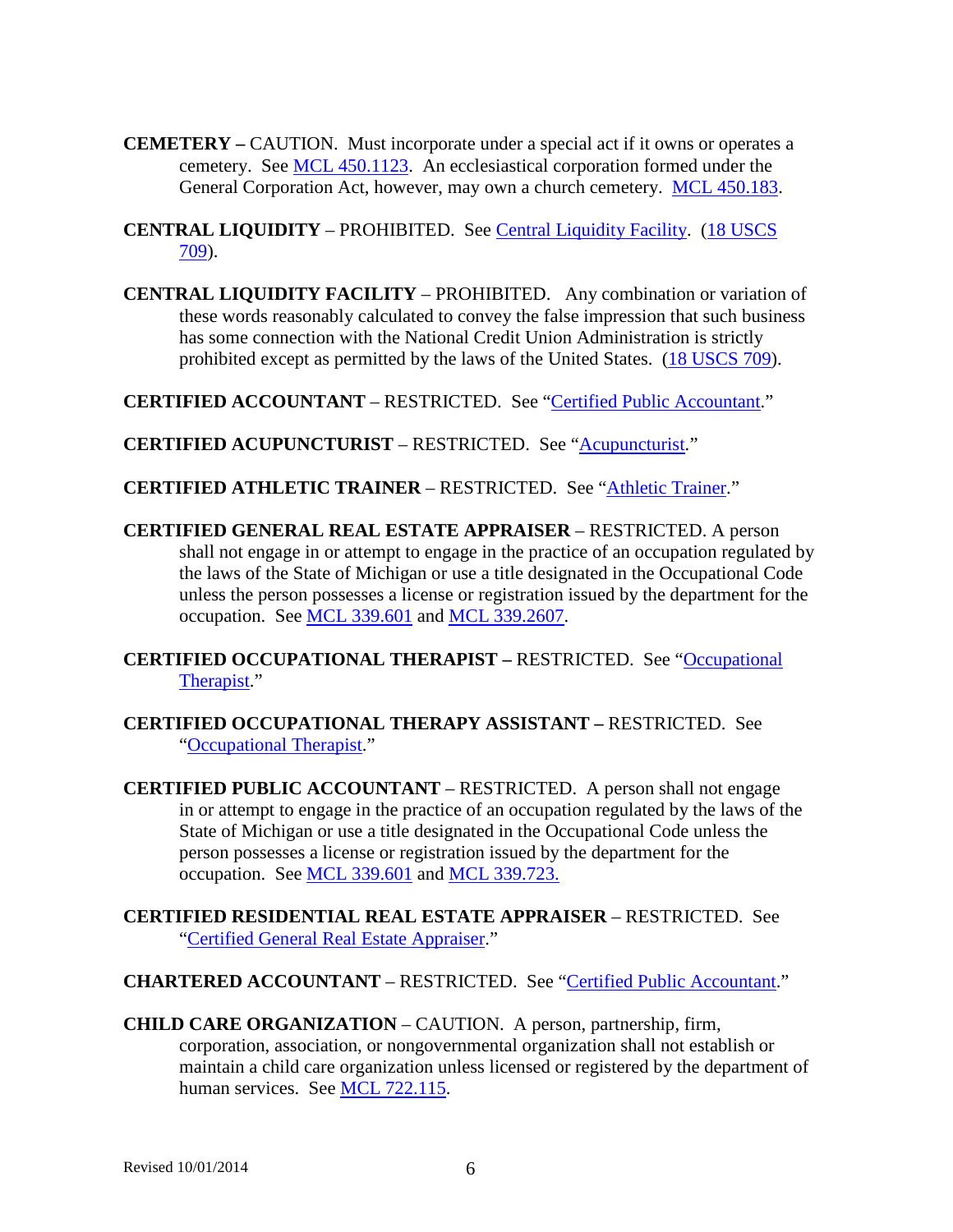### **CHIROPODICAL –** RESTRICTED. See ["Chiropodist.](#page-6-0)"

<span id="page-6-0"></span>**CHIROPODIST –** RESTRICTED. An individual who is not licensed or registered under the laws of the State of Michigan to engage in a particular health profession shall not use an insignia, title, or letter, or a word, letter, or phrase with or without qualifying words to induce the belief that the person is licensed or registered in Michigan. See [MCL 333.16261](http://www.legislature.mi.gov/mileg.aspx?page=getObject&objectName=mcl-333-16261) and [MCL 333.18011.](http://www.legislature.mi.gov/mileg.aspx?page=getObject&objectName=mcl-333-18011)

**CHIROPODY –** RESTRICTED. See ["Chiropodist.](#page-6-0)"

<span id="page-6-1"></span>**CHIROPRACTIC** – RESTRICTED. An individual who is not licensed or registered under the laws of the State of Michigan to engage in a particular health profession shall not use an insignia, title, or letter, or a word, letter, or phrase with or without qualifying words to induce the belief that the person is licensed or registered in Michigan. See [MCL 333.16261](http://www.legislature.mi.gov/mileg.aspx?page=getObject&objectName=mcl-333-16261) and [MCL 333.16411.](http://www.legislature.mi.gov/mileg.aspx?page=getObject&objectName=mcl-333-16411)

**CHIROPRACTIC PHYSICIAN –** RESTRICTED. See ["Chiropractic.](#page-6-1)"

**CHIROPRACTOR** – RESTRICTED. See ["Chiropractic.](#page-6-1)"

**CITIUS** – PROHIBITED. See [Citius Altius Fortius.](#page-6-2) [\(36 USCS 220506\)](http://uscode.house.gov/search/criteria.shtml).

- <span id="page-6-2"></span>**CITIUS ALTIUS FORTIUS** – PROHIBITED. Any combination of words tending to cause confusion, mistake or to falsely suggest a connection with the International Olympic Committee (IOC) are strictly prohibited without the consent of the IOC if used for the purpose of trade, to induce the sale of any goods or services, or to promote any theatrical exhibition, athletic performance, or competition. This restriction does not apply to any lawful use of these words used prior to September 21, 1950. [\(36 USC 220506\)](http://uscode.house.gov/search/criteria.shtml).
- **CITIZENS DISTRICT COUNCIL** CAUTION. This is a municipal function, which cannot incorporate under Acts administered by the Bureau. See [MCL 125.71.](http://www.legislature.mi.gov/mileg.aspx?page=getObject&objectName=mcl-125-71)
- **CITY OF** CAUTION. The name, as a whole, cannot infer a municipal function.
- **CIVIL AIR PATROL** PROHIBITED. Federal law prohibits exclusive right to this name. [\(36 USCS 40306\)](http://uscode.house.gov/search/criteria.shtml).
- **CLF** PROHIBITED. See Central Liquidity Facility. [\(18 USCS 709\)](http://uscode.house.gov/search/criteria.shtml).
- **CLINICAL AUDIOLOGIST –** RESTRICTED. See ["Audiometrist.](#page-2-1)"
- **COLLECTION AGENCY** CAUTION. A person shall not engage in or attempt to engage in the practice of an occupation regulated by the laws of the State of Michigan or use a title designated in the Occupational Code unless the person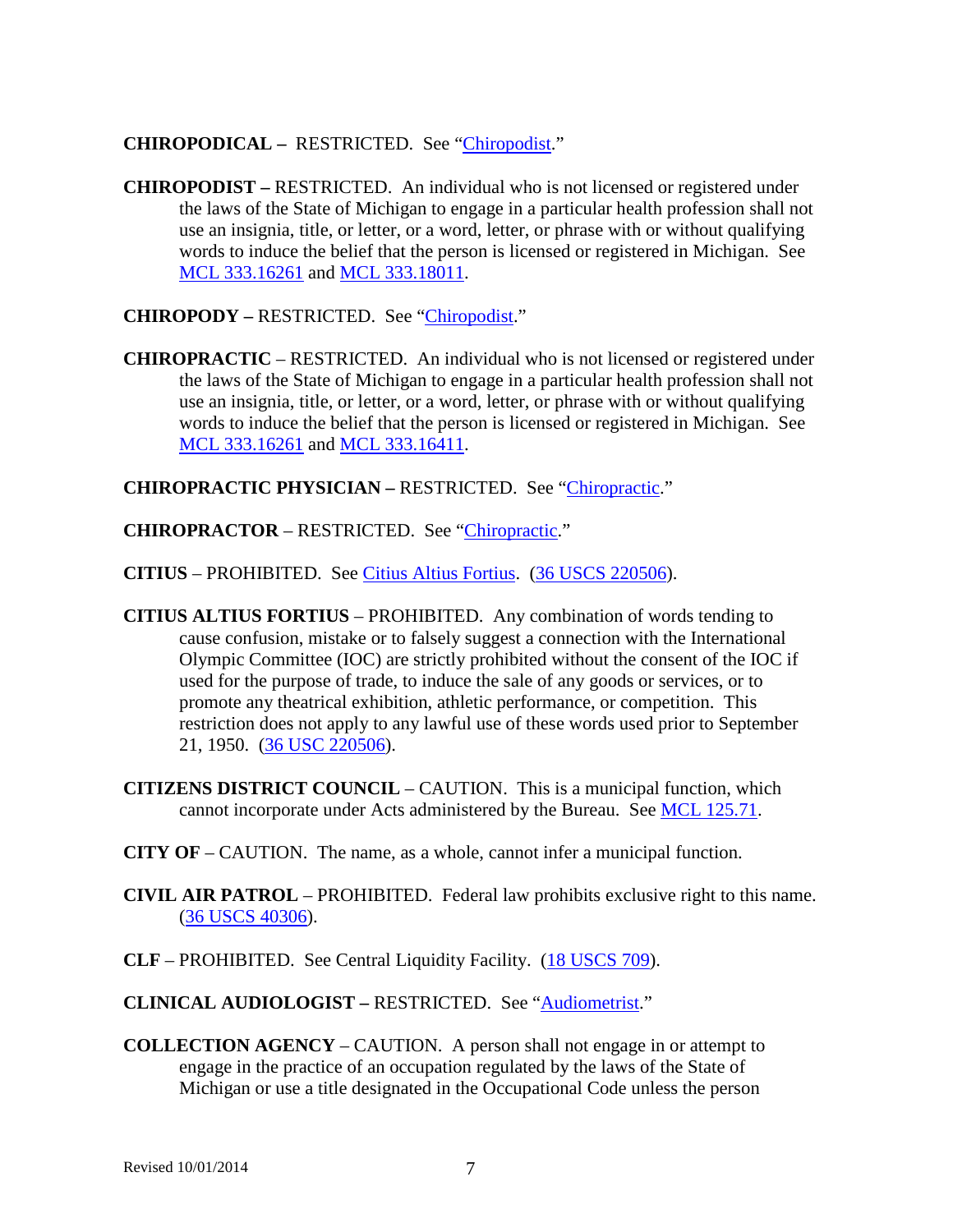possesses a license or registration issued by the department for the occupation. See [MCL 339.601](http://www.legislature.mi.gov/mileg.aspx?page=getObject&objectName=mcl-339-601) and [MCL 339.904.](http://www.legislature.mi.gov/mileg.aspx?page=getObject&objectName=mcl-339-904)

**COLLEGE** – RESTRICTED. Every educational corporation including the word "college" in its name, before being authorized to file its articles, shall be required to present to the Bureau an approval in writing from the State Board of Education. See [MCL](http://www.legislature.mi.gov/mileg.aspx?page=getObject&objectName=mcl-450-171)  [450.171.](http://www.legislature.mi.gov/mileg.aspx?page=getObject&objectName=mcl-450-171) This restriction applies only to educational corporations. If the purposes are other than educational, the word may be used in a corporation name.

RELIGIOUS COLLEGE – CAUTION. Pursuant to Public Act 420 of 2006, an ecclesiastical corporation properly incorporated before January 1, 2007 in a county with greater than 17,000 and fewer than 23,500 residents in the year 2000 that began operating a religious college before January 1, 2007 may use the title Religious College for the organization provided the Religious College is not separately incorporated. In addition, the ecclesiastical corporation must clearly and prominently indicate following the name of the religious college that it is a division of the ecclesiastical corporation. (The five counties with the specified population are as follows; Ogemaw, Osceola, Otsego, Antrim, and Leelanau). See [MCL 450.184a.](http://www.legislature.mi.gov/mileg.aspx?page=getObject&objectName=mcl-450-184a)

- **COMMODITY CREDIT**  PROHIBITED. Any combination of these words is strictly prohibited. [\(15 USCS 714m\(f\)\)](http://uscode.house.gov/search/criteria.shtml).
- **COMMODITY CREDIT CORPORATION** PROHIBITED. Any combination of these words is strictly prohibited. [\(15 USCS 714m\(f\)\)](http://uscode.house.gov/search/criteria.shtml).
- **COMMUNITY FOUNDATION** CAUTION. Must be in compliance with [MCL](http://www.legislature.mi.gov/mileg.aspx?page=getObject&objectName=mcl-450-2212)  [450.2212\(3\).](http://www.legislature.mi.gov/mileg.aspx?page=getObject&objectName=mcl-450-2212) Filing as a corporation will not give them the tax treatment they may be attempting to obtain as provided for in the U.S. Internal Revenue Code.
- **COMMUNITY PLANNER** RESTRICTED. A person shall not engage in or attempt to engage in the practice of an occupation regulated by the laws of the State of Michigan or use a title designated in the Occupational Code unless the person possesses a license or registration issued by the department for the occupation. . See [MCL 339.601](http://www.legislature.mi.gov/mileg.aspx?page=getObject&objectName=mcl-339-601) and [MCL 339.2303.](http://www.legislature.mi.gov/mileg.aspx?page=getObject&objectName=mcl-339-2303)
- <span id="page-7-0"></span>**CONSULTING PSYCHOLOGIST –** RESTRICTED. An individual who is not licensed or registered under the laws of the State of Michigan to engage in a particular health profession shall not use an insignia, title, or letter, or a word, letter, or phrase with or without qualifying words to induce the belief that the person is licensed or registered in Michigan. See [MCL 333.16261](http://www.legislature.mi.gov/mileg.aspx?page=getObject&objectName=mcl-333-16261) and [MCL 333.18211.](http://www.legislature.mi.gov/mileg.aspx?page=getObject&objectName=mcl-333-18211)

### **CONVALESCENT CENTER** – RESTRICTED. See ["Nursing Home.](#page-27-0)"

**CO-OP** – RESTRICTED. Limited to certain types of entities only. See MCL [450.3123,](http://www.legislature.mi.gov/mileg.aspx?page=getObject&objectName=mcl-450-3123) [450.99](http://www.legislature.mi.gov/mileg.aspx?page=getObject&objectName=mcl-450-99) and [Act 310 of 1984.](http://legislature.mi.gov/doc.aspx?mcl-Act-310-of-1984)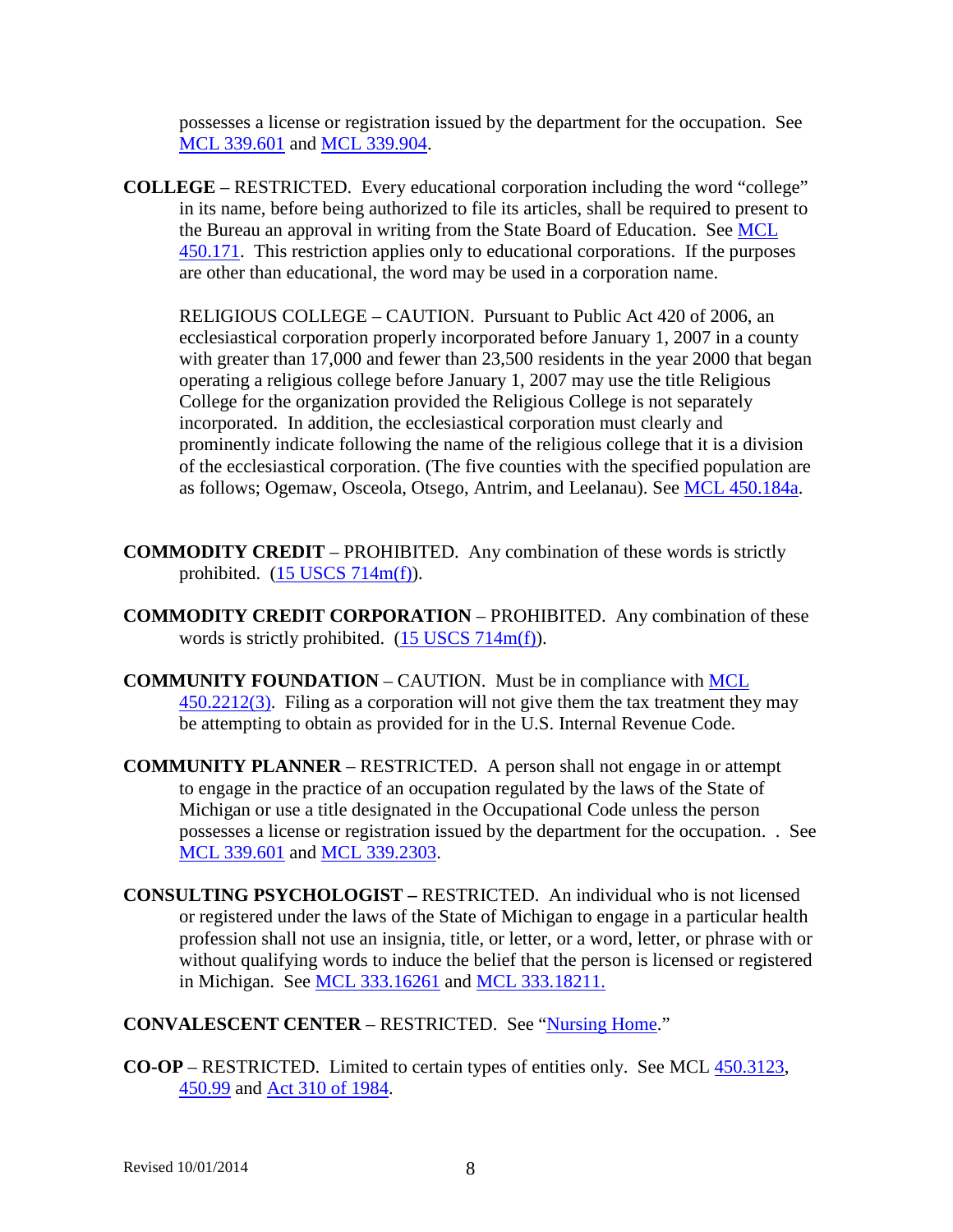- **COOPERATIVE** RESTRICTED. Limited to certain types of entities only. See MCL [450.3123,](http://www.legislature.mi.gov/mileg.aspx?page=getObject&objectName=mcl-450-3123) [450.99](http://www.legislature.mi.gov/mileg.aspx?page=getObject&objectName=mcl-450-99) and [Act 310 of 1984.](http://legislature.mi.gov/doc.aspx?mcl-Act-310-of-1984)
- **CORP.** CAUTION. May not be used in the name of a limited partnership or a limited liability company. See [MCL 449.1102\(5\)](http://www.legislature.mi.gov/mileg.aspx?page=getObject&objectName=mcl-449-1102) and [MCL 450.4204\(2\)\(b\).](http://www.legislature.mi.gov/mileg.aspx?page=getObject&objectName=mcl-450-4204)
- **CORPORATION** CAUTION. May not be used in the name of a limited partnership or a limited liability company. See [MCL 449.1102\(5\)](http://www.legislature.mi.gov/mileg.aspx?page=getObject&objectName=mcl-449-1102) and [MCL 450.4204\(2\)\(b\).](http://www.legislature.mi.gov/mileg.aspx?page=getObject&objectName=mcl-450-4204)
- <span id="page-8-0"></span>**COSMETOLOGIST** – RESTRICTED. A person shall not engage in or attempt to engage in the practice of an occupation regulated by the laws of the State of Michigan or use a title designated in the Occupational Code unless the person possesses a license or registration issued by the department for the occupation. A cosmetologist may render hair care services, skin services, natural hair cultivation, and manicuring services as part of the practice of cosmetology. However, an individual licensed as a manicurist, natural hair culturist, or esthetician shall only render that particular service and shall not render any other cosmetology service without being licensed for that service. In addition, a cosmetologist shall not render electrology without being licensed as an electrologist. See [MCL 339.601](http://www.legislature.mi.gov/mileg.aspx?page=getObject&objectName=mcl-339-601) and [MCL](http://www.legislature.mi.gov/mileg.aspx?page=getobject&objectName=mcl-339-1203&relation=next)  [339.1203a.](http://www.legislature.mi.gov/mileg.aspx?page=getobject&objectName=mcl-339-1203&relation=next)
- **COSMETOLOGY** CAUTION. A person shall not conduct or operate a cosmetology establishment or school of cosmetology without a school or establishment license issued under this article. See [MCL 339.1203b.](http://www.legislature.mi.gov/mileg.aspx?page=getobject&objectName=mcl-339-1203a&relation=next)
- **C.O.T.** RESTRICTED. See ["Occupational Therapist.](#page-28-0)"
- **C.O.T.A.** RESTRICTED. See ["Occupational Therapist.](#page-28-0)"
- **COUNTY OF**  CAUTION. The name, as a whole, cannot infer a municipal function.
- **COUNSELOR** CAUTION. See ["Lawyer.](#page-21-0)"
- **CREDIT COMMODITY** PROHIBITED. Any combination of these words is strictly prohibited. [\(15 USCS 714m\(f\)\)](http://uscode.house.gov/search/criteria.shtml).
- **CREDIT COMMODITY CORPORATION** PROHIBITED. Any combination of these words is strictly prohibited.  $(15$  USCS 714m(f)).
- **CREDIT LIFE** RESTRICTED. If not used in connection with the word "agency", the Insurance Bureau considers these words to denote an insurance company. Insurance companies are prohibited from filing under the Business Corporation Act. See [MCL](http://www.legislature.mi.gov/mileg.aspx?page=getObject&objectName=mcl-450-1123)  [450.1123.](http://www.legislature.mi.gov/mileg.aspx?page=getObject&objectName=mcl-450-1123)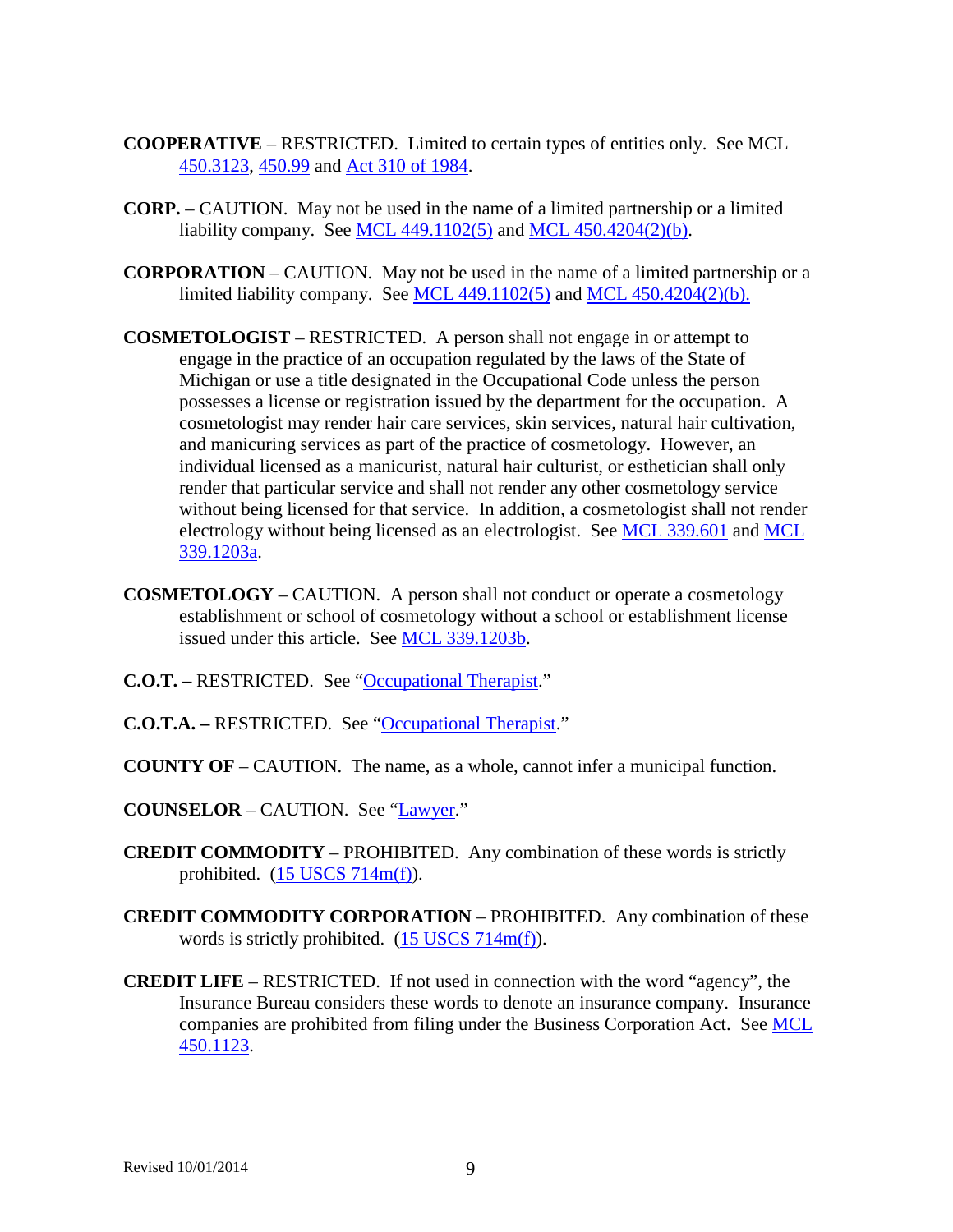- **CREDIT UNION –** PROHIBITED. The words "credit union" may not be used in the name of any association, partnership or corporation unless it is a credit union, credit union trade association, or credit union service organization; or is owned by one or more of the above. The words "corporate" or "corporate central" may not be used immediately before the words "credit union" in its name unless it is a corporate credit union organized under the Credit Union Act, the laws of another state or territory of the United States, or the law of the United States. See [MCL 490.104.](http://www.legislature.mi.gov/mileg.aspx?page=getObject&objectName=mcl-490-104)
- **CREDIT UNION SERVICE ORGANIZATION** CAUTION. Not subject to the banking code. Can be incorporated as a business or nonprofit corporation.
- **CREMATION** CAUTION. Must incorporate under a special act if it is a cremation association. See [MCL 450.1123](http://www.legislature.mi.gov/mileg.aspx?page=getObject&objectName=mcl-450-1123) and [Act 58, P.A. 1915.](http://legislature.mi.gov/doc.aspx?mcl-Act-58-of-1915)
- **CREMATORY** CAUTION. Must incorporate under a special act if it is a crematory. See [MCL 450.1123](http://www.legislature.mi.gov/mileg.aspx?page=getObject&objectName=mcl-450-1123) and [Act 58, P.A. 1915.](http://legislature.mi.gov/doc.aspx?mcl-Act-58-of-1915)
- **CUSO** CAUTION. Not subject to the banking code. Can be incorporated as a business or nonprofit corporation.
- **DAY CARE CENTER** CAUTION. See ["Child Care Organization.](#page-5-3)"
- **D.C. –** RESTRICTED. See ["Chiropractic.](#page-6-1)"
- **D.D.S. –** RESTRICTED. See ["Dentist.](#page-9-0)"
- **DEA** PROHIBITED. Written permission from the Drug Enforcement Administration must be obtained prior to use of these initials. [\(18 USCS 709\)](http://uscode.house.gov/search/criteria.shtml).
- **DEBT MANAGEMENT** CAUTION. A person engaged in the business of debt management is rendering a financial planning service and must obtain a license under the Debt Management Act. This requirement does not apply to certain professionals such as attorneys-at-law and certified public accountants in that debt management may be an incidental part of their primary trade, please see [MCL](http://www.legislature.mi.gov/mileg.aspx?page=getObject&objectName=mcl-451-413)  [451.413\(2\)](http://www.legislature.mi.gov/mileg.aspx?page=getObject&objectName=mcl-451-413) for a list of exceptions to the licensing requirement. See [MCL 451.413.](http://www.legislature.mi.gov/mileg.aspx?page=getObject&objectName=mcl-451-413)
- **DENTAL ASSISTANT –** RESTRICTED. See ["Dentist.](#page-9-0)"

#### **DENTAL HYGIENIST –** RESTRICTED. See ["Dentist.](#page-9-0)"

<span id="page-9-0"></span>**DENTIST** – RESTRICTED. An individual who is not licensed or registered under the laws of the State of Michigan to engage in a particular health profession shall not use an insignia, title, or letter, or a word, letter, or phrase with or without qualifying words to induce the belief that the person is licensed or registered in Michigan. See [MCL](http://www.legislature.mi.gov/mileg.aspx?page=getObject&objectName=mcl-333-16261)  [333.16261](http://www.legislature.mi.gov/mileg.aspx?page=getObject&objectName=mcl-333-16261) and [MCL 333.16611.](http://www.legislature.mi.gov/mileg.aspx?page=getObject&objectName=mcl-333-16611)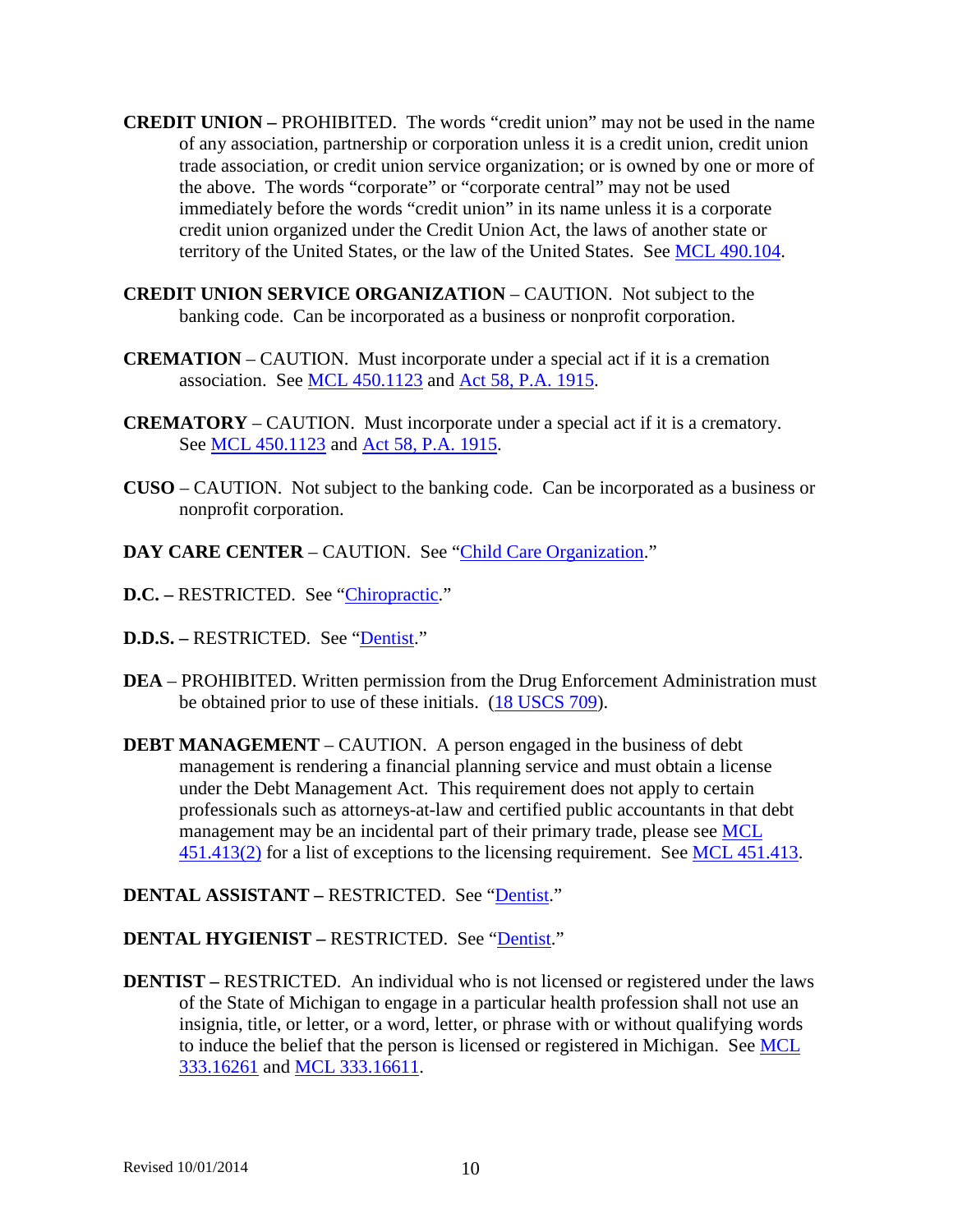- **DEPARTMENT OF HEALTH AND HUMAN SERVICES –** PROHIBITED. Strictly prohibited without written authorization from the Commissioner of Social Security. [\(42 USCS 1320b-10\)](http://uscode.house.gov/search/criteria.shtml).
- **DEPARTMENT OF HOUSING AND URBAN DEVELOPMENT** PROHIBITED. Any combination of these words or letters reasonably calculated to convey the false impression that such name or business has some connection with or authorization from the federal government is prohibited. [\(18 USCS 709\)](http://uscode.house.gov/search/criteria.shtml).
- **DEPARTMENT OF MICHIGAN** PROHIBITED. Implies a governmental agency. (Bureau policy).
- **DEPARTMENT OF THE TREASURY –** PROHIBITED. Any combination of these words or letters reasonably calculated to convey the false impression that such name or business has some connection with or authorization from the federal government is prohibited. [\(31 USCS 333\)](http://uscode.house.gov/search/criteria.shtml).
- **DEPOSIT** (Includes safe deposit and safety deposit) RESTRICTED. A corporation subject to the Business Corporation Act or the Nonprofit Corporation Act (other than a bank holding company) shall not assume a name which implies that it is a banking corporation; insurance or surety company; or a trust company unless from the other words in the name, it is clear the business conducted does not include the business of banking. See MCL [450.1213](http://www.legislature.mi.gov/mileg.aspx?page=getObject&objectName=mcl-450-1213) and [450.2213.](http://www.legislature.mi.gov/mileg.aspx?page=getObject&objectName=mcl-450-2213)
- **DEPOSIT INSURANCE** PROHIBITED. As part of the business or firm name of an entity engaged in the banking, loan, building and loan, brokerage, factorage, insurance, indemnity, savings or trust business except as permitted by the laws of the United States. [\(18 USCS 709\)](http://uscode.house.gov/search/criteria.shtml).
- **DETECTIVE AGENCY** CAUTION. See ["Private Detective.](#page-32-0)"
- **DHHS** PROHIBITED. Strictly prohibited without written authorization from the Commissioner of Social Security. [\(42 USCS 1320b-10\(a\)\(1\)\(A\)\)](http://uscode.house.gov/search/criteria.shtml).
- <span id="page-10-0"></span>**DIETITIAN-** CAUTION. Effective July 1, 2007 an individual shall not use the titles "registered dietitian", "licensed dietitian", "dietitian", "licensed nutritionist", "nutritionist", "r.d.", "l.d.", or "l.n" unless the individual is licensed as a dietitian or nutritionist. See [MCL 333.18353.](http://legislature.mi.gov/doc.aspx?mcl-333-18353)

### **DIPLOMATE IN OSTEOPATHY –** RESTRICTED. See ["Osteopath.](#page-29-0)"

- **D.M.D. –** RESTRICTED. See ["Dentist.](#page-9-0)"
- **D.O. –** RESTRICTED. See ["Osteopath.](#page-29-0)"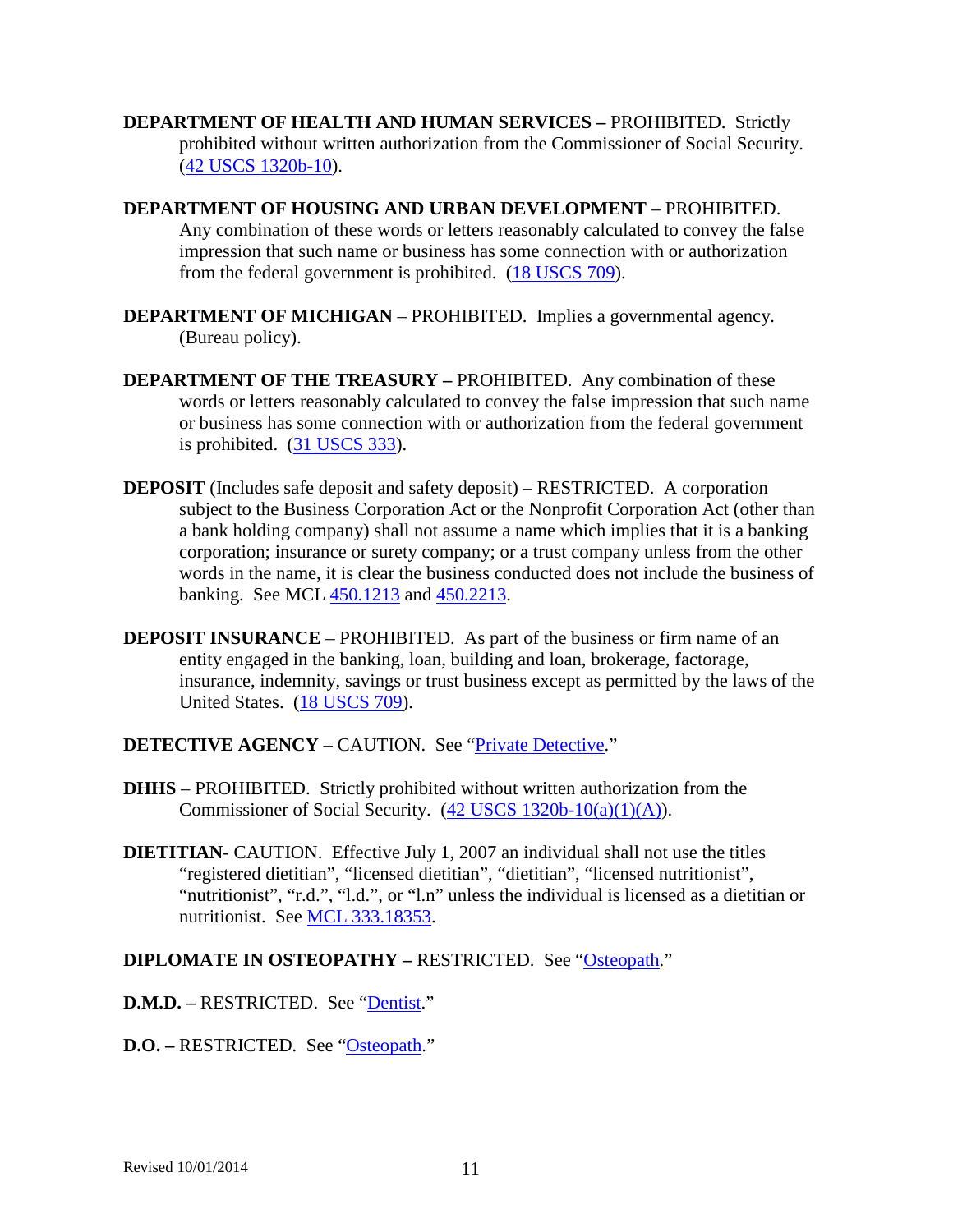**DOCTOR (AND DR.)** – RESTRICTED. An individual licensed to engage in the practice of chiropractic; dentistry; medicine; optometry; osteopathic medicine and surgery; podiatric medicine and surgery; psychology; and veterinary medicine shall not use the terms 'doctor' or 'dr.' in any written or printed matter or display without adding of chiropractic; of dentistry; of medicine; or optometry; of osteopathic medicine and surgery; of podiatric medicine and surgery; of psychology; of veterinary medicine or a similar term, respectively. See [MCL 333.16265.](http://www.legislature.mi.gov/mileg.aspx?page=getObject&objectName=mcl-333-16265)

A person not licensed or registered under Occupations Article of the [Public Health](http://www.legislature.mi.gov/mileg.aspx?page=getObject&objectName=mcl-Act-368-of-1978)  [Code, MCL 333.1101 -](http://www.legislature.mi.gov/mileg.aspx?page=getObject&objectName=mcl-Act-368-of-1978) 333.25211, shall not use an insignia, title, or letter, or a word, letter, or phrase singly or in combination, with or without qualifying words, letters and phrases, under a circumstance to induce the belief that the person is licensed or registered in the practice of a profession regulated by the Occupations Article. Example: A shoe store named "The Shoe Doctor' would be allowed while a shoe store named the 'The Foot Doctor" would not.

As a general rule, any medical title should be questioned, particularly if misleading.

# **DOCTOR OF CHIROPRACTIC – RESTRICTED. See ["Chiropractic.](#page-6-1)"**

# **DOCTOR OF DENTAL SURGERY –** RESTRICTED. See ["Dentist.](#page-9-0)"

- <span id="page-11-0"></span>**DOCTOR OF MEDICINE –** RESTRICTED. An individual who is not licensed or registered under the laws of the State of Michigan to engage in a particular health profession shall not use an insignia, title, or letter, or a word, letter, or phrase with or without qualifying words to induce the belief that the person is licensed or registered in Michigan. An individual shall not engage in the practice of medicine unless licensed other otherwise authorized. The words, titles, or letter or combination thereof "doctor of medicine" and "m.d." may not be used unless authorized. See [MCL 333.16261](http://www.legislature.mi.gov/mileg.aspx?page=getObject&objectName=mcl-333-16261) and [MCL 333.17011.](http://www.legislature.mi.gov/mileg.aspx?page=getObject&objectName=mcl-333-17011)
- <span id="page-11-1"></span>**DOCTOR OF OPTOMETRY –** RESTRICTED. An individual who is not licensed or registered under the laws of the State of Michigan to engage in a particular health profession shall not use an insignia, title, or letter, or a word, letter, or phrase with or without qualifying words to induce the belief that the person is licensed or registered in Michigan. See [MCL 333.16261](http://www.legislature.mi.gov/mileg.aspx?page=getObject&objectName=mcl-333-16261) and [MCL 333.17411.](http://www.legislature.mi.gov/mileg.aspx?page=getObject&objectName=mcl-333-17411)

# **DOCTOR OF OSTEOPATHY –** RESTRICTED. See ["Osteopath.](#page-29-0)"

# **DOCTOR OF PODIATRIC MEDICINE –** RESTRICTED. See ["Chiropodist.](#page-6-0)"

# **DOCTOR OF VETERINARY MEDICINE –** RESTRICTED. See ["Veterinary.](#page-42-0)"

**D.P.M. –** RESTRICTED. See ["Chiropodist.](#page-6-0)"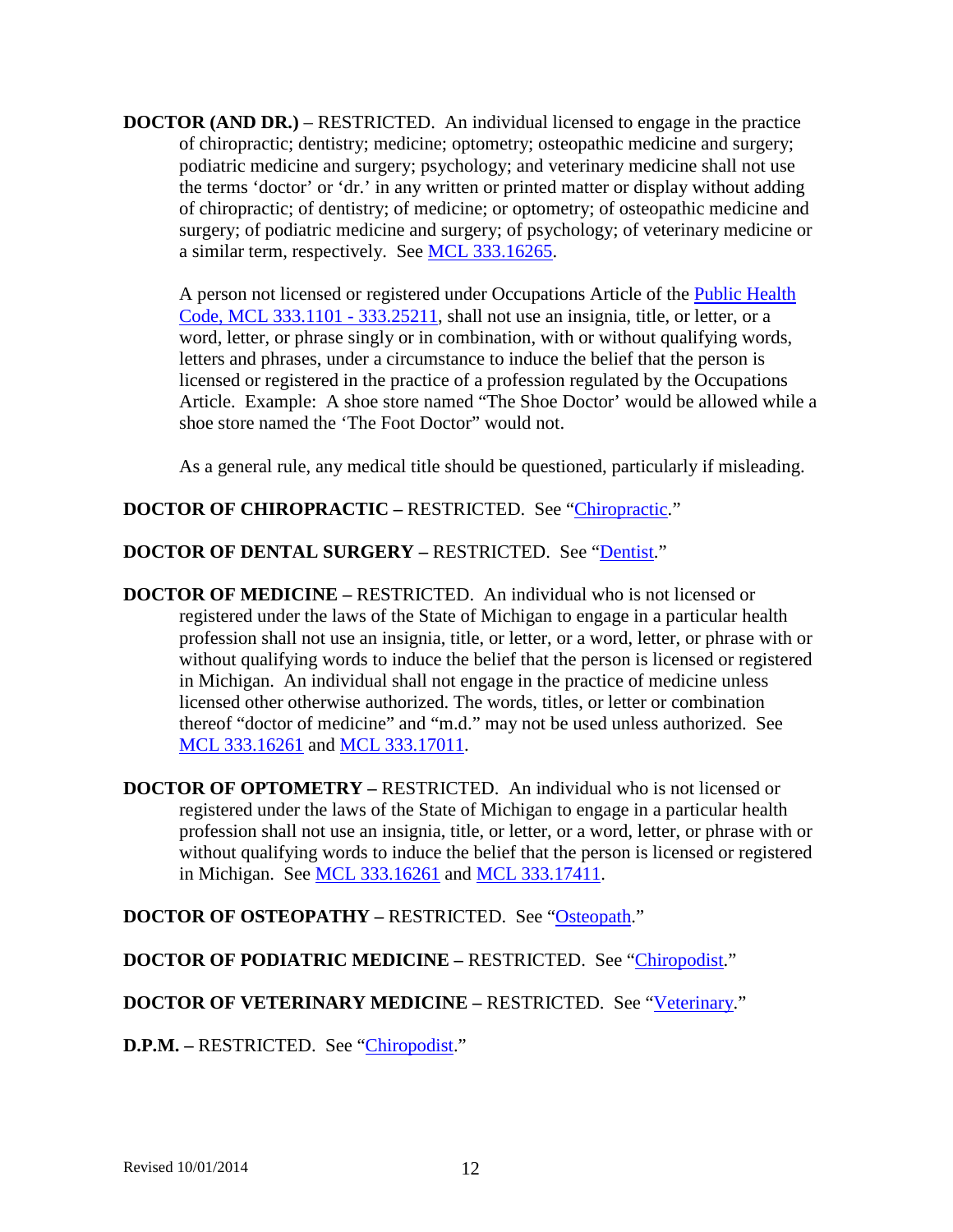- **DRUG ENFORCEMENT ADMINISTRATION** PROHIBITED. Written permission from the Drug Enforcement Administration must be obtained prior to use of these words. [\(18 USCS 709\)](http://uscode.house.gov/search/criteria.shtml).
- **DRUGGIST –** RESTRICTED. See ["Pharmacy.](#page-30-0)"
- **DRUGSTORE –** RESTRICTED. See ["Pharmacy.](#page-30-0)"
- **D.V.M. –** RESTRICTED. See ["Veterinary.](#page-42-0)"
- **ECONOMIC DEVELOPMENT** RESTRICTED. These words are permissible in corporate names. However, if the corporation is formed pursuant to the [Economic](http://www.legislature.mi.gov/mileg.aspx?page=getObject&objectName=mcl-Act-338-of-1974)  Development Corporations [Act, MCL 125.1631 et seq.,](http://www.legislature.mi.gov/mileg.aspx?page=getObject&objectName=mcl-Act-338-of-1974) the filing must be made with the [Secretary of State.](http://www.michigan.gov/sos)

### **EDUCATIONAL AUDIOLOGIST –** RESTRICTED. See ["Audiometrist.](#page-2-1)"

- **ELECTRICAL CONTRACTOR** CAUTION. Except as otherwise provided in this act or in [MCL 338.887\(3\),](http://www.legislature.mi.gov/mileg.aspx?page=getObject&objectName=mcl-338-887) a person, firm, or corporation shall not engage in the business of electrical contracting unless the person, firm, or corporation has received from the board or from the appropriate municipality an electrical contractor's license. See [MCL 338.887.](http://www.legislature.mi.gov/mileg.aspx?page=getObject&objectName=mcl-338-887)
- **ELECTRICIAN** CAUTION. A person, firm, or corporation shall not install any electric wiring, devices, appliances, or appurtenances for the generation, distribution, and utilization of electrical energy, within or on any building, structures, or properties, without being licensed. The statute does not restrict the use of this term as there are exceptions to the general requirement for licensure. The exceptions are listed in [MCL 338.887.](http://www.legislature.mi.gov/mileg.aspx?page=getObject&objectName=mcl-338-887) See [MCL 338.885.](http://www.legislature.mi.gov/mileg.aspx?page=getObject&objectName=mcl-338-885)
- **ELECTROLOGIST** RESTRICTED. See ["Cosmetologist.](#page-8-0)"
- **ELEVATOR CONTRACTOR** CAUTION. A person, firm, or corporation shall not install or alter an elevator without first having obtained a permit from the department. A permit shall be issued only to a person, firm, or corporation licensed by the director as an elevator contractor. [MCL 408.815.](http://www.legislature.mi.gov/mileg.aspx?page=getObject&objectName=mcl-408-815)
- **EMERGENCY MEDICAL SERVICES INSTRUCTOR** CAUTION. See ["Emergency](#page-12-0)  [Medical Technician.](#page-12-0)"
- <span id="page-12-0"></span>**EMERGENCY MEDICAL TECHNICIAN** – CAUTION. An individual shall not practice or advertise to practice as a medical first responder, emergency medical technician, emergency medical technician specialist, paramedic, or emergency medical services instructor-coordinator unless licensed to do so by the department of community health. See [MCL 333.20950.](http://www.legislature.mi.gov/mileg.aspx?page=getObject&objectName=mcl-333-20950)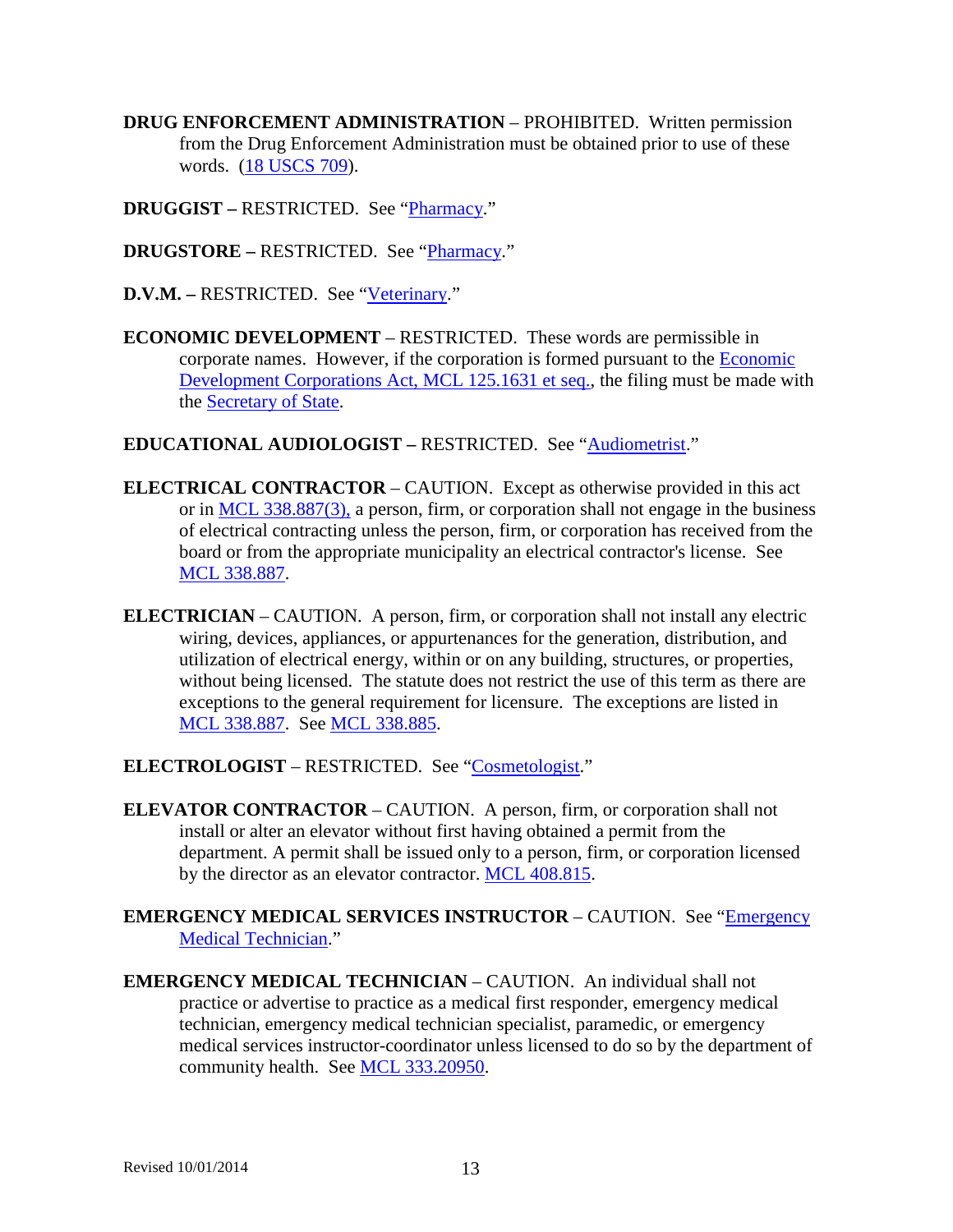- **EMIGRANT AGENT** CAUTION. No person shall engage in the business of emigrant agent without first having obtained a license therefore from the director. An emigrant agent is a person engaged in recruiting, hiring, soliciting or enticing laborers by any means whatsoever in this state to be employed beyond the limits of this state in farm labor. See [MCL 286.653.](http://www.legislature.mi.gov/mileg.aspx?page=getObject&objectName=mcl-286-653)
- **EMPLOYMENT AGENT** CAUTION. An individual shall not operate as an employment agent or consulting agent in this state without first obtaining the appropriate license from the department. In addition, an employment agent or a consulting agent shall not operate independently of a type A personnel agency or a type B personnel agency, as is appropriate. See [MCL 339.1004.](http://www.legislature.mi.gov/mileg.aspx?page=getObject&objectName=mcl-339-1004)
- **EMPOWERMENT ZONE DEVELOPMENT CORPORATION** CAUTION. An area designated as an empowerment zone by the United States department of Housing and Urban Development and may be incorporated only by resolution of the governing body of the municipality upon application and after a public hearing. See MCL [125.2563](http://www.legislature.mi.gov/mileg.aspx?page=getObject&objectName=mcl-125-2563) and [MCL 125.2567.](http://www.legislature.mi.gov/mileg.aspx?page=getObject&objectName=mcl-125-2567)
- **E.M.S.** CAUTION. See ["Emergency Medical Technician.](#page-12-0)"
- **E.M.T**. CAUTION. See ["Emergency Medical Technician.](#page-12-0)"
- **ENDODONTIST –** RESTRICTED. See ["Dentist.](#page-9-0)"
- **ENGINEER** –CAUTION. Although 'engineer' is not a restricted word, statute prohibits the use of words similar to professional titles protected under the Occupational Code unless the person is properly licensed. See ["Professional Engineer.](#page-32-1)"
- **ENTERPRISE COMMUNITY DEVELOPMENT** CAUTION. These words are permissible in corporate names. However, if the corporation is formed pursuant to the Enterprise Community Development Act, [MCL 125.2601 et seq.,](http://www.legislature.mi.gov/mileg.aspx?page=getObject&objectName=mcl-Act-123-of-1995) incorporation is allowed after adoption of a resolution by the governing body of a municipality subsequent to a public hearing.

**ESTHETICIAN** – RESTRICTED. See ["Cosmetologist.](#page-8-0)"

**EXTENDED CARE FACILITY** – RESTRICTED. See ["Nursing Home.](#page-27-0)"

**FAMILY ADVISOR –** RESTRICTED. See ["Marriage Advisor.](#page-24-0)"

**FAMILY CONSULTANT –** RESTRICTED. See ["Marriage Advisor.](#page-24-0)"

**FAMILY COUNSELOR –** RESTRICTED. See ["Marriage Advisor.](#page-24-0)"

FAMILY GUIDANCE ADVISOR – RESTRICTED. See ["Marriage Advisor.](#page-24-0)"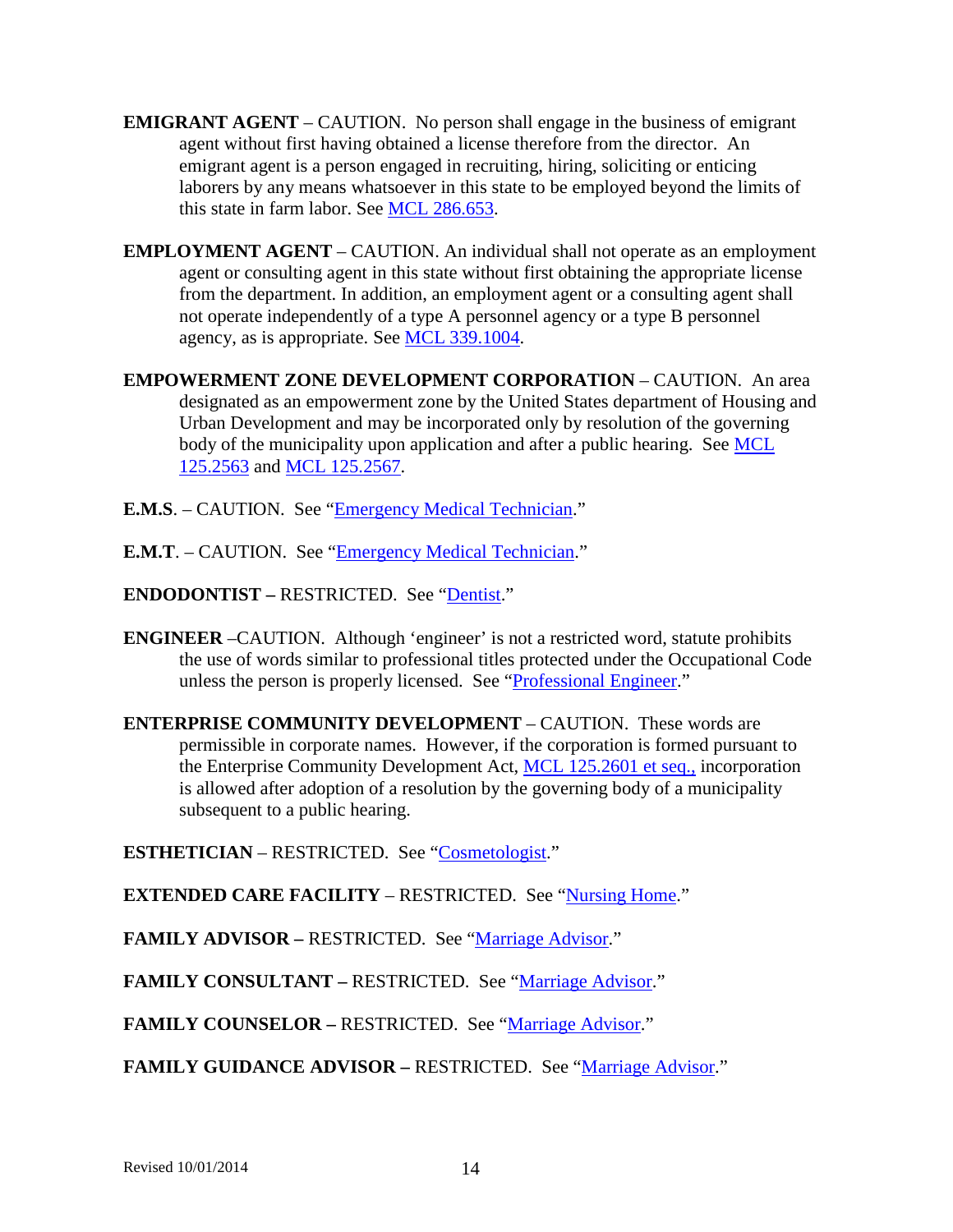**FAMILY GUIDANCE CONSULTANT –** RESTRICTED. See ["Marriage Advisor.](#page-24-0)"

**FAMILY GUIDANCE COUNSELOR –** RESTRICTED. See ["Marriage Advisor.](#page-24-0)"

**FAMILY RELATIONS COUNSELOR –** RESTRICTED. See ["Marriage Advisor.](#page-24-0)"

**FAMILY THERAPIST –** RESTRICTED. See ["Marriage Advisor.](#page-24-0)"

- **FARM CREDIT SYSTEM INSURANCE CORPORATION** PROHIBITED. Federal law prohibits use of these words or any combination of these words. [\(12 USCS](http://uscode.house.gov/search/criteria.shtml)   $2277a-14(a)(1)$ .
- **FBI** PROHIBITED. See Federal Bureau of Investigation. [\(18 USCS 709\)](http://uscode.house.gov/search/criteria.shtml).
- **FEDERAL** RESTRICTED. Prohibited as part of the business or firm name of an entity engaged in the banking, loan, building and loan, brokerage, factorage, insurance, indemnity, savings or trust business except as permitted by the laws of the United States. [\(18 USCS 709](http://uscode.house.gov/search/criteria.shtml) and [12 USCS 1457\)](http://uscode.house.gov/search/criteria.shtml).
- **FEDERAL BUREAU OF INVESTIGATION** PROHIBITED. Or any combination of these words or letters reasonably calculated to convey the false impression that such name or business has some connection with or authorization from the federal government. [\(18 USCS 709\)](http://uscode.house.gov/search/criteria.shtml).
- **FEDERAL DEPOSIT** PROHIBITED. Prohibited except as expressly authorized by federal law. [\(18 USCS 709\)](http://uscode.house.gov/search/criteria.shtml).
- **FEDERAL DEPOSIT INSURANCE** PROHIBITED. Prohibited except as expressly authorized by federal law. [\(18 USCS 709\)](http://uscode.house.gov/search/criteria.shtml).
- **FEDERAL DEPOSIT INSURANCE CORPORATION** PROHIBITED. Prohibited except as expressly authorized by federal law. [\(18 USCS 709\)](http://uscode.house.gov/search/criteria.shtml).
- **FEDERAL HOME LOAN BANK** PROHIBITED. Any combination of these words is prohibited if used to convey the impression that it is a member of this federal corporation. [\(18 USCS 709\)](http://uscode.house.gov/search/criteria.shtml).
- **FEDERAL HOME LOAN MORTGAGE CORPORATION** PROHIBITED. Any combination of these words is strictly prohibited, except as expressly authorized by statute of the United States. This restriction does not apply to any name under which business was being done on July 24, 1970. [\(12 USCS 1457\)](http://uscode.house.gov/search/criteria.shtml).
- **FEDERAL HOUSING ADMINISTRATION** PROHIBITED. Any combination of these words or letters reasonably calculated to convey the false impression that such name or business has some connection with or authorization from the federal government is prohibited. [\(18 USCS 709\)](http://uscode.house.gov/search/criteria.shtml).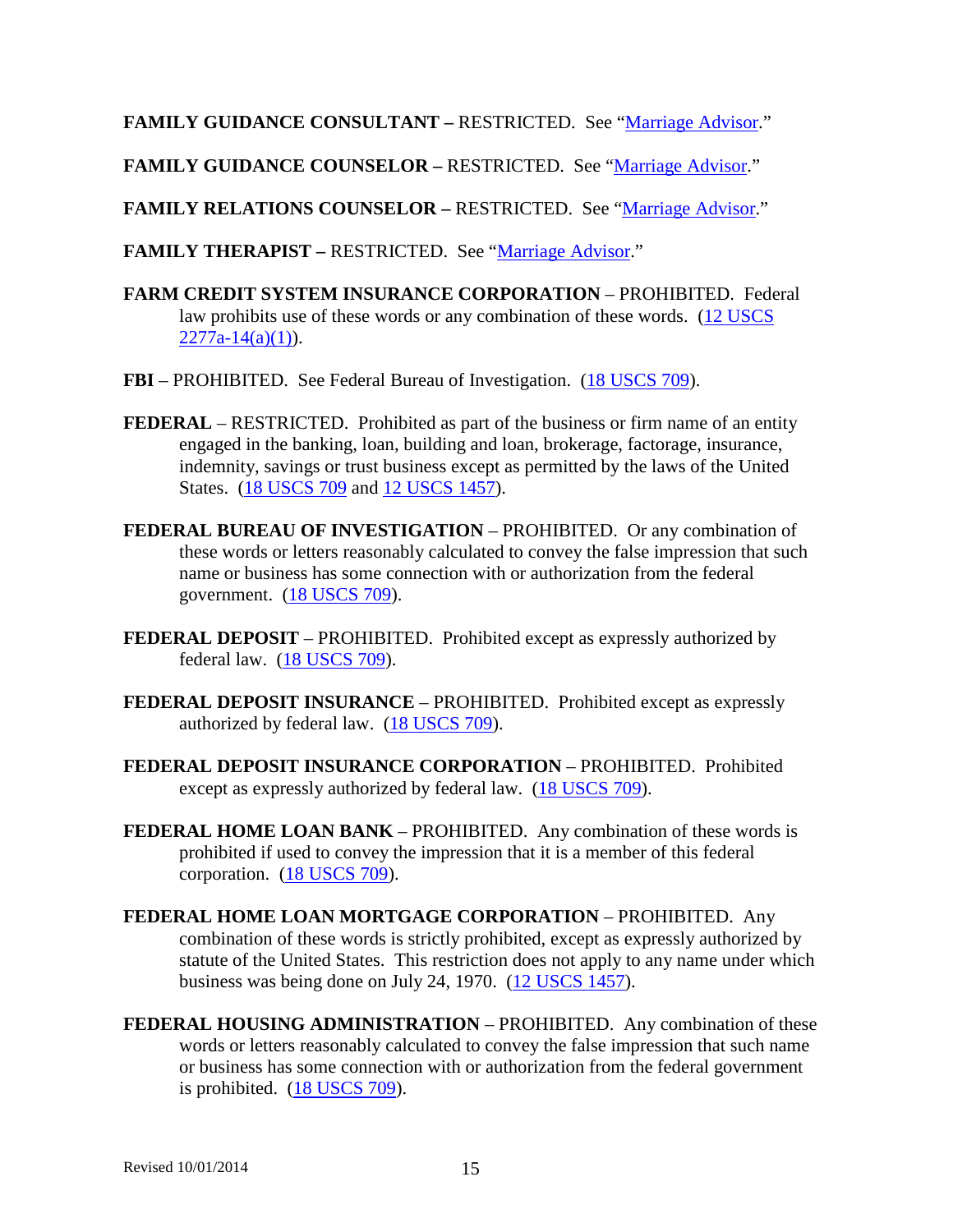- **FEDERAL INTERMEDIATE CREDIT BANK** PROHIBITED. Prohibited as part of the name or any entity not organized under the laws of the United States as an intermediate credit bank. [\(18 USCS 709\)](http://uscode.house.gov/search/criteria.shtml).
- **FEDERAL NATIONAL MORTGAGE ASSOCIATION** PROHIBITED. Any combination of such words is strictly prohibited.  $(12$  USCS  $1723a(e)$ .
- **FHA** PROHIBITED. See Federal Housing Administration. [\(18 USCS 709\)](http://uscode.house.gov/search/criteria.shtml).
- **FIDUCIARY** CAUTION. A corporation cannot act as a fiduciary. See [MCL 487.11105.](http://www.legislature.mi.gov/mileg.aspx?page=getObject&objectName=mcl-487-11105) Exceptions may include broker-dealers and/or court-appointed or -approved professional guardians or conservators. See [MCL 700.5106\(7\).](http://www.legislature.mi.gov/mileg.aspx?page=getObject&objectName=mcl-700-5106)
- **FIRE ALARM TECHNICIAN** CAUTION.A person, firm, or corporation shall not erect, install, alter, repair, service, or maintain fire alarm system wiring, devices, appliances, or equipment within a building or structure without being licensed. The statute does not restrict the use of this term as there are exceptions to the general requirement for licensure. The exceptions are listed in [MCL 338.887.](http://www.legislature.mi.gov/mileg.aspx?page=getObject&objectName=mcl-338-887) See [MCL](http://www.legislature.mi.gov/mileg.aspx?page=getObject&objectName=mcl-338-885)  [338.885.](http://www.legislature.mi.gov/mileg.aspx?page=getObject&objectName=mcl-338-885)
- **FOOT SPECIALIST –** RESTRICTED. See ["Chiropodist.](#page-6-0)"
- **FORTIUS** PROHIBITED. See Citius Altius Fortius. [\(36 USCS 220506\)](http://uscode.house.gov/search/criteria.shtml).
- **FOUNDATION**  RESTRICTED. May be used by nonprofit corporations incorporated for "the purpose of receiving and administering funds for perpetuation of the memory of persons, preservation of objects of historical or natural interest, educational, charitable, or religious purposes, or public welfare". See [MCL 450.2212\(3\).](http://www.legislature.mi.gov/mileg.aspx?page=getObject&objectName=mcl-450-2212)
- **FRATERNAL BENEFIT SOCIETIES** CAUTION. Must incorporate under a special act if it is a Fraternal or Secret Society. See [MCL 450.1123](http://www.legislature.mi.gov/mileg.aspx?page=getObject&objectName=mcl-450-1123) and [MCL 450.133.](http://www.legislature.mi.gov/mileg.aspx?page=getObject&objectName=mcl-450-133)

[MCL430.51](http://legislature.mi.gov/doc.aspx?mcl-430-51) and [MCL430.101.](http://legislature.mi.gov/doc.aspx?mcl-430-101) No person, society, association or corporation shall assume, adopt the same name. If two or more such societies, associations, corporations, or organizations claim the right to the same name, the organization which was first organized and used the name, and first became incorporated or organized under the laws of the United States or of any state in the Union shall be entitled in this state to the prior and exclusive use of such name.

**FREE STANDING SURGICAL OUTPATIENT FACILITY** – RESTRICTED. "Free Standing Surgical Outpatient Facility" or a similar term or abbreviation shall not be used to describe or refer to a health facility or agency unless licensed by the department of community health pursuant to the Public Health Code. See [MCL](http://www.legislature.mi.gov/mileg.aspx?page=getObject&objectName=mcl-333-20811)  [333.20811.](http://www.legislature.mi.gov/mileg.aspx?page=getObject&objectName=mcl-333-20811)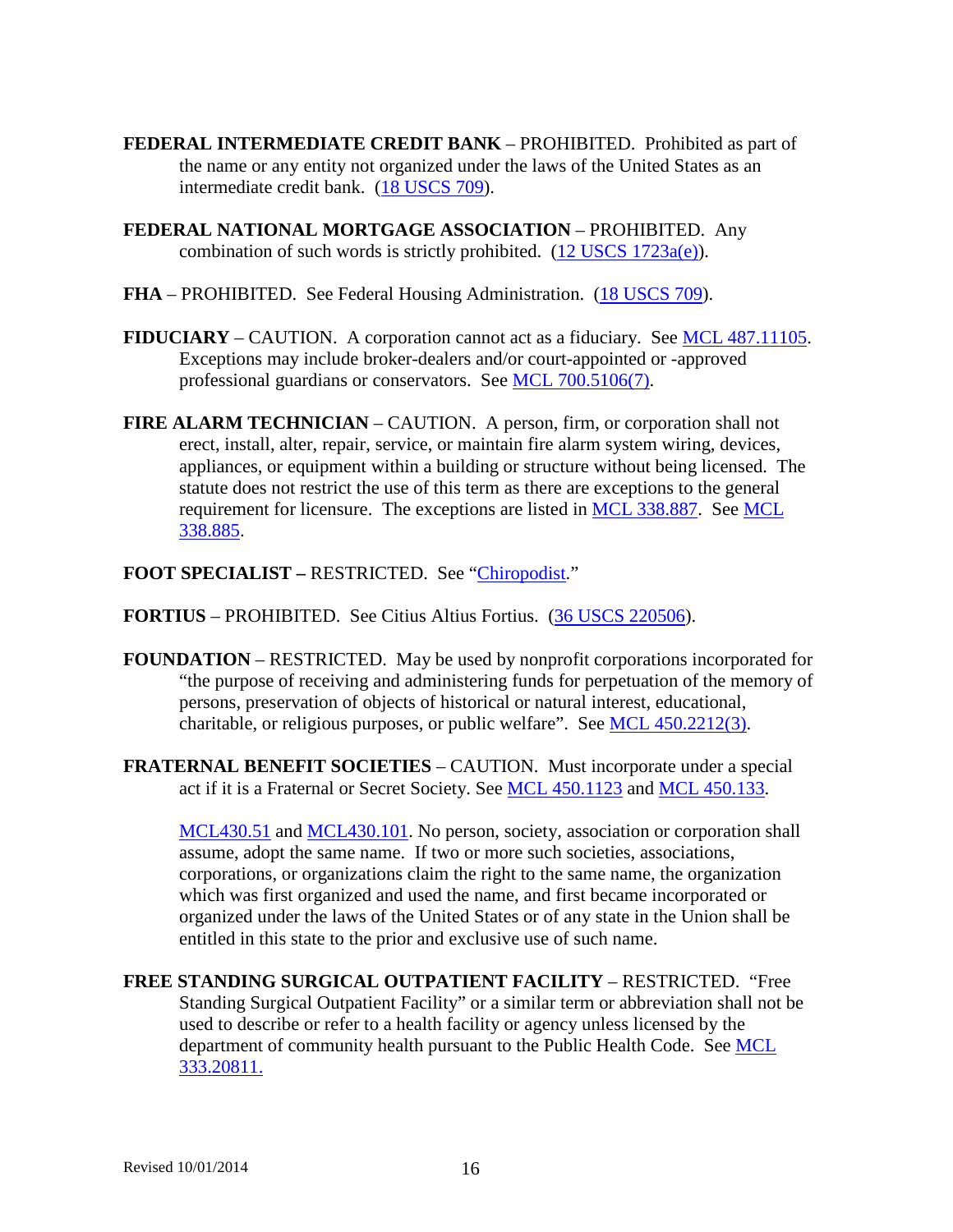### **FUNERAL DIRECTOR** – CAUTION. See ["Funeral Establishment.](#page-16-0)"

- <span id="page-16-0"></span>**FUNERAL ESTABLISHMENT** – CAUTION. If a funeral establishment is a corporation or partnership, each active member of the corporation or partnership, together with each individual whose name appears or is used in connection with the name of the corporation or partnership, shall be the holder of a license for the practice of mortuary science. The practice of mortuary science shall be at a fixed place and a person shall not open or maintain a place for practice, or hold itself out as engaging in the practice of mortuary science, unless an establishment license is granted by the department of labor and economic growth. See [MCL 339.601,](http://www.legislature.mi.gov/mileg.aspx?page=getObject&objectName=mcl-339-601) [MCL 339.1804](http://www.legislature.mi.gov/mileg.aspx?page=getObject&objectName=mcl-339-1804) and [MCL 339.1806.](http://www.legislature.mi.gov/mileg.aspx?page=getObject&objectName=mcl-339-1806)
- **GIVE A HOOT, DON'T POLLUTE** PROHIBITED. Prohibited except as authorized under rules and regulations issued by the U.S. Secretary of Agriculture. (18 USCS [711a\)](http://uscode.house.gov/search/criteria.shtml).
- **GOVERNMENT** PROHIBITED. If it implies it is a governmental agency. (Bureau policy).
- **GOVERNMENT NATIONAL MORTGAGE ASSOCIATION** PROHIBITED. Any combination of such words is strictly prohibited. [\(18 USCS 709](http://uscode.house.gov/search/criteria.shtml) and [12 USCS](http://uscode.house.gov/search/criteria.shtml)   $1723a(e)$ ).
- **GRAIN DEALER** CAUTION. A person shall not act or offer to act as a grain dealer in this state without a license from the department of agriculture issued under the Graindealers Act. A grain dealer shall not process or store farm produce, issue a warehouse receipt, charge or collect a fee for storage of farm produce, issue a price later agreement, or issue an acknowledgment of receipt for delivery of farm produce except in compliance with the act. See [MCL 285.63.](http://www.legislature.mi.gov/mileg.aspx?page=getObject&objectName=mcl-285-63)
- **GUARDIAN** CAUTION. If purposes are fiduciary in nature, the corporation must comply with the banking code which states that a corporation shall not act as fiduciary, other than as escrow agent, unless it is a trust company or a bank with trust powers or a nonbanking corporation to the extent it is specifically authorized to act in that capacity by another statute of this state. See [MCL 487.11105.](http://www.legislature.mi.gov/mileg.aspx?page=GetMCLDocument&objectname=mcl-487-11105)
- **GUARDIANSHIP** CAUTION. If purposes are fiduciary in nature, the corporation must comply with the banking code which states that a corporation shall not act as fiduciary, other than as escrow agent, unless it is a trust company or a bank with trust powers or a non-banking corporation to the extent it is specifically authorized to act in that capacity by another statute of this state. See [MCL 487.11105.](http://www.legislature.mi.gov/mileg.aspx?page=getObject&objectName=mcl-487-11105)
- **HARBOR IMPROVEMENT ASSOCIATION** CAUTION. Must incorporate under a special act if it is a Canal, River, or Harbor Improvement Association. See [MCL](http://www.legislature.mi.gov/mileg.aspx?page=getObject&objectName=mcl-450-1123)  [450.1123.](http://www.legislature.mi.gov/mileg.aspx?page=getObject&objectName=mcl-450-1123)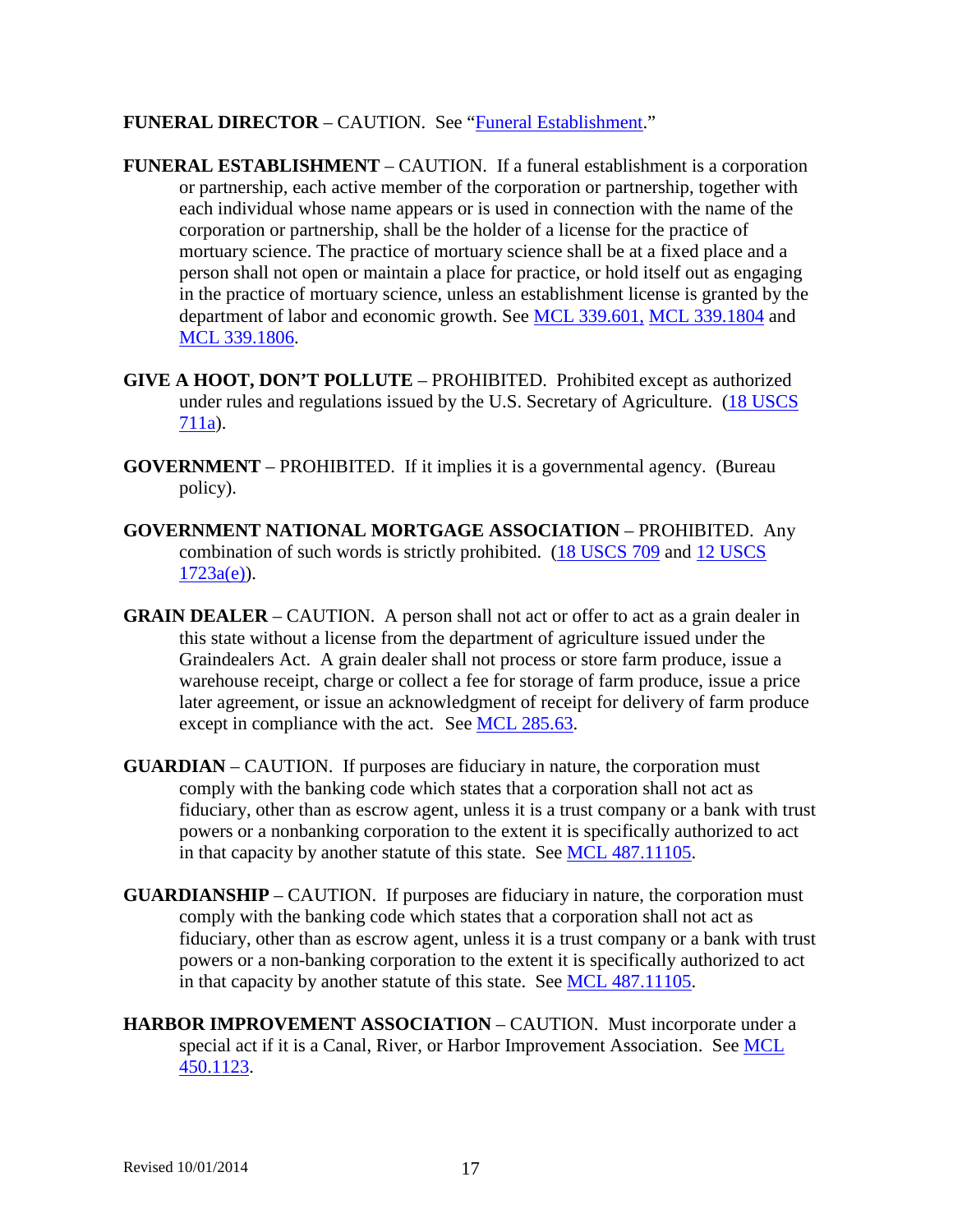- **HCFA** RESTRICTED. These words may not be used if, when read as a whole, the name conveys the impression it has some connection with or is approved, endorsed, or authorized by the Social Security Administration, the Health Care Financing Administration, or the Department of Health and Human Services, all agencies of the federal government.  $(42$  USCS  $1320b-10(a)(1)(A)$ .
- **HEALTH AND HUMAN SERVICES** RESTRICTED. These words may not be used if, when read as a whole, the name conveys the impression it has some connection with or is approved, endorsed, or authorized by the Social Security Administration, the Health Care Financing Administration, or the Department of Health and Human Services, all agencies of the federal government.  $(42$  USCS  $1320b-10(a)(1)(A))$ .
- **HEALTH CARE FINANCING ADMINISTRATION** RESTRICTED. These words may not be used if, when read as a whole, the name conveys the impression it has some connection with or is approved, endorsed, or authorized by the Social Security Administration, the Health Care Financing Administration, or the Department of Health and Human Services, all agencies of the federal government. [\(42 USCS](http://uscode.house.gov/search/criteria.shtml)   $1320b-10(a)(1)(A)$ .
- <span id="page-17-0"></span>**HEALTH CARE CENTER** – CAUTION. A nursing home may use the term "health" center" or "health care center" or "rehabilitation center" or a term conveying a meaning substantially similar to these terms as long as the nursing home has physical therapy, occupational therapy or speech therapy services and the nursing home does not include in its name the name of a religious, fraternal, or charitable corporation, organization or association; unless the corporation, organization or association is an owner of the nursing home. See [MCL 333.21712.](http://www.legislature.mi.gov/mileg.aspx?page=getObject&objectName=mcl-333-21712) A profit corporation or limited liability company that is licensed or to be licensed as a nursing home under article 17 of the public health code,  $MCL$  333.20101 – 333.22260, may use the term "health" center" or "health care center" or "rehabilitation center" in the name (MCL [450.1213\(3\)](http://www.legislature.mi.gov/mileg.aspx?page=getObject&objectName=mcl-450-1213) and [450.4204a\)](http://www.legislature.mi.gov/mileg.aspx?page=getObject&objectName=mcl-450-4204a).

**HEALTH CENTER** – CAUTION. See ["Health Care Center.](#page-17-0)"

**HEALTH MAINTENANCE ORGANIZATION** – RESTRICTED. [MCL 500.3505](http://www.legislature.mi.gov/mileg.aspx?page=getObject&objectName=mcl-500-3505) restricts use to entities that have a certificate of authority from the [Office of](http://www.michigan.gov/cis/0,1607,7-154-10555---,00.html)  [Financial and Insurance Services](http://www.michigan.gov/cis/0,1607,7-154-10555---,00.html) under Chapter 35 of the Insurance Code of 1956. [MCL 500.3513](http://www.legislature.mi.gov/mileg.aspx?page=getObject&objectName=mcl-500-3513) requires an HMO to be formed as domestic profit corporation, domestic nonprofit corporation, or domestic limited liability company.

# **HEARING AID AUDIOLOGIST –** RESTRICTED. See ["Audiometrist.](#page-2-1)"

<span id="page-17-1"></span>**HEARING AID DEALER** – CAUTION. A person shall not engage in or attempt to engage in the practice of an occupation regulated by the laws of the State of Michigan or use a title designated in the Occupational Code unless the person possesses a license or registration issued by the department for the occupation.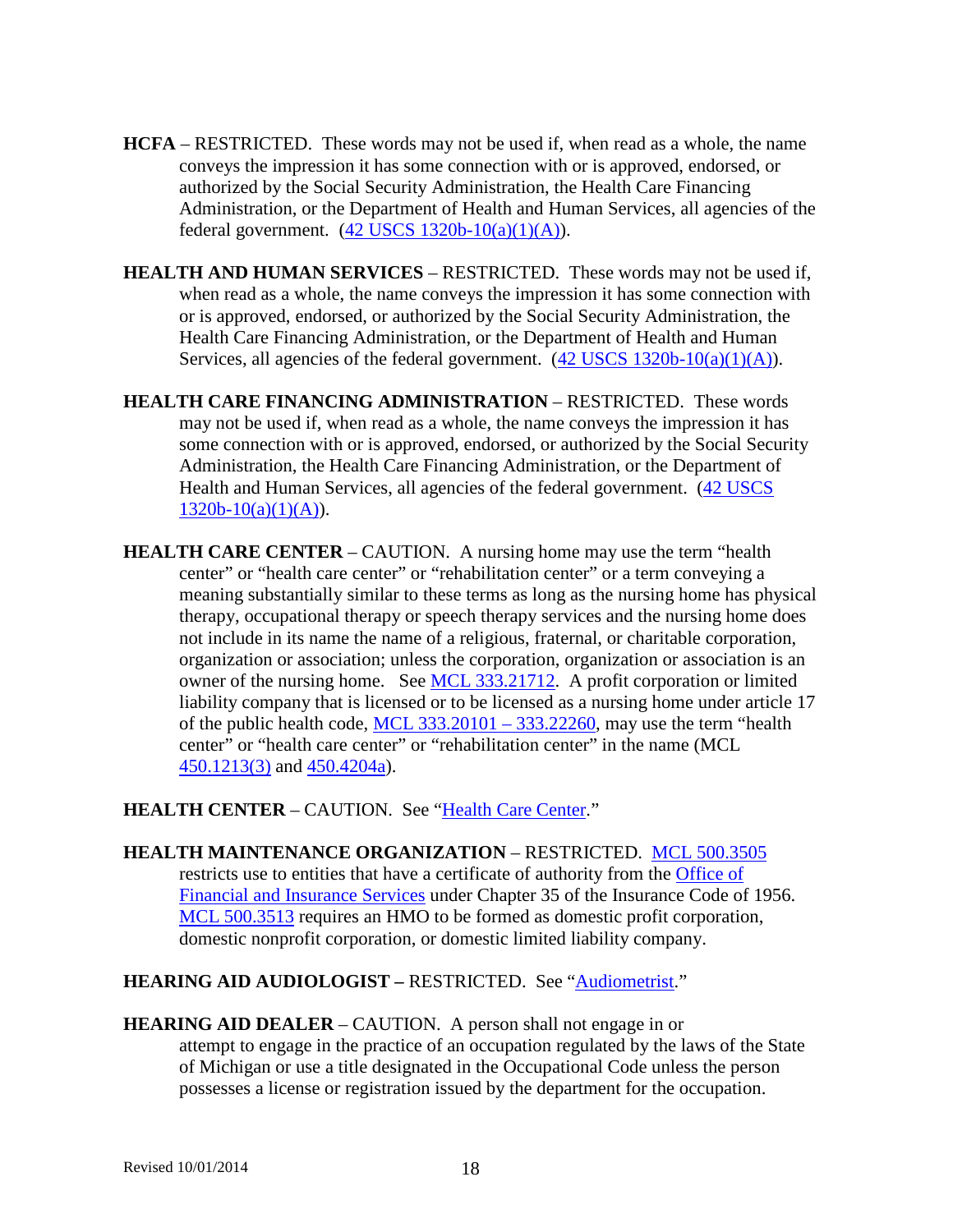However, Article 13 of the Occupation Code shall not prohibit a person from engaging in the business of selling or offering for sale a hearing aid at retail without a license, if the person employs only licensed hearing aid dealers and salespersons in the direct sale and fitting of the product. See [MCL 339.601](http://www.legislature.mi.gov/mileg.aspx?page=getObject&objectName=mcl-339-601) and [MCL 339.1302.](http://www.legislature.mi.gov/mileg.aspx?page=getObject&objectName=mcl-339-1302)

**HEARING AID SALESPERSON** – CAUTION. See ["Hearing Aid Dealer.](#page-17-1)"

**HEARING AID TRAINEE** – CAUTION. See ["MCL 339.1307](http://www.legislature.mi.gov/mileg.aspx?page=getObject&objectName=mcl-339-1307) and [Hearing Aid Dealer.](#page-17-1)"

### **HEARING THERAPIST – RESTRICTED.** See ["Audiometrist.](#page-2-1)"

- **HHS** RESTRICTED. These words may not be used if, when read as a whole, the name conveys the impression it has some connection with or is approved, endorsed, or authorized by the Social Security Administration, the Health Care Financing Administration, or the Department of Health and Human Services, all agencies of the federal government.  $(42$  USCS  $1320b-10(a)(1)(A)$ .
- **HMO** RESTRICTED. [MCL 500.3505](http://www.legislature.mi.gov/mileg.aspx?page=getObject&objectName=mcl-500-3505) restricts use to entities that have a certificate of authority from the [Office of Financial and Insurance Services](http://www.michigan.gov/cis/0,1607,7-154-10555---,00.html) under Chapter 35 of the Insurance Code of 1956. [MCL 500.3513](http://www.legislature.mi.gov/mileg.aspx?page=getObject&objectName=mcl-500-3513) requires an HMO to be formed as domestic profit corporation, domestic nonprofit corporation, or domestic limited liability company.
- **HOME AND HOUSING FINANCE** PROHIBITED. Any combination of these words or letters reasonably calculated to convey the false impression that such name or business has some connection with or authorization from the federal government is prohibited. [\(18 USCS 709\)](http://uscode.house.gov/search/criteria.shtml).
- **HOME AND HOUSING FINANCE AGENCY** PROHIBITED. Any combination of these words or letters reasonably calculated to convey the false impression that such name or business has some connection with or authorization from the federal government is prohibited. [\(18 USCS 709\)](http://uscode.house.gov/search/criteria.shtml).
- **HOME FOR THE AGED** RESTRICTED. "Home for the Aged" or a similar term shall not be used to describe or refer to a health facility or agency unless the health facility or agency is licensed as a home for the aged by the department of community health. See [MCL 333.21311.](http://www.legislature.mi.gov/mileg.aspx?page=getObject&objectName=mcl-333-21311)
- **HOMELAND SAFETY --** CAUTION. Any combination of these words or letters reasonably calculated to convey the false impression that such name or business has some connection with or authorization from the federal government is prohibited. [\(18 USCS 712\)](http://uscode.house.gov/search/criteria.shtml).
- **HOMELAND SECURITY –** CAUTION. Any combination of these words or letters reasonably calculated to convey the false impression that such name or business has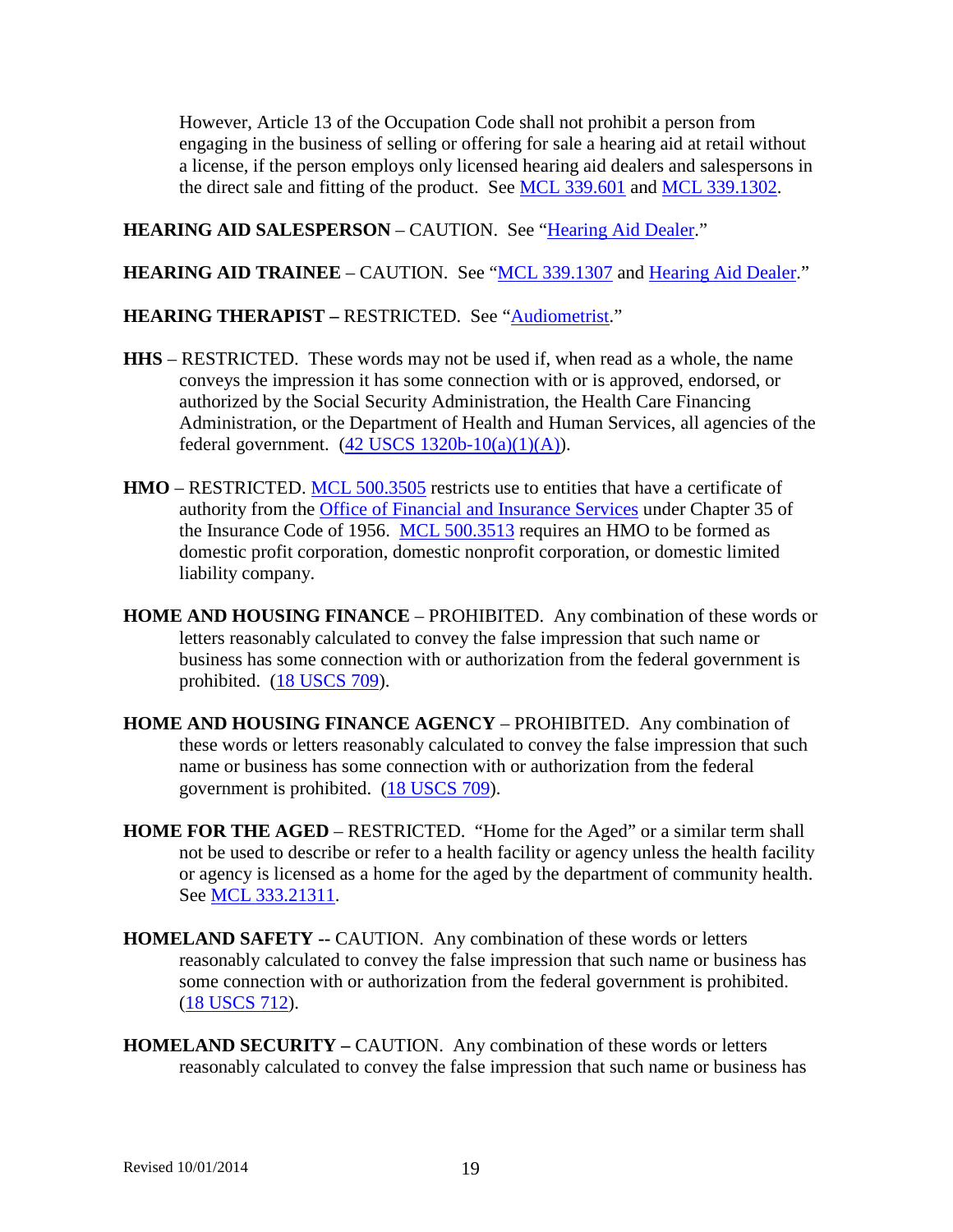some connection with or authorization from the federal government is prohibited. [\(18 USCS 712\)](http://uscode.house.gov/search/criteria.shtml).

- **HOME LOAN** PROHIBITED. Any combination of these words is strictly prohibited, except as expressly authorized by statute of the United States. This restriction does not apply to any name under which business was being done on or before July 24, 1970. [\(12 USCS 1457\)](http://uscode.house.gov/search/criteria.shtml).
- **HORTICULTURAL FAIR SOCIETIES** CAUTION. Must incorporate under a special act. See [MCL 450.1123](http://www.legislature.mi.gov/mileg.aspx?page=getObject&objectName=mcl-450-1123)
- **HOSPICE** RESTRICTED. The term "hospice" shall not be used to describe or refer to a health program or agency unless that program or agency is licensed as a hospice by the department of community health. A hospice is exempt from licensure if the hospice provides services to less than 7 patients per month on a yearly average, does not charge or receive fees for the services provided, and does not receive third party reimbursement for goods or services provided. See [MCL 333.21411.](http://www.legislature.mi.gov/mileg.aspx?page=getObject&objectName=mcl-333-21411)
- **HOSPITAL** RESTRICTED. A domestic profit corporation may be incorporated to operate a hospital but the purposes must clearly state the corporation will not engage in the practice of medicine. If the purposes include providing one or more services of the 'learned professions', the corporation must comply with the [Professional](http://www.legislature.mi.gov/mileg.aspx?page=getObject&objectName=mcl-Act-192-of-1962)  [Service Corporation Act](http://www.legislature.mi.gov/mileg.aspx?page=getObject&objectName=mcl-Act-192-of-1962) [\(Policy Statement C-10\)](http://www.cis.state.mi.us/bcsc/forms/corp/pol/c-10.pdf).

A nonprofit corporation may be incorporated to provide medical care through employed physicians and need not comply with the Professional Service Corporation Act [\(AG. Opinion 6770\)](http://www.ag.state.mi.us/opinion/datafiles/1990s/op06770.htm).

A nursing home shall not use the terms "hospital" or "sanitarium" or a term conveying a meaning that is substantially similar to those terms in the name of the nursing home. See [MCL 333.21712.](http://www.legislature.mi.gov/mileg.aspx?page=getObject&objectName=mcl-333-21712)

**HOSPITALS** – RESTRICTED. A domestic profit corporation may be incorporated to operate a hospital but the purposes must clearly state the corporation will not engage in the practice of medicine. If the purposes include providing of one or more services of the 'learned professions', the corporation must comply with the [Professional Service Corporation Act](http://www.legislature.mi.gov/mileg.aspx?page=GetMCLDocument&objectname=mcl-Act-192-of-1962&queryid=13470597) [\(Policy Statement C-10\)](http://www.cis.state.mi.us/bcsc/forms/corp/pol/c-10.pdf).

A nonprofit corporation may be incorporated to provide medical care through employed physicians and need not comply with the Professional Service Corporation Act [\(A.G. Opinion 6770\)](http://www.ag.state.mi.us/opinion/datafiles/1990s/op06770.htm).

A nursing home shall not use the terms "hospital" or "sanitarium" or a term conveying a meaning that is substantially similar to those terms in the name of the nursing home. See [MCL 333.21712.](http://www.legislature.mi.gov/mileg.aspx?page=GetMCLDocument&objectname=mcl-333-21712)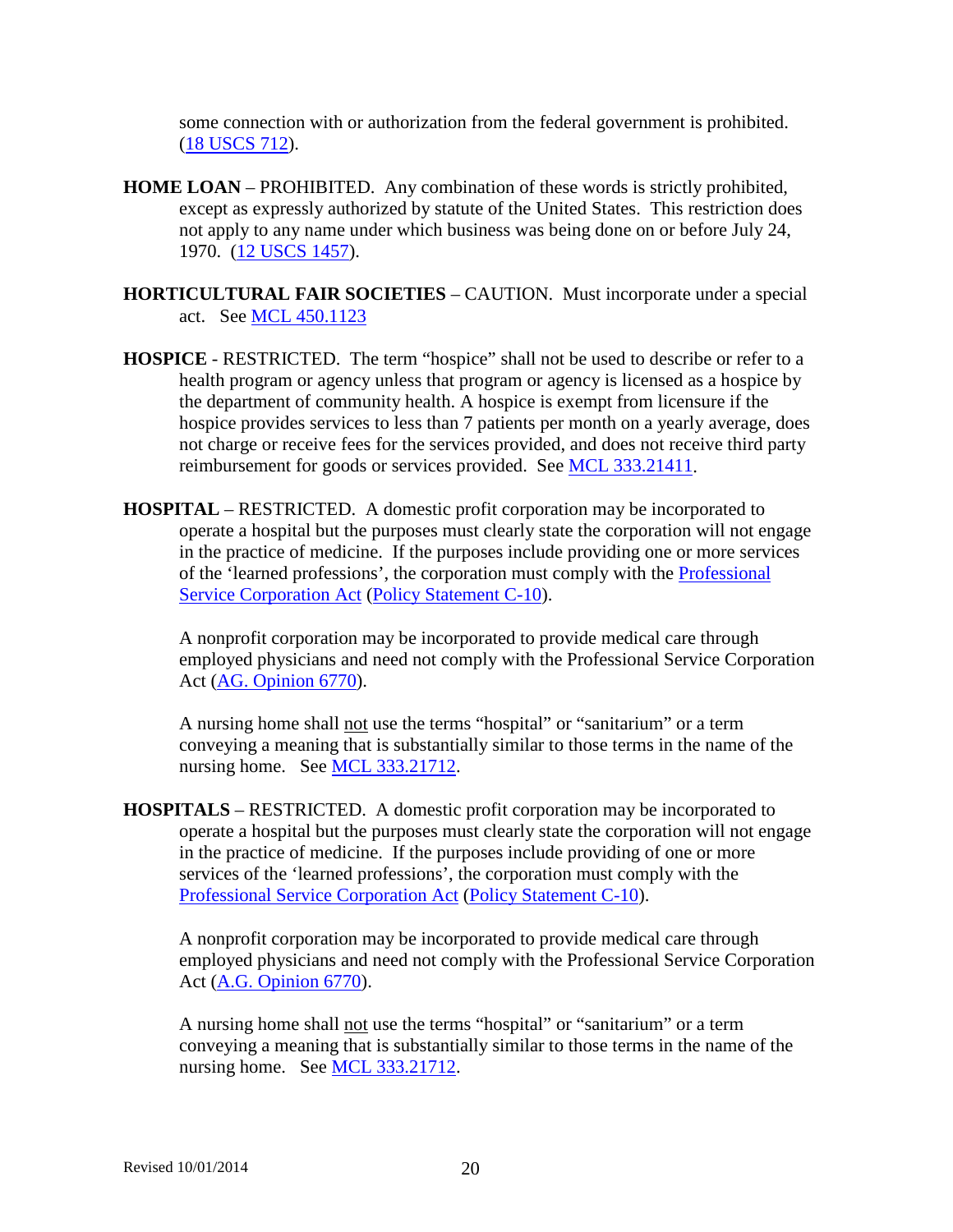- **HOUSING AND HOME FINANCE** PROHIBITED. Any combination of these words or letters reasonably calculated to convey the false impression that such name or business has some connection with or authorization from the federal government is prohibited. [\(18 USCS 709\)](http://uscode.house.gov/search/criteria.shtml).
- **HOUSING AND HOME FINANCE AGENCY** PROHIBITED. Any combination of these words or letters reasonably calculated to convey the false impression that such name or business has some connection with or authorization from the federal government is prohibited. [\(18 USCS 709\)](http://uscode.house.gov/search/criteria.shtml).
- **HUD** PROHIBITED. Any combination of these words or letters reasonable calculated to convey the false impression that such name or business has some connection with or authorization from the federal government is prohibited. [\(18 USCS 709\)](http://uscode.house.gov/search/criteria.shtml).
- **HVAC** CAUTION. See ["Mechanical Contractor.](#page-25-0)"
- **IMMIGRATION CLERICAL ASSISTANT** RESTRICTED. An individual shall not provide services or offer to provide services, or act as an immigration clerical assistant, unless the individual is placed on the list established under [2004 P.A. 161](http://www.legislature.mi.gov/mileg.aspx?page=GetMCLDocument&objectname=mcl-Act-161-of-2004&queryid=13470651&highlight=immigration%20clerical) or unless the individual is exempted under 2004 P.A. 161 from placement on the list. See [MCL 338.3454.](http://www.legislature.mi.gov/mileg.aspx?page=GetMCLDocument&objectname=mcl-338-3454&highlight=immigration%20clerical)
- **INC**. CAUTION. May not be used in the name of a limited partnership or a limited liability company. See MCL [449.1102\(5\)](http://www.legislature.mi.gov/mileg.aspx?page=getObject&objectName=mcl-449-1102) and [450.4204\(2\)\(b\).](http://www.legislature.mi.gov/mileg.aspx?page=getObject&objectName=mcl-450-4204)
- **INCORPORATED** CAUTION. May not be used in the name of a limited partnership or a limited liability company. See MCL  $449.1102(5)$  and  $450.4204(2)(b)$ .
- **INDUSTRIAL AUDIOLOGIST –** RESTRICTED. See ["Audiometrist.](#page-2-1)"
- **INDUSTRIAL BANK** RESTRICTED. These words may not be used if, when read as a whole, the name infers it is a bank. See [MCL 450.1123.](http://www.legislature.mi.gov/mileg.aspx?page=getObject&objectName=mcl-450-1123)
- **INSTITUTE** RESTRICTED. Approval of the Department of Education is required if corporation is educational. See [MCL 450.171.](http://www.legislature.mi.gov/mileg.aspx?page=getObject&objectName=mcl-450-171)
- **INSURANCE** RESTRICTED. A corporation subject to the Business Corporation Act or the Nonprofit Corporation Act (other than a bank holding company) shall not assume a name which implies that it is a banking corporation; an insurance or surety company; or a trust company unless from the other words in the name, it is clear the business conducted does not include the business of an insurance or surety company. See MCL [450.1213](http://www.legislature.mi.gov/mileg.aspx?page=getObject&objectName=mcl-450-1213) and [450.2213.](http://www.legislature.mi.gov/mileg.aspx?page=getObject&objectName=mcl-450-2213)

The word "insurance" may be used in the name of a business entity, provided that the name, taken as a whole, does not imply that the business entity is an insurance or surety company. [\(Attorney General Opinion 7242\).](http://www.ag.state.mi.us/opinion/datafiles/2010s/op10319.htm)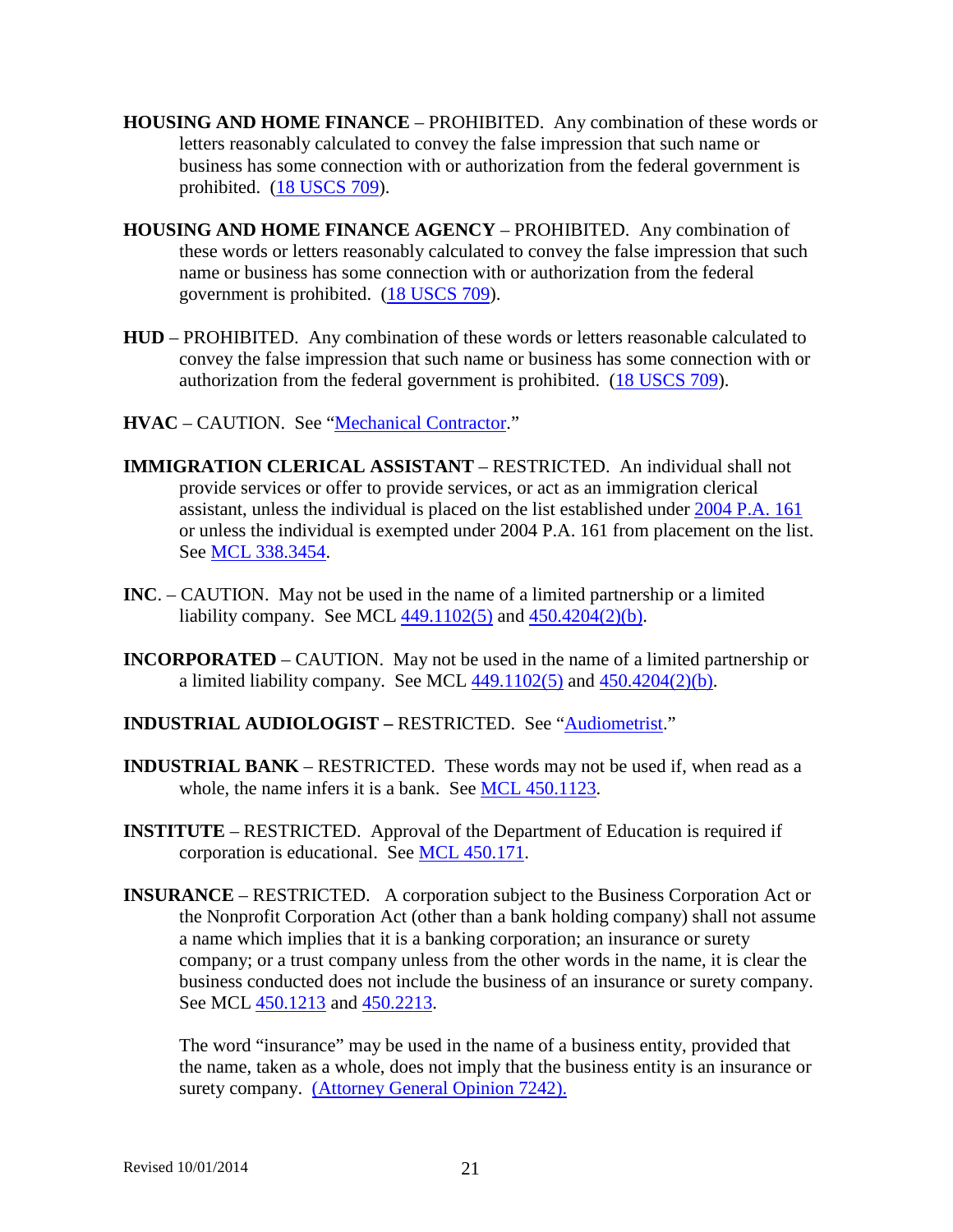- **INVESTMENT ADVISOR** CAUTION. A corporation may not transact business in this state as an investment advisor unless registered pursuant to the Uniform Securities Act or is engaged in the limited activities permitted by [MCL 451.](http://www.legislature.mi.gov/mileg.aspx?page=getObject&objectName=mcl-451-601)  $601(c)(1)-(4)$ . An investment advisor is any person who, for consideration, engages in the business of advising others as to the value of securities who, as a part of a regular business, issues analyses or reports concerning securities, or who acts as a finder in conjunction with the offer, sale, or purchase of a security. See [MCL](http://www.legislature.mi.gov/mileg.aspx?page=getObject&objectName=mcl-451-801)  [451.801](http://www.legislature.mi.gov/mileg.aspx?page=getObject&objectName=mcl-451-801) and [MCL 451.601.](http://www.legislature.mi.gov/mileg.aspx?page=getObject&objectName=mcl-451-601)
- **JOINT VENTURE** CAUTION. A specific business undertaking in which two or more parties share profits, losses, and control. They are not filed with the Bureau. If two or more corporations, limited partnerships, limited liability companies or other entities use the same assumed name in a joint venture or partnership, each entity may file the assumed name. See MCL [450.1217\(2\);](http://www.legislature.mi.gov/mileg.aspx?page=getObject&objectName=mcl-450-1217) [450.2217;](http://www.legislature.mi.gov/mileg.aspx?page=getObject&objectName=mcl-450-2217) [449.1104;](http://www.legislature.mi.gov/mileg.aspx?page=getObject&objectName=mcl-449-1104) [450.4206\(5\);](http://www.legislature.mi.gov/mileg.aspx?page=getObject&objectName=mcl-450-4206) Policy Statement [C-42\)](http://www.cis.state.mi.us/bcsc/forms/corp/pol/c-42.pdf).
- **LANDSCAPE ARCHITECT** RESTRICTED. A person shall not engage in or attempt to engage in the practice of an occupation regulated by the laws of the State of Michigan or use a title designated in the Occupational Code unless the person possesses a license or registration issued by the department for the occupation. This article does not restrict the use of the titles "landscape gardener", "landscape contractor", "landscape designer", or "landscape nursery man". See [MCL 339.601](http://www.legislature.mi.gov/mileg.aspx?page=getObject&objectName=mcl-339-601) and [MCL 339.2211.](http://www.legislature.mi.gov/mileg.aspx?page=getObject&objectName=mcl-339-2211)
- **LAND SURVEYOR** RESTRICTED. A person shall not engage in or attempt to engage in the practice of an occupation regulated by the laws of the State of Michigan or use a title designated in the Occupational Code unless the person possesses a license or registration issued by the department for the occupation. See [MCL 339.601](http://www.legislature.mi.gov/mileg.aspx?page=getObject&objectName=mcl-339-601) and [MCL 339.2014.](http://www.legislature.mi.gov/mileg.aspx?page=getObject&objectName=mcl-339-2014)
- **LAND SURVEYING** RESTRICTED. A person may not use the words "architecture", "professional engineering", "land surveying", "professional surveying", or a similar term in a firm unless at least 2/3 of the principals of that firm are licensees in that respective occupation See [MCL 339.601,](http://www.legislature.mi.gov/mileg.aspx?page=getObject&objectName=mcl-339-601) [MCL 339.2014](http://www.legislature.mi.gov/mileg.aspx?page=getObject&objectName=mcl-339-2014) and [MCL 339.2010.](http://www.legislature.mi.gov/mileg.aspx?page=getObject&objectName=mcl-339-2010)
- <span id="page-21-0"></span>**LAWYER** – CAUTION. A person shall not practice law or engage in the law business or misled others to believe that they are authorized to practice law in this state unless the person is regularly licensed and authorized to practice law in this state. It shall be unlawful for any corporation to use or advertise a title that conveys the impression that it is entitled to practice law or to furnish legal advice, services, or counsel because a corporation may not practice law, furnish legal services or advice, or appear on behalf of any person other than itself in a court or before a judicial body in this state. See [MCL 450.381](http://www.legislature.mi.gov/mileg.aspx?page=getObject&objectName=mcl-450-681) and [MCL 600.916.](http://www.legislature.mi.gov/mileg.aspx?page=getObject&objectName=mcl-600-916)

**L.B.S.W. –** RESTRICTED. See ["Social Worker.](#page-39-0)"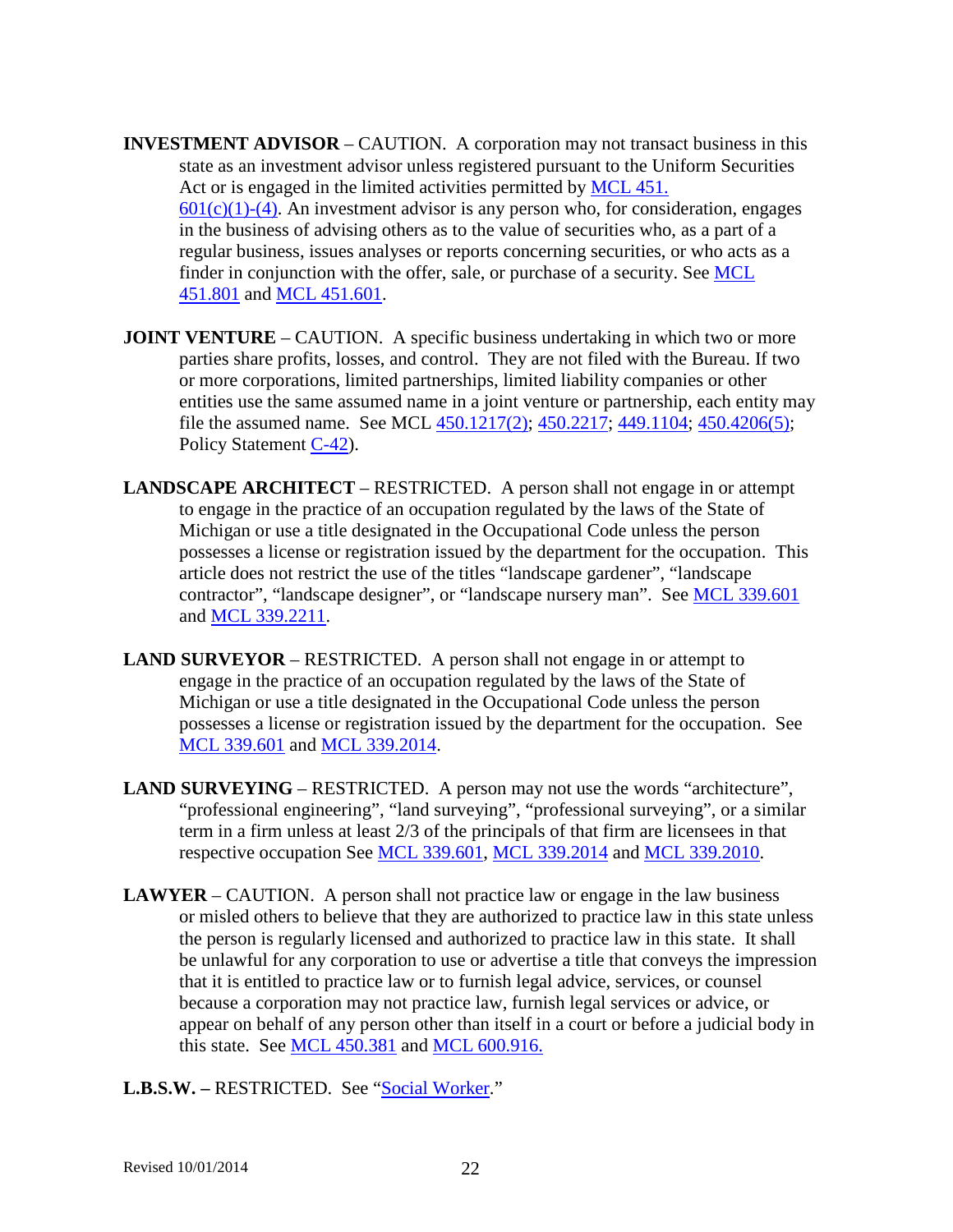L.D. – CAUTION. See ["Dietitian.](#page-10-0)"

**LEIN** – CAUTION. Letters LEIN are used to identify Law Enforcement Information Network.

**LICENSED ATHLETIC TRAINER** – RESTRICTED. See ["Athletic Trainer.](#page-2-0)"

**LICENSED BACHELOR'S SOCIAL WORKER –** RESTRICTED. See ["Social](#page-39-0)  [Worker.](#page-39-0)"

**LICENSED COUNSELOR –** RESTRICTED. See ["Licensed Professional Counselor.](#page-22-0)"

**LICENSED DIETITIAN** – CAUTION. See ["Dietitian.](#page-10-0)"

**LICENSED HEARING AID DEALER** – CAUTION. See ["Hearing Aid Dealer.](#page-17-1)"

**LICENSED MARRIAGE AND FAMILY THERAPIST –** RESTRICTED. See ["Marriage Advisor.](#page-24-0)"

**LICENSED MARRIAGE COUNSELOR –** RESTRICTED. See ["Marriage Advisor.](#page-24-0)"

**LICENSED MASTER'S SOCIAL WORKER –** RESTRICTED. See ["Social Worker.](#page-39-0)"

**LICENSED NUTRITIONIST** – CAUTION. See "*Dietitian.*"

**LICENSED PHYSICAL THERAPIST –** RESTRICTED. See ["Physical Therapy.](#page-31-0)"

**LICENSED PRACTICAL NURSE –** RESTRICTED. See ["Registered Professional](#page-35-1)  [Nurse.](#page-35-1)"

<span id="page-22-0"></span>**LICENSED PROFESSIONAL COUNSELOR –** CAUTION. An individual who is not licensed or registered under the laws of the State of Michigan to engage in a particular health profession shall not use an insignia, title, or letter, or a word, letter, or phrase with or without qualifying words to induce the belief that the person is licensed or registered in Michigan. The word "counselor" is not prohibited, unless it is used with "licensed" or "professional." See [MCL 333.16261,](http://www.legislature.mi.gov/mileg.aspx?page=GetMCLDocument&objectname=mcl-333-16261) [MCL 333.18105,](http://www.legislature.mi.gov/mileg.aspx?page=getobject&objectName=mcl-333-18107&relation=previous) and [MCL 333.18115.](http://www.legislature.mi.gov/mileg.aspx?page=getobject&objectName=mcl-333-18117&relation=previous)

LICENSED PSYCHOLOGIST – RESTRICTED. See ["Consulting Psychologist.](#page-7-0)"

**LICENSED RESPIRATORY CARE PRACTITIONER –** RESTRICTED. See ["Respiratory Therapist.](#page-36-0)"

**LICENSED RESPIRATORY THERAPIST – RESTRICTED. See "Respiratory"** [Therapist.](#page-36-0)"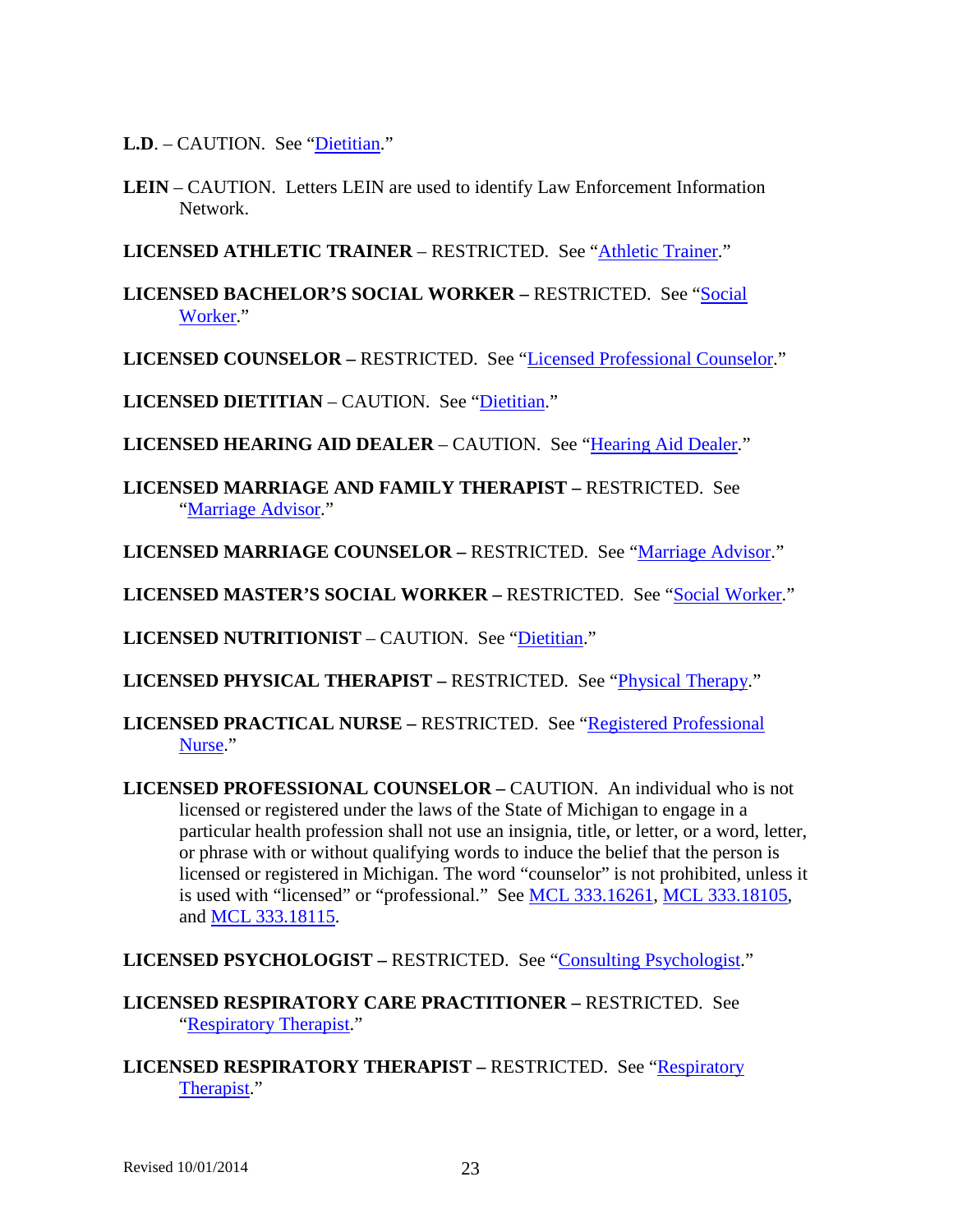- **LIEN** CAUTION. Filed with the [Office of Secretary of State, Uniform Commercial Code](http://www.michigan.gov/sos/0,1607,7-127-1631_8851---,00.html)  [Division.](http://www.michigan.gov/sos/0,1607,7-127-1631_8851---,00.html)
- **LIMITED LIABILITY COMPANY** CAUTION. Must be organized pursuant to **MCL** [450.4101 -](http://www.legislature.mi.gov/mileg.aspx?page=getobject&objectname=mcl-Act-23-of-1993&queryid=13487356) 450.5200.
- **LIMITED LICENSED MARRIAGE AND FAMILY THERAPIST –** RESTRICTED. See ["Marriage Advisor.](#page-24-0)"
- **LIMITED LICENSED MARRIAGE COUNSELOR –** RESTRICTED. See ["Marriage](#page-24-0)  [Advisor.](#page-24-0)"
- **LIMITED LICENSED PSYCHOLOGIST –** RESTRICTED.See ["Consulting](#page-7-0)  [Psychologist.](#page-7-0)"
- **LIMITED REAL ESTATE APPRAISER** RESTRICTED. See ["Certified General](#page-5-2)  [Real Estate Appraiser.](#page-5-2)"
- **LITTLE LEAGUE** PROHIBITED. Prohibited by federal law without approval from Little League Corporation created by [36 USCS 130501.](http://uscode.house.gov/search/criteria.shtml) [\(36 USCS 130506\)](http://uscode.house.gov/search/criteria.shtml).
- **LITTLE LEAGUER** PROHIBITED. Prohibited by federal law without approval from Little League Corporation created by [36 USCS 130501.](http://uscode.house.gov/search/criteria.shtml) [\(36 USCS 130506\)](http://uscode.house.gov/search/criteria.shtml).
- **LIVESTOCK DEALER** CAUTION. No dealer or broker shall engage in or carry on the business of buying, receiving, selling, exchanging, transporting, negotiating or soliciting the sale, resale, exchange, transportation or transfer of any animals within the state unless duly licensed and bonded as provided in the Licensing Livestock Dealer Act. See [MCL 287.122.](http://www.legislature.mi.gov/mileg.aspx?page=getObject&objectName=mcl-287-122)
- **L.M.F.T. –** RESTRICTED. See ["Marriage Advisor"](#page-24-0)
- **L.M.S.W. –** RESTRICTED. See ["Social Worker.](#page-39-0)"
- L.N. CAUTION. See ["Dietitian.](#page-10-0)"
- **LOAN** RESTRICTED. A corporation subject to the Business Corporation Act or the Nonprofit Corporation Act (other than a bank holding company) shall not assume a name which implies that it is a banking corporation; an insurance or surety company; or a trust company unless from the other words in the name, it is clear the business conducted does not include the business of banking. See [MCL 450.1213](http://www.legislature.mi.gov/mileg.aspx?page=getObject&objectName=mcl-450-1213) and [MCL](http://www.legislature.mi.gov/mileg.aspx?page=getObject&objectName=mcl-450-2213)  [450.2213.](http://www.legislature.mi.gov/mileg.aspx?page=getObject&objectName=mcl-450-2213)
- **LOTTERY**  CAUTION. Cannot incorporate as nonprofit.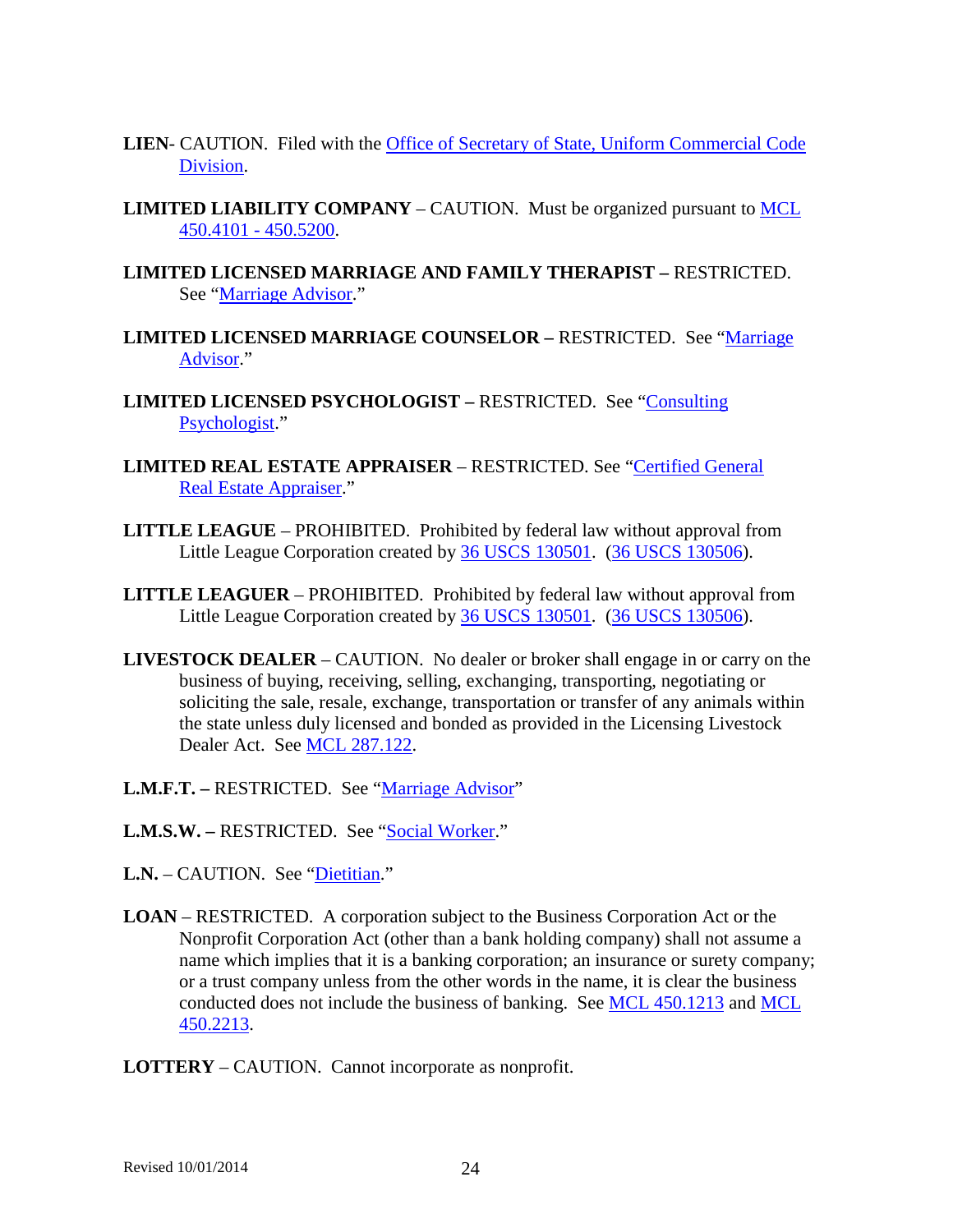- **LOYAL ORDER OF MOOSE –** CAUTION. Must incorporate under a special Act and is subject to the Nonprofit Corporation Act. See [MCL.457.411,](http://legislature.mi.gov/doc.aspx?mcl-457-411) [MCL457.412](http://legislature.mi.gov/doc.aspx?mcl-457-412), [MCL457.413.](http://legislature.mi.gov/doc.aspx?mcl-457-413) Also reference [MCL430.51](http://legislature.mi.gov/doc.aspx?mcl-430-51) and [MCL430.101.](http://legislature.mi.gov/doc.aspx?mcl-430-101)
- **L.P.C. –** RESTRICTED. See ["Licensed Professional Counselor.](#page-22-0)"
- **L.P.N. –** RESTRICTED. See ["Registered Professional Nurse.](#page-35-1)"
- **L.P.T. –** RESTRICTED. See ["Physical Therapy.](#page-31-0)"
- **L.R.C.P. –** RESTRICTED. See ["Respiratory Therapist.](#page-36-0)"
- **L.R.T.** RESTRICTED. See ["Respiratory Therapist.](#page-36-0)"
- **MAINTENANCE AND ALTERATION CONTRACTOR** CAUTION. See ["Residential Maintenance and Alteration Contractor"](#page-35-2)
- **MANICURIST** RESTRICTED. See ["Cosmetologist.](#page-8-0)"
- **MARITAL COUNSELOR –** RESTRICTED. See ["Marriage Advisor.](#page-24-0)"
- **MARITAL THERAPIST –** RESTRICTED. See ["Marriage Advisor.](#page-24-0)"
- <span id="page-24-0"></span>**MARRIAGE ADVISOR –** RESTRICTED. An individual who is not licensed or registered under the laws of the State of Michigan to engage in a particular health profession shall not use an insignia, title, or letter, or a word, letter or phrase with or without qualifying words to induce the belief that the person is licensed or registered in Michigan. See [MCL 333.16261](http://www.legislature.mi.gov/mileg.aspx?page=getObject&objectName=mcl-333-16261) and [MCL 333.16903.](http://www.legislature.mi.gov/mileg.aspx?page=getObject&objectName=mcl-333-16903)

**MARRIAGE CONSULTANT –** RESTRICTED. See ["Marriage Advisor.](#page-24-0)"

**MARRIAGE GUIDANCE ADVISOR –** RESTRICTED. See ["Marriage Advisor.](#page-24-0)"

**MARRIAGE GUIDANCE CONSULTANT –** RESTRICTED. See ["Marriage Advisor.](#page-24-0)"

**MARRIAGE GUIDANCE COUNSELOR –** RESTRICTED. See ["Marriage Advisor.](#page-24-0)"

**MARRIAGE RELATIONS ADVISOR –** RESTRICTED. See ["Marriage Advisor.](#page-24-0)"

**MARRIAGE RELATIONS CONSULTANT –** RESTRICTED. See ["Marriage Advisor.](#page-24-0)"

**MARRIAGE RELATIONS COUNSELOR –** RESTRICTED. See ["Marriage Advisor.](#page-24-0)"

**MAUSOLEUM** – CAUTION. Must incorporate under a special act if it is a burial place. See [MCL 450.1123.](http://www.legislature.mi.gov/mileg.aspx?page=getObject&objectName=mcl-450-1123)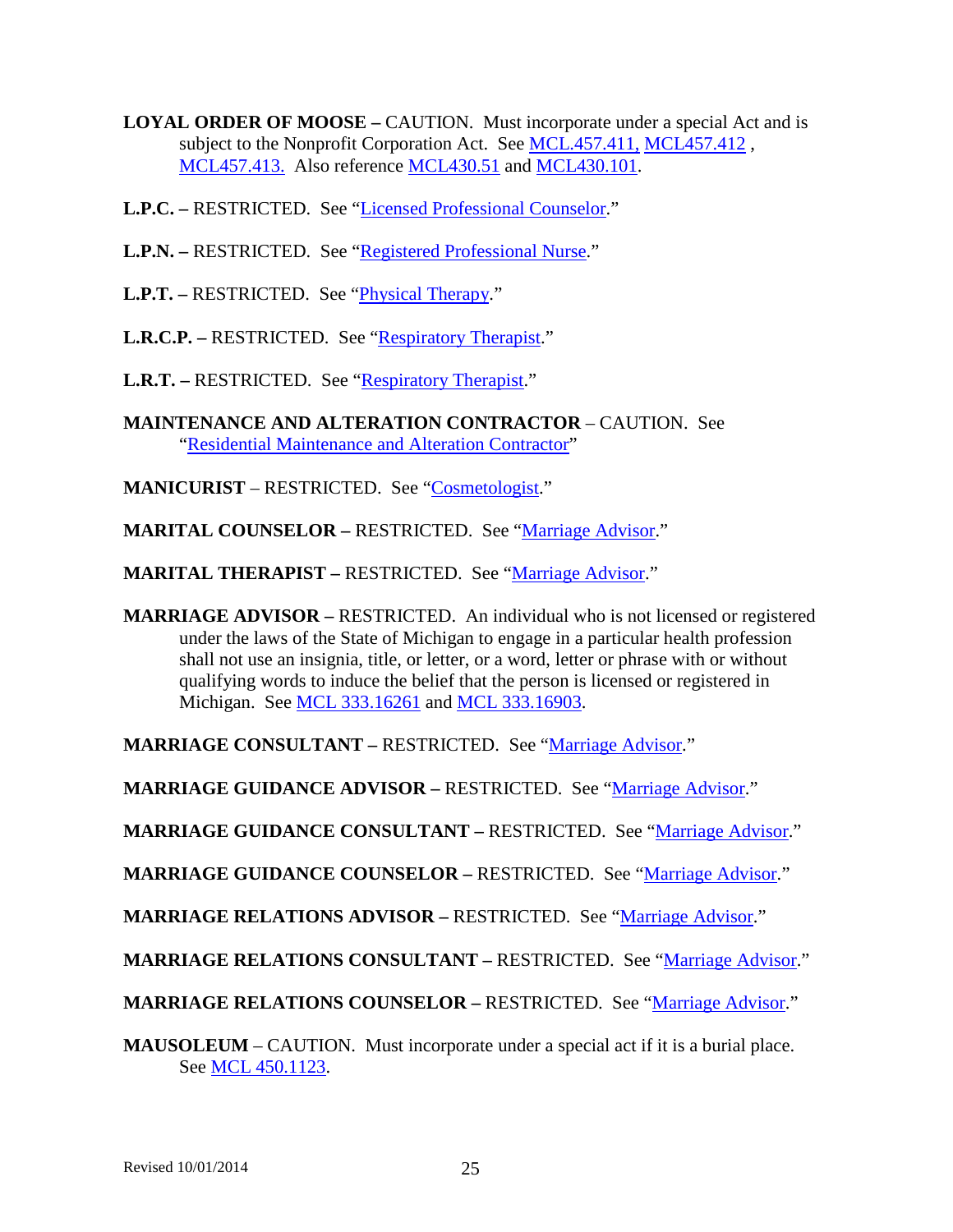- <span id="page-25-0"></span>**MECHANICAL CONTRACTORS** – CAUTION. An individual, partnership, association, corporation, governmental subdivision, college, or university shall not perform installations, alterations, or servicing of work classifications under section [MCL](http://www.legislature.mi.gov/mileg.aspx?page=getobject&objectName=mcl-338-977&relation=previous)  [338.976\(3\)](http://www.legislature.mi.gov/mileg.aspx?page=getobject&objectName=mcl-338-977&relation=previous) (including but not limited to hydronic heating and cooling and process piping, HVAC equipment, ductwork, refrigeration) unless the individual, or an employee of the individual, partnership, association, corporation, governmental subdivision, college, or university has received a contractor's license from the department of labor, which has not been revoked or suspended and the holder of the license has secured the appropriate permit from the enforcing agency charged with the responsibility of issuing permits. See [MCL 338.976](http://www.legislature.mi.gov/mileg.aspx?page=getObject&objectName=mcl-338-976) and [MCL 338.977.](http://www.legislature.mi.gov/mileg.aspx?page=getobject&objectName=mcl-338-976&relation=next)
- **M.D. –** RESTRICTED. See ["Doctor of Medicine.](#page-11-0)"
- **MEDICAID** RESTRICTED. These words may not be used if, when read as a whole, the name conveys the impression it has some connection with or is approved, endorsed, or authorized by the Social Security Administration, the Health Care Financing Administration, or the Department of Health and Human Services, all agencies of the federal government.  $(42$  USCS  $1320b-10(a)(1)(A))$ .
- **MEDICAL FIRST RESPONSE SERVICE** CAUTION. A person shall not establish, operate, or cause to be operated a medical first response service unless the service is licensed by the department of community health. See [MCL 333.20941.](http://www.legislature.mi.gov/mileg.aspx?page=getObject&objectName=mcl-333-20941)
- **MEDICARE** RESTRICTED. These words may not be used if, when read as a whole, the name conveys the impression it has some connection with or is approved, endorsed, or authorized by the Social Security Administration, the Health Care Financing Administration, or the Department of Health and Human Services, all agencies of the federal government.  $(42 \overline{USCS} 1320b-10(a)(1)(A))$ .
- **MEDICINE STORE –** RESTRICTED. See ["Pharmacy.](#page-30-0)"
- **MONTESSORI** CAUTION. Approval of the Department of Education is required if corporation is educational. See [MCL 450.171.](http://www.legislature.mi.gov/mileg.aspx?page=getObject&objectName=mcl-450-171)
- **MORTGAGE** PROHIBITED. Any combination of the words "Federal", "Home Loan", or "Mortgage" is strictly prohibited, except as expressly authorized by statute of the United States. This restriction does not apply to any name under which business was being done on July 24, 1970. [\(12 USCS 1457\)](http://uscode.house.gov/search/criteria.shtml).
- **MORTICIAN** CAUTION. See ["Funeral Establishment.](#page-16-0)"
- **MORTUARY SCIENCE** CAUTION. See ["Funeral Establishment.](#page-16-0)"
- **MUTUAL** RESTRICTED. A corporation subject to the Business Corporation Act or the Nonprofit Corporation Act (other than a bank holding company) shall not assume a name which implies that it is a banking corporation; an insurance or surety company;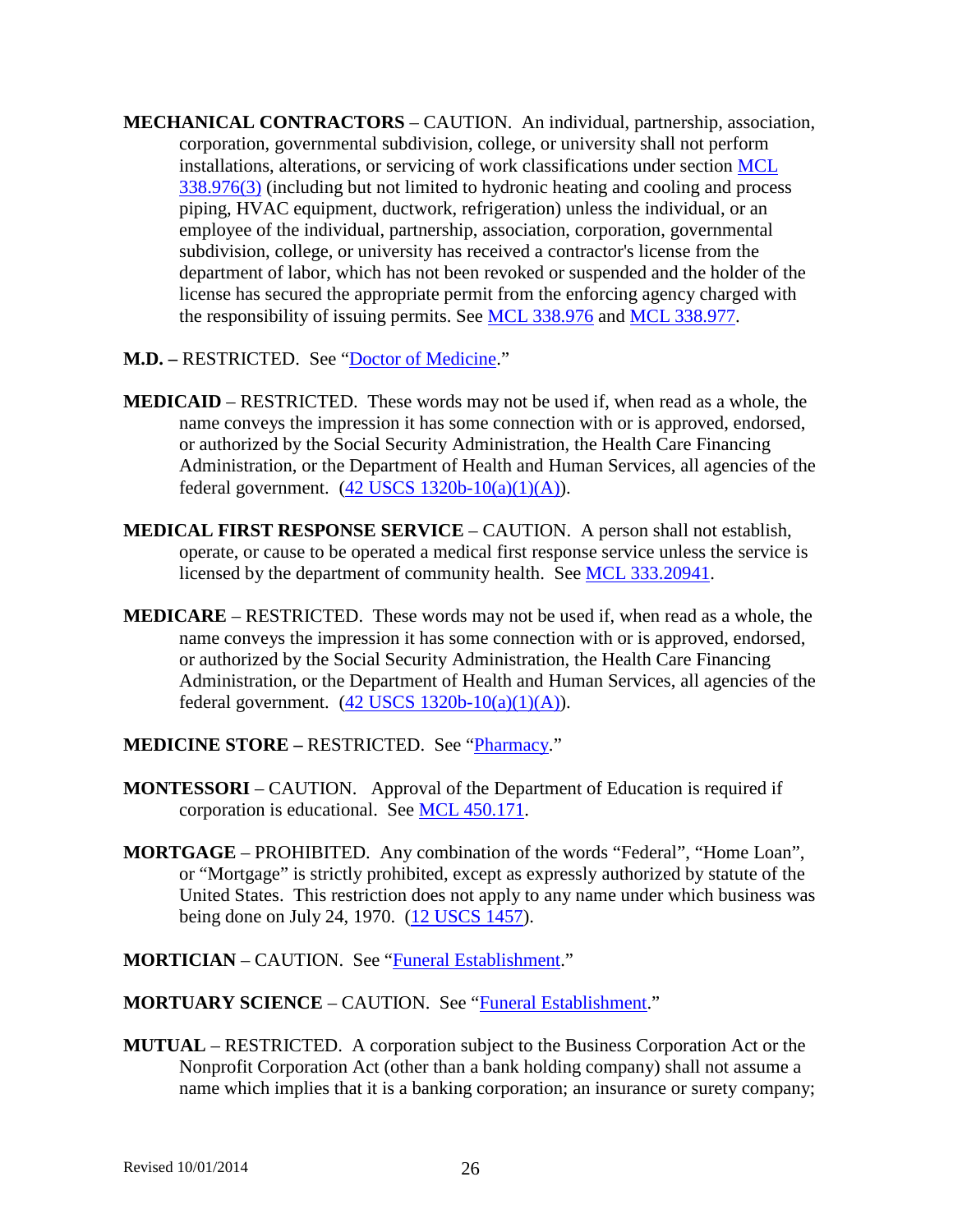or a trust company unless from the other words in the name, it is clear the business conducted does not include the business of an insurance or surety company. See MCL [450.1213](http://www.legislature.mi.gov/mileg.aspx?page=getObject&objectName=mcl-450-1213) and [450.2213.](http://www.legislature.mi.gov/mileg.aspx?page=getObject&objectName=mcl-450-2213)

- **NATIONAL** RESTRICTED. Restricted as part of the business or firm name of an entity engaged in the banking, loan, building and loan, brokerage, factorage, insurance, indemnity, savings or trust business except as permitted by the laws of the United States. [\(18 USCS 709\)](http://uscode.house.gov/search/criteria.shtml).
- **NATIONAL AGRICULTURAL CREDIT CORPORATION** PROHIBITED. Prohibited as the name of any entity not organized under federal law. [\(18 USCS](http://uscode.house.gov/search/criteria.shtml)  [709\)](http://uscode.house.gov/search/criteria.shtml).
- **NATIONAL CREDIT UNION** PROHIBITED. Any combination or variation of these words reasonably calculated to convey the false impression that such business has some connection with the National Credit Union Administration is strictly prohibited except as permitted by the laws of the United States. [\(18 USCS 709\)](http://uscode.house.gov/search/criteria.shtml).
- **NATIONAL CREDIT UNION ADMINISTRATION** PROHIBITED. Any combination or variation of these words reasonably calculated to convey the false impression that such business has some connection with the National Credit Union Administration is strictly prohibited except as permitted by the laws of the United States. (18 USCS [709\)](http://uscode.house.gov/search/criteria.shtml).
- **NATIONAL CREDIT UNION BOARD** PROHIBITED. Any combination or variation of these words reasonably calculated to convey the false impression that such business has some connection with the National Credit Union Administration is strictly prohibited except as permitted by the laws of the United States. [\(18 USCS](http://uscode.house.gov/search/criteria.shtml)  [709\)](http://uscode.house.gov/search/criteria.shtml).
- **NATIONAL CREDIT UNION SHARE INSURANCE FUND** PROHIBITED. Any combination or variation of these words reasonably calculated to convey the false impression that such business has some connection with the National Credit Union Administration is strictly prohibited except as permitted by the laws of the United States. [\(18 USCS 709\)](http://uscode.house.gov/search/criteria.shtml).

### **NATURAL HAIR CULTURIST** – RESTRICTED. See ["Cosmetologist.](#page-8-0)"

- **NAVAL SEA CADET CORPS** PROHIBITED. Prohibited by federal law without approval from Naval Sea Cadet Corps Corporation created by [36 USCS 154101.](http://uscode.house.gov/search/criteria.shtml) [\(36](http://uscode.house.gov/search/criteria.shtml)  [USCS 154106\)](http://uscode.house.gov/search/criteria.shtml).
- **NCUA** PROHIBITED. Any combination or variation of these words reasonably calculated to convey the false impression that such business has some connection with the National Credit Union Administration is strictly prohibited except as permitted by the laws of the United States. [\(18 USCS 709\)](http://uscode.house.gov/search/criteria.shtml).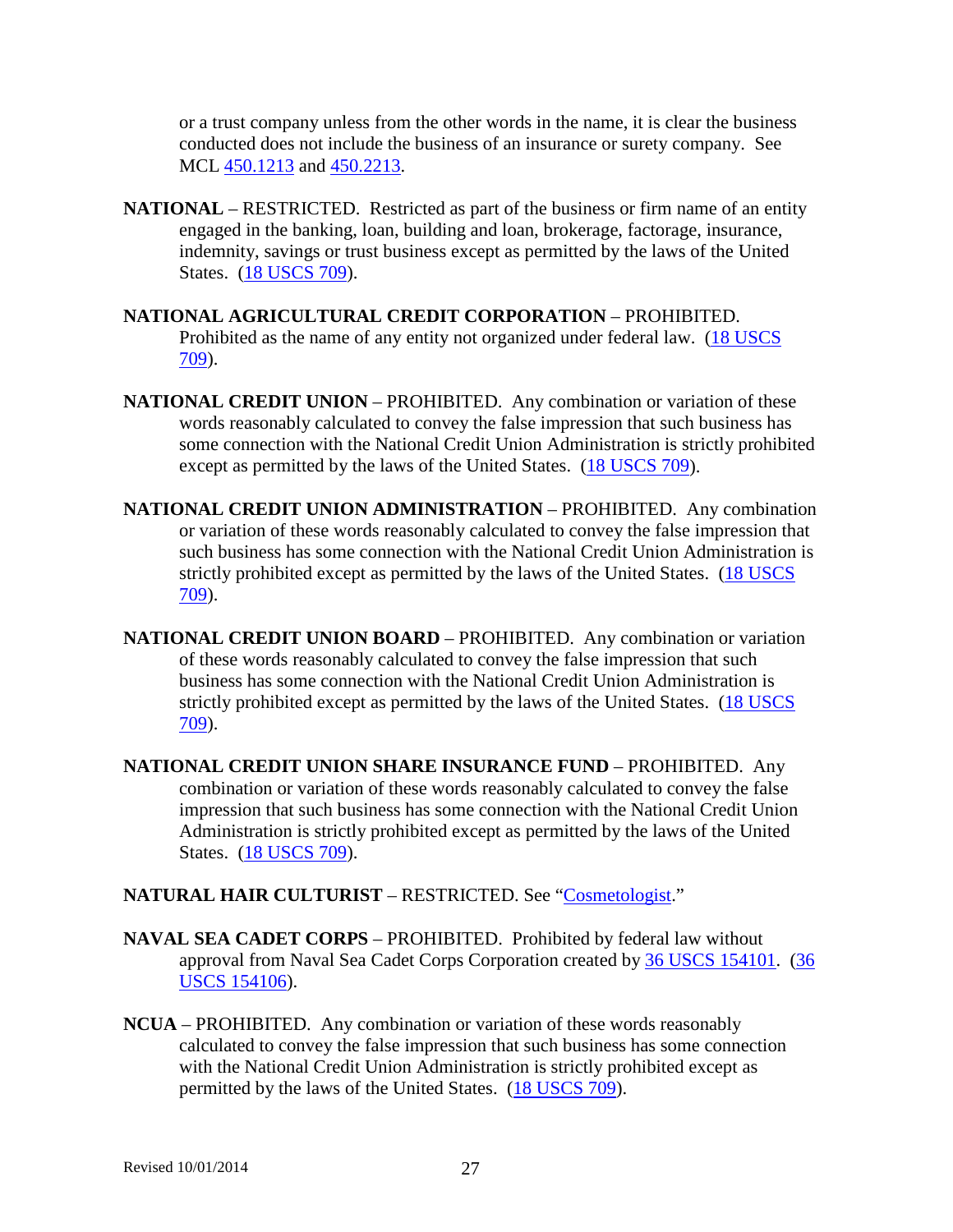- **NCUSIF** PROHIBITED. Any combination or variation of these words reasonably calculated to convey the false impression that such business has some connection with the National Credit Union Administration is strictly prohibited except as permitted by the laws of the United States. [\(18 USCS 709\)](http://uscode.house.gov/search/criteria.shtml).
- **NONPROFIT HOUSING** CAUTION. Approval of the Michigan State Housing Development Authority is required if corporation is formed under [MCL 125.1401 -](http://www.legislature.mi.gov/mileg.aspx?page=getObject&objectName=mcl-Act-346-of-1966) [125.1499c](http://www.legislature.mi.gov/mileg.aspx?page=getObject&objectName=mcl-Act-346-of-1966) and the [Business Corporation Act](http://www.legislature.mi.gov/mileg.aspx?page=getobject&objectname=mcl-Act-284-of-1972&queryid=13487244) or [Nonprofit Corporation Act.](http://www.legislature.mi.gov/mileg.aspx?page=getobject&objectname=mcl-Act-162-of-1982&queryid=13487251)
- **NONPROFIT HOUSING COOPERATIVE** CAUTION. Approval of the Michigan State Housing Development Authority is required if corporation is formed under [MCL 125.1401 -](http://www.legislature.mi.gov/mileg.aspx?page=getObject&objectName=mcl-Act-346-of-1966) 125.1499c and the [Business Corporation Act](http://www.legislature.mi.gov/mileg.aspx?page=getobject&objectname=mcl-Act-284-of-1972&queryid=13487244) or [Nonprofit](http://www.legislature.mi.gov/mileg.aspx?page=getobject&objectname=mcl-Act-162-of-1982&queryid=13487251)  [Corporation Act.](http://www.legislature.mi.gov/mileg.aspx?page=getobject&objectname=mcl-Act-162-of-1982&queryid=13487251)
- <span id="page-27-1"></span>**NONTRANSPORT PREHOSPITAL LIFE SUPPORT OPERATION – RESTRICTED.** A person shall not use the term "nontransport prehospital life support vehicle" or "nontransport prehospital life support operation" or a similar term to describe or refer to the person unless the person is licensed by the department of community health pursuant to [MCL 333.20926](http://www.legislature.mi.gov/mileg.aspx?page=getObject&objectName=mcl-333-20926) to engage in such an operation. See MCL [333.20928.](http://www.legislature.mi.gov/mileg.aspx?page=getobject&objectName=mcl-333-20927&relation=next)
- **NONTRANSPORT PREHOSPITAL LIFE SUPPORT VEHICLE** RESTRICTED. See ["Nontransport Prehospital Life Support Operation.](#page-27-1)"
- **NURSE ANESTHETIST –** RESTRICTED. See ["Registered Professional Nurse.](#page-35-1)"
- **NURSE MIDWIFE –** RESTRICTED. See ["Registered Professional Nurse.](#page-35-1)"
- **NURSE PRACTITIONER –** RESTRICTED. See ["Registered Professional Nurse.](#page-35-1)"
- **NURSERY** CAUTION. A person, firm, partnership, association, or corporation growing or desiring to sell nursery stock in this state shall, on or before October 31 of each year, apply to the director of agriculture for a license. A dealer engaged in the buying and selling of nursery stock in this state, shall secure a license and certificate from the director of agriculture. See [MCL 286.209](http://www.legislature.mi.gov/mileg.aspx?page=getObject&objectName=mcl-286-209) and [MCL 286.210.](http://www.legislature.mi.gov/mileg.aspx?page=getobject&objectName=mcl-286-209&relation=next)
- **NURSING CENTER** RESTRICTED. See ["Nursing Home.](#page-27-0)"
- <span id="page-27-0"></span>**NURSING HOME** – RESTRICTED. "Nursing home", "nursing center", "convalescent center", "extended care facility", or a similar term or abbreviation shall not be used to describe or refer to a health facility or agency unless the health facility or agency is licensed as a nursing home by the department of community health under article 17 of the Public Health Code. In addition, a nursing home may use the term 'health care center', 'health center', or 'rehabilitation center' in certain circumstances, See ["Health Care Center.](#page-17-0)" See [MCL 333.21711.](http://www.legislature.mi.gov/mileg.aspx?page=getObject&objectName=mcl-333-21711)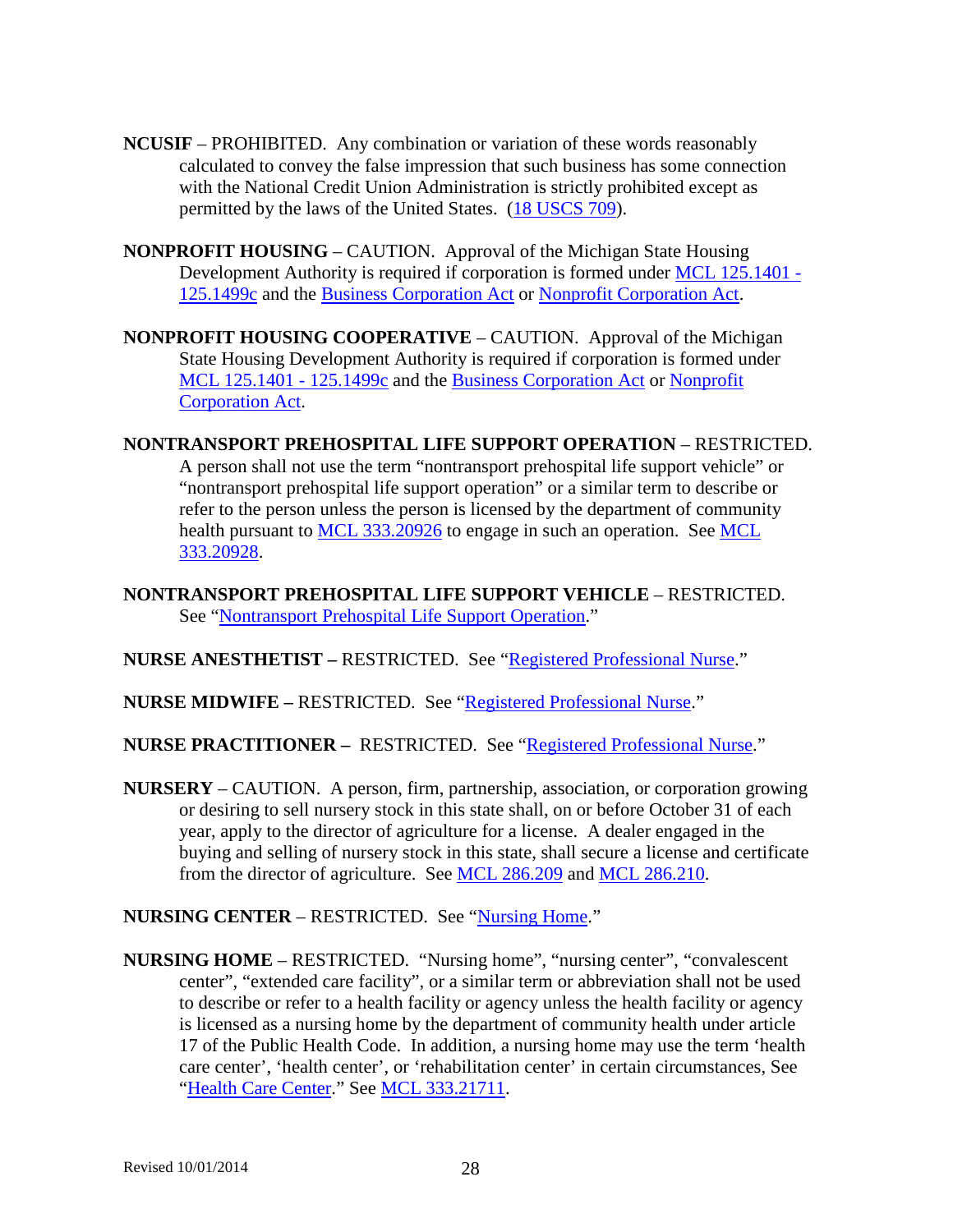**NURSING HOME ADMINISTRATOR –** RESTRICTED. An individual who is not licensed or registered under the laws of the State of Michigan to engage in a particular health profession shall not use an insignia, title, or letter, or a word, letter, or phrase with or without qualifying words to induce the belief that the person is licensed or registered in Michigan. See [MCL 333.16261](http://www.legislature.mi.gov/mileg.aspx?page=GetMCLDocument&objectname=mcl-333-16261) and [MCL 333.17303.](http://www.legislature.mi.gov/mileg.aspx?page=getObject&objectName=mcl-333-17303)

**NUTRITIONIST** – CAUTION. See ["Dietitian.](#page-10-0)"

<span id="page-28-0"></span>**OCCUPATIONAL THERAPIST –** RESTRICTED. An individual who is not licensed or registered under the laws of the State of Michigan to engage in a particular health profession shall not use an insignia, title, or letter, or a word, letter, or phrase with or without qualifying words to induce the belief that the person is licensed or registered in Michigan. See [MCL 333.16261](http://www.legislature.mi.gov/mileg.aspx?page=GetMCLDocument&objectname=mcl-333-16261) and [MCL 333.18303.](http://www.legislature.mi.gov/mileg.aspx?page=getObject&objectName=mcl-333-18303)

**OCCUPATIONAL THERAPIST REGISTERED –** RESTRICTED. See ["Occupational](#page-28-0)  [Therapist.](#page-28-0)"

- **OCCUPATIONAL THERAPY ASSISTANT RESTRICTED.** See "Occupational [Therapist.](#page-28-0)"
- **OCULARIST – CAUTION.** A person shall not engage in or attempt to engage in the practice of an occupation regulated under this act or use a title designated in this act unless the person possesses a license or registration issued by the department of labor and economic growth. See [MCL 339.601](http://www.legislature.mi.gov/mileg.aspx?page=getObject&objectName=mcl-339-601) and [MCL 339.2705.](http://www.legislature.mi.gov/mileg.aspx?page=getObject&objectName=mcl-339-2705)
- **O.D.** RESTRICTED. See ["Doctor of Optometry.](#page-11-1)"
- **OLYMPIAD** WARNING. Any combination of words tending to cause confusion, mistake or to falsely suggest a connection with the International Olympic Committee (IOC) is strictly prohibited without the consent of the IOC if used for the purpose of trade, to induce the sale of any goods or services, or to promote any theatrical exhibition, athletic performance or competition. Corporations may USE AT THEIR OWN RISK. This restriction does not apply to any lawful use of this word used prior to September 21, 1950. [\(36 USCS 220506\)](http://uscode.house.gov/search/criteria.shtml).
- **OLYMPIAN –** WARNING. United States Olympic Committee has a federal trademark on "Olympian" as a simulation of the word ["Olympic"](#page-28-1) that falsely suggests an association with the United States Olympic Committee. Corporations may USE AT THEIR OWN RISK.
- <span id="page-28-1"></span>**OLYMPIC** - PROHIBITED. Any combination of words tending to cause confusion, mistake or to falsely suggest a connection with the International Olympic Committee (IOC) is strictly prohibited without the consent of the IOC if used for the purpose of trade, to induce the sale of any goods or services, or to promote any theatrical exhibition, athletic performance or competition. Corporations may USE AT THEIR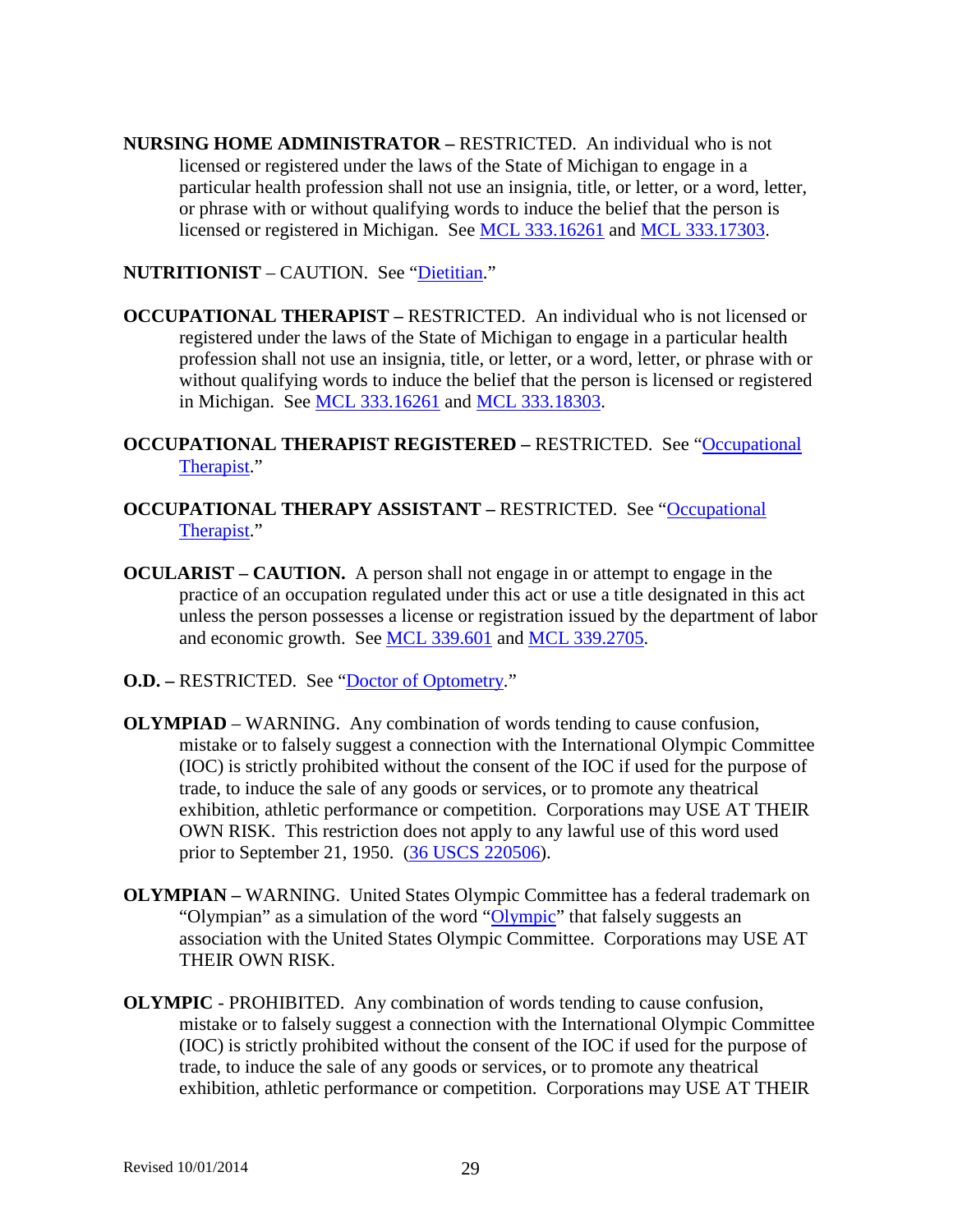OWN RISK. This restriction does not apply to any lawful use of this word used prior to September 21, 1950. [\(36 USCS 220506\)](http://uscode.house.gov/search/criteria.shtml).

**OPIC** – PROHIBITED. Any combination of these words or letters reasonably calculated to convey the false impression that such name or business has some connection with or authorization from the federal government is prohibited. [\(18 USCS 709\)](http://uscode.house.gov/search/criteria.shtml).

**OPTOMETRIST –** RESTRICTED. See ["Doctor of Optometry.](#page-11-1)"

- **ORAL AND MAXILLOFACIAL SURGEON –** RESTRICTED. See ["Dentist.](#page-9-0)"
- **ORAL PATHOLOGIST RESTRICTED.** See "*Dentist.*"

**ORTHODONTIST – RESTRICTED. See ["Dentist.](#page-9-0)"** 

<span id="page-29-0"></span>**OSTEOPATH –** RESTRICTED. An individual who is not licensed or registered under the laws of the State of Michigan to engage in a particular health profession shall not use an insignia, title, or letter, or a word, letter, or phrase with or without qualifying words to induce the belief that the person is licensed or registered in Michigan. A person shall not engage in the practice of osteopathic medicine and surgery or practice as a physician's assistant unless licensed or otherwise authorized. See [MCL 333.16261](http://www.legislature.mi.gov/mileg.aspx?page=GetMCLDocument&objectname=mcl-333-16261) and [MCL 333.17511.](http://www.legislature.mi.gov/mileg.aspx?page=getObject&objectName=mcl-333-17511)

**OSTEOPATHIC PRACTITIONER – RESTRICTED. See ["Osteopath.](#page-29-0)"** 

**OSTEOPATHY –** RESTRICTED. See ["Osteopath.](#page-29-0)"

**O.T.** – RESTRICTED. See ["Occupational Therapist.](#page-28-0)"

**O.T.R. –** RESTRICTED. See ["Occupational Therapist.](#page-28-0)"

**OVERSEAS PRIVATE INVESTMENT** – PROHIBITED. Or any combination of these words or letters reasonably calculated to convey the false impression that such name or business has some connection with or authorization from the federal government. [\(18 USCS 709\)](http://uscode.house.gov/search/criteria.shtml).

**OVERSEAS PRIVATE INVESTMENT CORPORATION** – PROHIBITED. Any combination of these words or letters reasonably calculated to convey the false impression that such name or business has some connection with or authorization from the federal government is prohibited. [\(18 USCS 709\)](http://uscode.house.gov/search/criteria.shtml).

**P.A.** – RESTRICTED. See "*Physician's Assistant.*" And ["Certified Public Accountant.](#page-5-0)"

PAN-AMERICAN -- PROHIBITED. See ["Olympic.](#page-28-1)"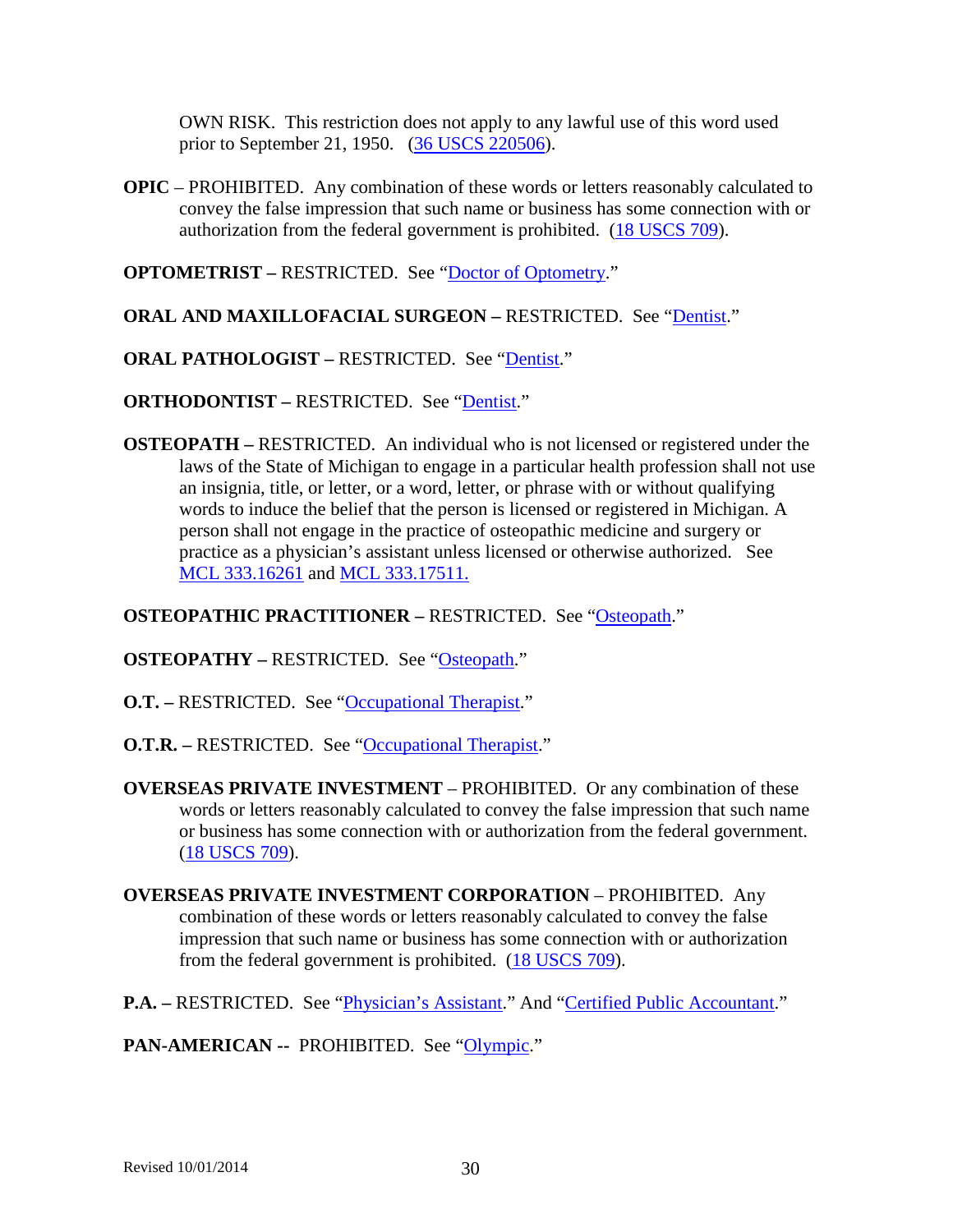- **PARALYMPIAD and PARALYMPIC –** PROHIBITED. United States Olympic Committee has a federal trademark on the words "Paralympiad" and "Paralympic" therefore any use or simulation of these words that falsely suggests an association with the United States Olympic Committee is prohibited. See ["Olympic.](#page-28-1)"
- **PARAMEDIC** CAUTION. See ["Emergency Medical Technician.](#page-12-0)"
- **PARTNERSHIP ASSOCIATION LIMITED** CAUTION. Must incorporate under [MCL](http://www.legislature.mi.gov/mileg.aspx?page=getObject&objectName=mcl-Act-191-of-1877)  [449.301 -](http://www.legislature.mi.gov/mileg.aspx?page=getObject&objectName=mcl-Act-191-of-1877) 449.316. Foreign may qualify pursuant to [MCL 450.2062\(7\).](http://www.legislature.mi.gov/mileg.aspx?page=getObject&objectName=mcl-450-2062)
- **PAWNBROKER** CAUTION. A person, corporation, or firm shall not conduct business as a pawnbroker in any of the governmental units of this state without having first obtained from the chief executive officer of that governmental unit a license under the Pawnbrokers Act that authorizes that person, corporation, or firm to conduct that business. This does not apply to an internet-drop off store that complies with the Act. See [MCL 446.201.](http://www.legislature.mi.gov/mileg.aspx?page=getObject&objectName=mcl-446-201)

### **PEDIATRIC DENTIST –** RESTRICTED. See ["Dentist.](#page-9-0)"

- **PERIODONTIST RESTRICTED. See ["Dentist.](#page-9-0)"**
- **PERSONNEL AGENCY** CAUTION. A person shall not open, operate, or maintain a personnel agency in this state without first obtaining the appropriate license from the department. A person may not apply for or obtain both Type A and Type B personnel agency licenses under the same name or a similar name. The department may disapprove a name similar to that of the Michigan employment security commission, a name likely to be confused with a free placement bureau, an existing licensed personnel agency, or a name the department determines to be likely to mislead the public. Pursuant to **MCL** 339.1003 there are exceptions to the licensing requirements such as agencies employing individuals to render part-time or temporary services, i.e. Kelly Services or Manpower. See [MCL 339.1003](http://www.legislature.mi.gov/mileg.aspx?page=getObject&objectName=mcl-339-1003) and [MCL](http://www.legislature.mi.gov/mileg.aspx?page=getobject&objectName=mcl-339-1004&relation=next)  [339.1005.](http://www.legislature.mi.gov/mileg.aspx?page=getobject&objectName=mcl-339-1004&relation=next)
- **PHA** PROHIBITED. Any combination of these words or letters reasonably calculated to convey the false impression that such name or business has some connection with or authorization from the federal government is prohibited. [\(18 USCS 709\)](http://uscode.house.gov/search/criteria.shtml).

### **PHARMACIST –** RESTRICTED. See ["Pharmacy.](#page-30-0)"

<span id="page-30-0"></span>**PHARMACY –** RESTRICTED. An individual who is not licensed or registered under the laws of the State of Michigan to engage in a particular health profession shall not use an insignia, title, or letter, or a word, letter, or phrase with or without qualifying words to induce the belief that the person is licensed or registered in Michigan. A person shall not engage in the practice of pharmacy unless licensed. See [MCL](http://www.legislature.mi.gov/mileg.aspx?page=GetMCLDocument&objectname=mcl-333-16261)  [333.16261](http://www.legislature.mi.gov/mileg.aspx?page=GetMCLDocument&objectname=mcl-333-16261) and [MCL 333.17711.](http://www.legislature.mi.gov/mileg.aspx?page=getObject&objectName=mcl-333-17711)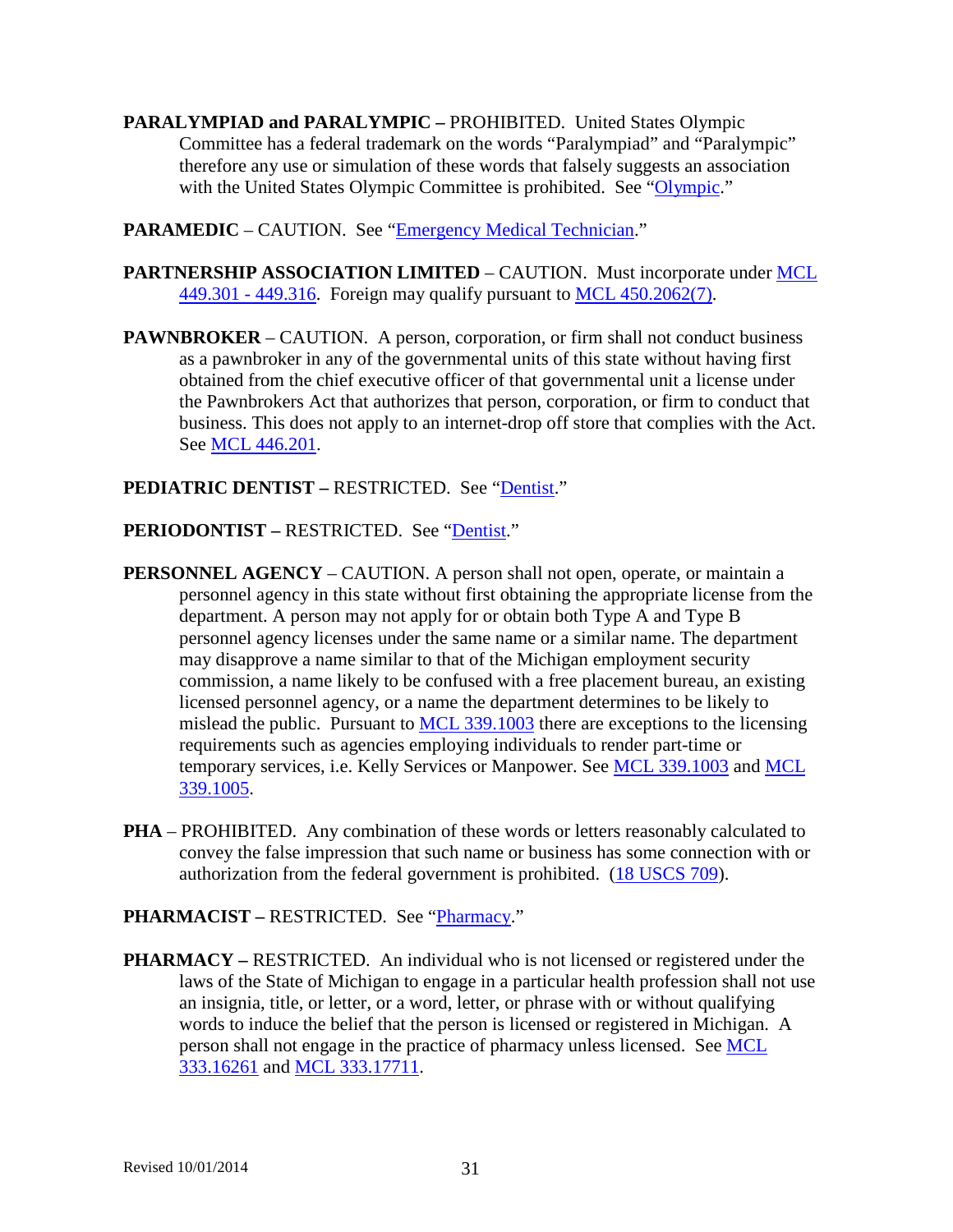### **PHYSICAL THERAPIST –** RESTRICTED. See ["Physical Therapy.](#page-31-0)"

<span id="page-31-0"></span>**PHYSICAL THERAPY** – RESTRICTED. An individual who is not licensed or registered under the laws of the State of Michigan to engage in a particular health profession shall not use an insignia, title, or letter, or a word, letter, or phrase with or without qualifying words to induce the belief that the person is licensed or registered in Michigan. See [MCL 333.16261](http://www.legislature.mi.gov/mileg.aspx?page=GetMCLDocument&objectname=mcl-333-16261) and [MCL 333.17820.](http://www.legislature.mi.gov/mileg.aspx?page=getObject&objectName=mcl-333-17820)

## **PHYSICAL THERAPY TECHNICIAN – RESTRICTED.** See "*Physical Therapy.*"

<span id="page-31-1"></span>**PHYSICIAN'S ASSISTANT –** RESTRICTED. An individual who is not licensed or registered under the laws of the State of Michigan to engage in a particular health profession shall not use an insignia, title, or letter, or a word, letter, or phrase with or without qualifying words to induce the belief that the person is licensed or registered in Michigan. See [MCL 333.16261](http://www.legislature.mi.gov/mileg.aspx?page=GetMCLDocument&objectname=mcl-333-16261) and [MCL 333.17011.](http://www.legislature.mi.gov/mileg.aspx?page=getObject&objectName=mcl-333-17011)

**PHYSIOTHERAPIST –** RESTRICTED. See ["Physical Therapy.](#page-31-0)"

<span id="page-31-2"></span>**PLUMBER** – CAUTION. A person shall not engage in or work at the business of a plumbing contractor, master plumber, journey plumber, or apprentice plumber unless licensed or registered by the department of consumer and industry services. However, there are exceptions to the license requirements for minor repair work, activities that are within the scope of other licensure or registration acts, and other events of pipe installation that may be regulated by permit and supervision requirements. [MCL 338.3525.](http://www.legislature.mi.gov/mileg.aspx?page=getObject&objectName=mcl-338-3525)

**PLUMBING CONTRACTOR** – CAUTION. See ["Plumber.](#page-31-2)"

**PODIATRIC –** RESTRICTED. See ["Chiropodist.](#page-6-0)"

**PODIATRIC PHYSICIAN AND SURGEON –** RESTRICTED. See ["Chiropodist.](#page-6-0)"

**PODIATRIST –** RESTRICTED. See ["Chiropodist.](#page-6-0)"

**PODIATRY –** RESTRICTED. See ["Chiropodist.](#page-6-0)"

- **POLICE** RESTRICTED. Private security guard corporations shall not use any name, which has not been first approved by the Department of State Police, nor shall such corporation use any name which implies any association with any municipal, county, or state government; or the federal government or agency thereof. See [MCL](http://www.legislature.mi.gov/mileg.aspx?page=getObject&objectName=mcl-338-1073)  [338.1073.](http://www.legislature.mi.gov/mileg.aspx?page=getObject&objectName=mcl-338-1073)
- <span id="page-31-3"></span>**POLYGRAPH EXAMINER** – CAUTION. A person, including city, county or state employees, shall not use or attempt to use any instrumentation or mechanical device for the purpose of detecting deception, verifying truthfulness or reporting a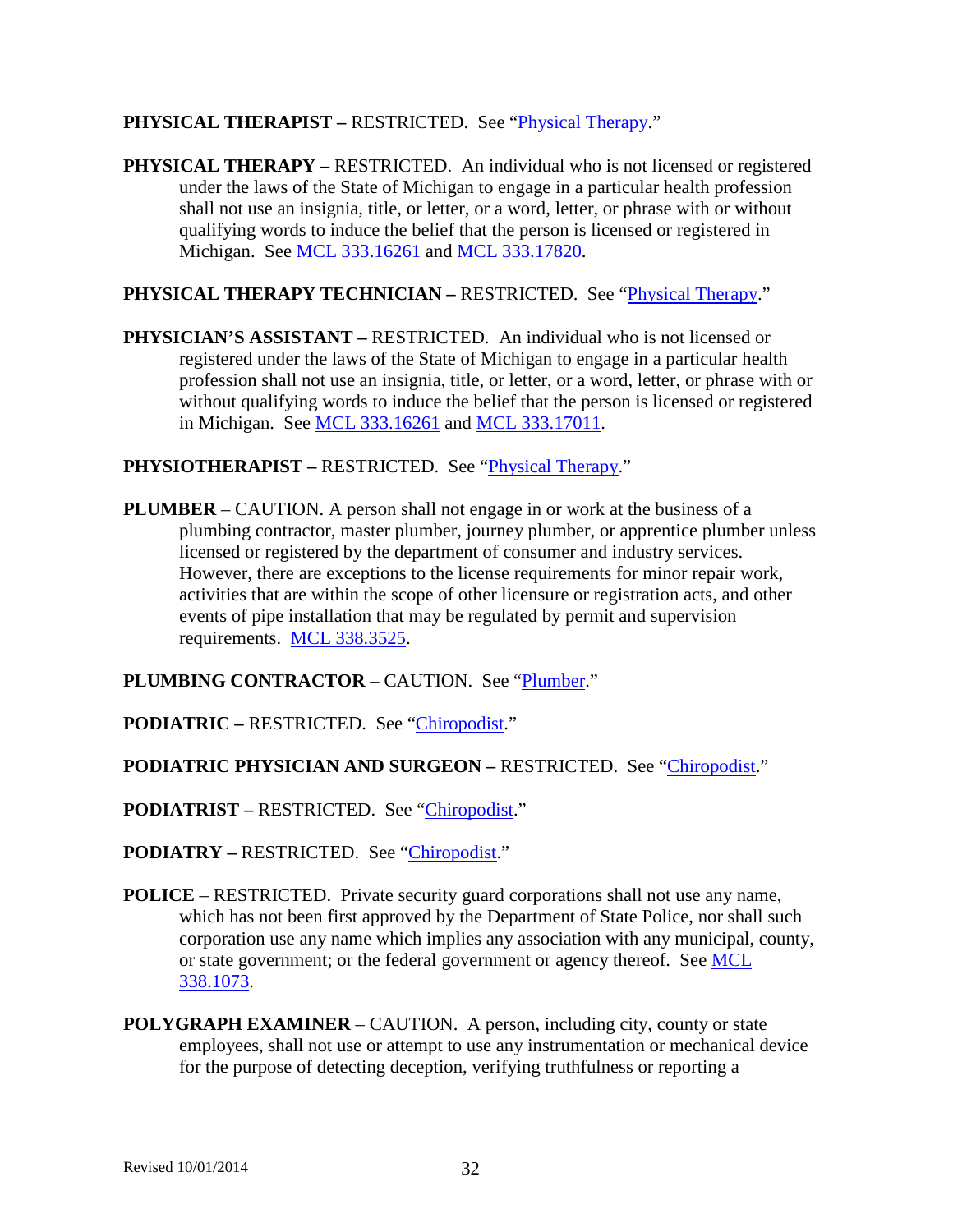diagnostic opinion regarding either of these without first securing a license from the department of labor and economic growth licensing division. See [MCL 338.1708.](http://www.legislature.mi.gov/mileg.aspx?page=getObject&objectName=mcl-338-1708)

**POLYGRAPHER** – CAUTION. See ["Polygraph Examiner.](#page-31-3)"

**PRESCRIPTIONS –** RESTRICTED. See ["Pharmacy.](#page-30-0)"

<span id="page-32-0"></span>**PRIVATE DETECTIVE** – CAUTION. A person shall not engage in the business of private detective or investigator for hire, fee or reward, and shall not advertise his or her business to be that of detective or of a detective agency without first obtaining a license from the department of labor and economic growth. [MCL 338.823.](http://www.legislature.mi.gov/mileg.aspx?page=getObject&objectName=mcl-338-823)

**PRIVATE INVESTIGATOR** – CAUTION. See ["Private Detective.](#page-32-0)"

- **PRIVATE OVERSEAS INVESTMENT** PROHIBITED. See Overseas Private Investment Corporation. [\(18 USCS 709\)](http://uscode.house.gov/search/criteria.shtml).
- **PRIVATE SECURITY GUARD** CAUTION. See ["Security Alarm System Contractor.](#page-38-0)"
- **PRIVATE SECURITY POLICE** CAUTION. See ["Security Alarm System Contractor.](#page-38-0)"
- **PROFESSIONAL COUNSELOR –** RESTRICTED. See ["Licensed Professional](#page-22-0)  [Counselor.](#page-22-0)"
- <span id="page-32-1"></span>**PROFESSIONAL ENGINEER** – RESTRICTED. A person shall not engage in or attempt to engage in the practice of an occupation regulated by the laws of the State of Michigan or use a title designated in the Occupational Code unless the person possesses a license or registration issued by the department for the occupation. See [MCL 339.601](http://www.legislature.mi.gov/mileg.aspx?page=getObject&objectName=mcl-339-601) and [MCL 339.2014.](http://www.legislature.mi.gov/mileg.aspx?page=getObject&objectName=mcl-339-2014)
- **PROFESSIONAL ENGINEERING** RESTRICTED. A person may not use the words "architecture", "professional engineering", "land surveying", "professional surveying", or a similar term in a firm unless at least 2/3 of the principals of that firm are licensees in that respective occupation See [MCL 339.601,](http://www.legislature.mi.gov/mileg.aspx?page=getObject&objectName=mcl-339-601) [MCL 339.2014](http://www.legislature.mi.gov/mileg.aspx?page=getObject&objectName=mcl-339-2014) and [MCL 339.2010.](http://www.legislature.mi.gov/mileg.aspx?page=getObject&objectName=mcl-339-2010)
- <span id="page-32-2"></span>**PROFESSIONAL SURVEYOR** – RESTRICTED. A person shall not engage in or attempt to engage in the practice of an occupation regulated by the laws of the State of Michigan or use a title designated in the Occupational Code unless the person possesses a license or registration issued by the department for the occupation. See [MCL 339.601](http://www.legislature.mi.gov/mileg.aspx?page=getObject&objectName=mcl-339-601) and [MCL 339.2014.](http://www.legislature.mi.gov/mileg.aspx?page=getObject&objectName=mcl-339-2014)
- **PROFESSIONAL SURVEYING** RESTRICTED. A person may not use the words "architecture", "professional engineering", "land surveying", "professional surveying", or a similar term in a firm unless at least 2/3 of the principals of that firm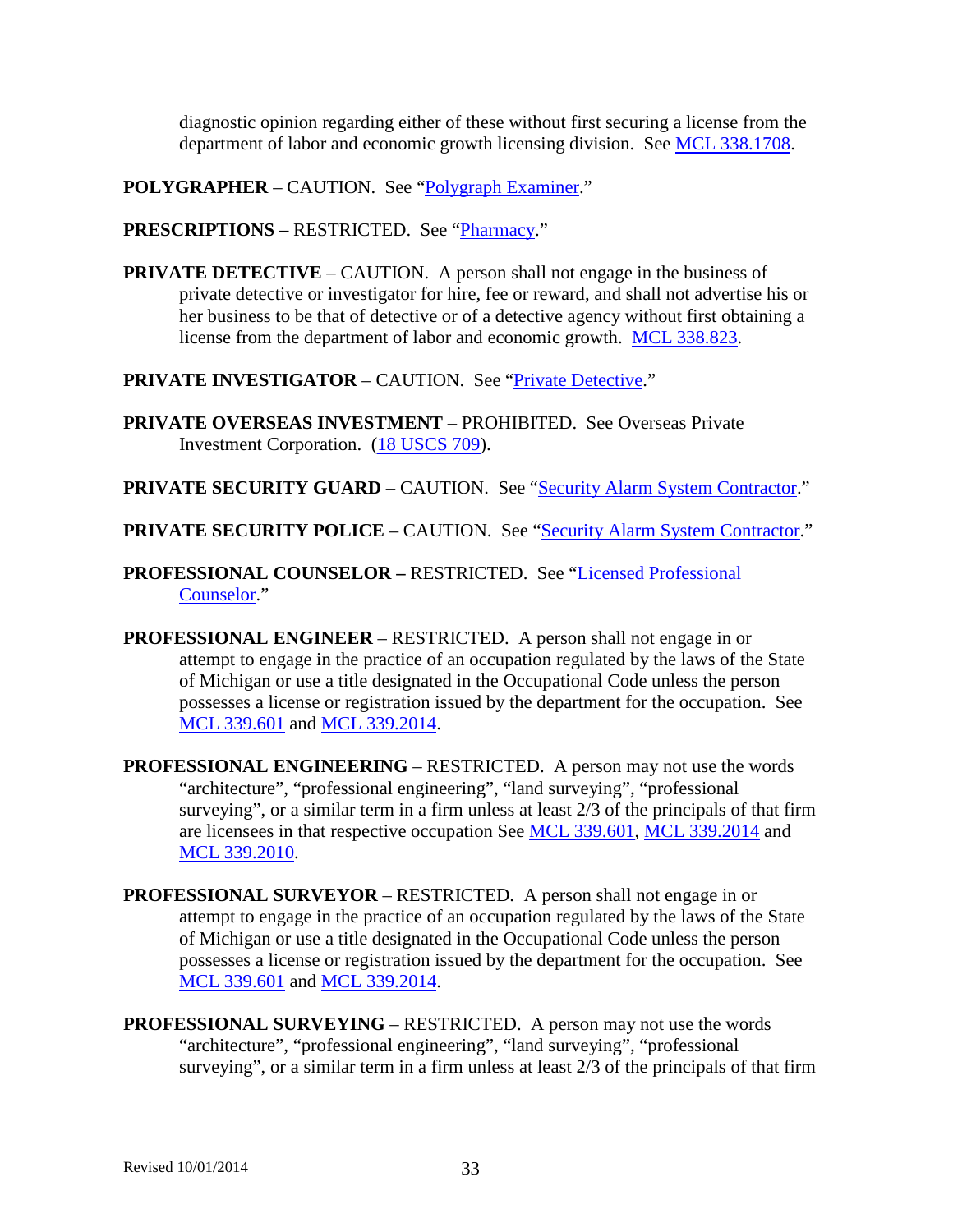are licensees in that respective occupation See [MCL 339.601,](http://www.legislature.mi.gov/mileg.aspx?page=getObject&objectName=mcl-339-601) [MCL 339.2014](http://www.legislature.mi.gov/mileg.aspx?page=getobject&objectName=mcl-339-2013&relation=next) and [MCL 339.2010.](http://www.legislature.mi.gov/mileg.aspx?page=getObject&objectName=mcl-339-2010)

**PROSTHODONTIST –** RESTRICTED. See ["Dentist.](#page-9-0)"

**PSYCHOLOGICAL ASSISTANT – RESTRICTED.** See ["Consulting Psychologist.](#page-7-0)"

**PSYCHOLOGICAL EXAMINER – RESTRICTED. See ["Consulting Psychologist.](#page-7-0)"** 

**PSYCHOLOGIST –** RESTRICTED. See ["Consulting Psychologist.](#page-7-0)"

**P.T.** – RESTRICTED. See "*Physical Therapy.*"

**P.T.T.** – RESTRICTED. See "*Physical Therapy.*"

**PUBLIC ACCOUNTANT** – RESTRICTED. See ["Certified Public Accountant.](#page-5-0)"

- **PUBLIC HOUSING** PROHIBITED. See Public Housing Administration. [\(18 USCS](http://uscode.house.gov/search/criteria.shtml)  [709\)](http://uscode.house.gov/search/criteria.shtml).
- **PUBLIC HOUSING ADMINISTRATION** PROHIBITED. Any combination of these words or letters reasonably calculated to convey the false impression that such name or business has some connection with or authorization from the federal government is prohibited. [\(18 USCS 709\)](http://uscode.house.gov/search/criteria.shtml).

**PURE MICHIGAN** – RESTRICTED. Trademark of a State agency.

**R.A**. – RESTRICTED. See ["Certified Public Accountant.](#page-5-0)"

- **RAILROAD or RAILWAY** RESTRICTED. Corporations formed to construct, operate and maintain a railroad, railroad bridge, or railroad tunnel must incorporate pursuant to [MCL 462 .101 -](http://www.legislature.mi.gov/mileg.aspx?page=getObject&objectName=mcl-Act-354-of-1993) 462.451. The name of all other entities utilizing this word in its name must be such that it does not infer a corporation subject to [MCL 462.101 -](http://www.legislature.mi.gov/mileg.aspx?page=getObject&objectName=mcl-Act-354-of-1993) [462.451.](http://www.legislature.mi.gov/mileg.aspx?page=getObject&objectName=mcl-Act-354-of-1993)
- **R.C.P.** RESTRICTED. See ["Respiratory Therapist.](#page-36-0)"
- **R.D.** CAUTION. See ["Dietitian"](#page-10-0)
- R.D.A. RESTRICTED. See ["Dentist.](#page-9-0)"
- **R.D.H. –** RESTRICTED. See ["Dentist.](#page-9-0)"
- <span id="page-33-0"></span>**REAL ESTATE BROKER** – CAUTION. A person shall not engage in or attempt to engage in the practice of an occupation regulated under this act or use a title designated in this act unless the person possesses a license or registration issued by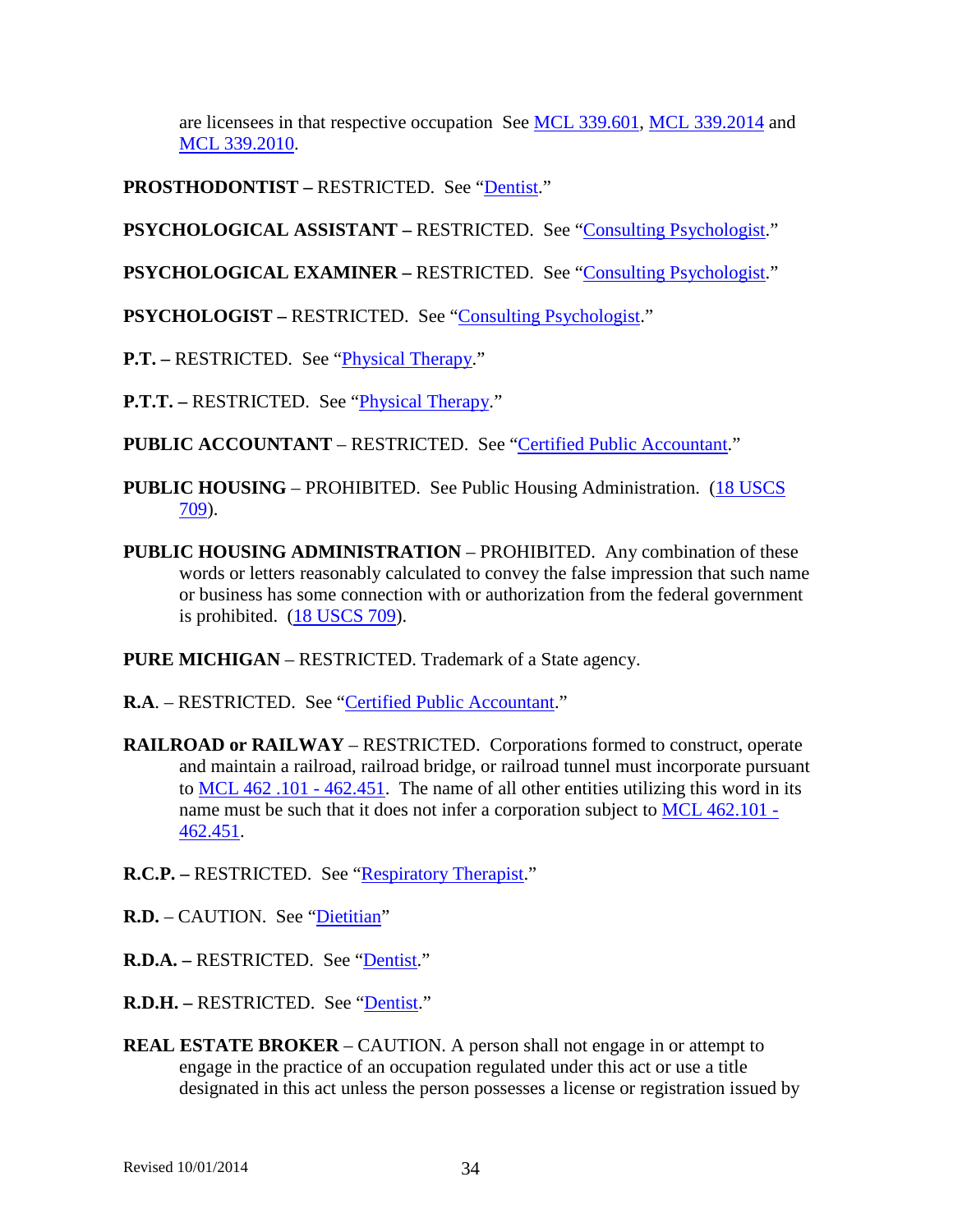the department for the occupation. A real estate broker's license issued to a partnership, association, corporation, common law trust, or a combination of those entities shall entitle those individuals designated as principals to perform acts regulated by [Article 25](http://www.legislature.mi.gov/mileg.aspx?page=getObject&objectName=mcl-299-1980-25) of Public Act 299 of 1980. See [MCL 339.601](http://www.legislature.mi.gov/mileg.aspx?page=getObject&objectName=mcl-339-601) and [MCL](http://www.legislature.mi.gov/mileg.aspx?page=getObject&objectName=mcl-339-2508)  [339.2508.](http://www.legislature.mi.gov/mileg.aspx?page=getObject&objectName=mcl-339-2508)

- <span id="page-34-0"></span>**REAL ESTATE INVESTMENT TRUST** – CAUTION. A corporation which seeks tax treatment under the Internal Revenue Code and which meets certain criteria under that code for special tax treatment. They are not a trust or a banking or insurance company.
- **REAL ESTATE SALESPERSON** CAUTION. See ["Real Estate Broker.](#page-33-0)"
- **REAL ESTATE VALUATION SPECIALIST**  RESTRICTED. See ["Certified](#page-5-2)  [General Real Estate Appraiser.](#page-5-2)"
- **RECONSTRUCTION FINANCE** PROHIBITED. See Reconstruction Finance Corporation. [\(18 USCS 709\)](http://uscode.house.gov/search/criteria.shtml).
- **RECONSTRUCTION FINANCE CORPORATION** PROHIBITED. Any combination of these words or letters reasonably calculated to convey the false impression that such name or business has some connection with or authorization from the federal government is prohibited. [\(18 USCS 709\)](http://uscode.house.gov/search/criteria.shtml).
- **REDEVELOPMENT** RESTRICTED. No corporation shall have a name containing the word "redevelopment" as a part thereof unless and until such corporation becomes a redevelopment corporation pursuant to the Urban Redevelopment Corporations Law. See [MCL 125.906\(4\).](http://www.legislature.mi.gov/mileg.aspx?page=getObject&objectName=mcl-125-906)

**REFRIGERATION** – CAUTION. See ["Mechanical Contractor.](#page-25-0)"

**REGISTERED ACCOUNTANT** – RESTRICTED. See ["Certified Public Accountant.](#page-5-0)"

**REGISTERED ACUPUNCTURIST** – RESTRICTED. See ["Acupuncturist.](#page-0-0)"

**REGISTERED AUCTIONEER** – RESTRICTED. A person shall not use the title "registered auctioneer" unless the person is registered under the Occupational Code. See MCL [339.601](http://legislature.mi.gov/doc.aspx?mcl-339-601) and [MCL 339.2905.](http://legislature.mi.gov/doc.aspx?mcl-339-2905-added)

**REGISTERED DENTAL ASSISTANT –** RESTRICTED. See ["Dentist.](#page-9-0)"

**REGISTERED DENTAL HYGIENIST –** RESTRICTED. See ["Dentist.](#page-9-0)"

**REGISTERED DIETITIAN** – CAUTION. See ["Dietitian.](#page-10-0)"

**REGISTERED FORESTER** – RESTRICTED.A person shall not engage in or attempt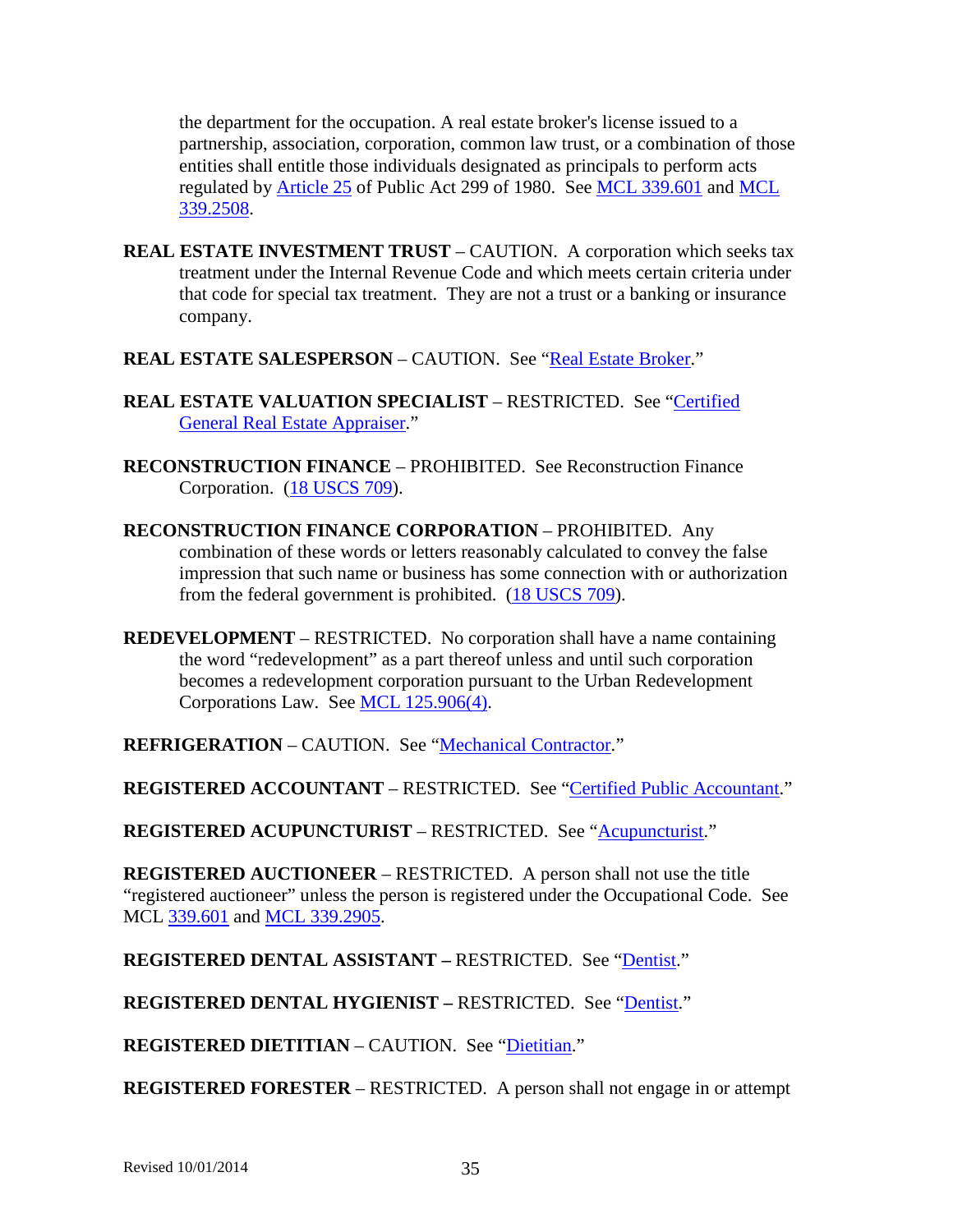to engage in the practice of an occupation regulated by the laws of the State of Michigan or use a title designated in the Occupational Code unless the person possesses a license or registration issued by the department for the occupation. See [MCL 339.601](http://www.legislature.mi.gov/mileg.aspx?page=getObject&objectName=mcl-339-601) and [MCL 339.2108.](http://www.legislature.mi.gov/mileg.aspx?page=getObject&objectName=mcl-339-2108)

**REGISTERED NURSE –** RESTRICTED. See ["Registered Professional Nurse.](#page-35-1)"

### **REGISTERED PHYSICAL THERAPIST –** RESTRICTED. See ["Physical Therapy.](#page-31-0)"

<span id="page-35-1"></span>**REGISTERED PROFESSIONAL NURSE –** RESTRICTED. An individual who is not licensed or registered under the laws of the State of Michigan to engage in a particular health profession shall not use an insignia, title, or letter, or a word, letter, or phrase with or without qualifying words to induce the belief that the person is licensed or registered in Michigan. See [MCL 333.16261](http://www.legislature.mi.gov/mileg.aspx?page=GetMCLDocument&objectname=mcl-333-16261) and [MCL 333.17211.](http://www.legislature.mi.gov/mileg.aspx?page=getobject&objectName=mcl-333-17210&relation=next)

**REGISTERED SANITARIAN –** RESTRICTED. See ["Sanitarian.](#page-36-1)"

**REGISTERED SOCIAL SERVICE TECHNICIAN –** RESTRICTED. See ["Social](#page-39-0)  [Worker.](#page-39-0)"

**REHABILITATION CENTER** – CAUTION. See ["Health Care Center.](#page-17-0)"

**REIT** – CAUTION. See ["Real Estate Investment Trust.](#page-34-0)"

- **RESERVE** PROHIBITED. Prohibited as part of the business or firm name of an entity engaged in the banking, loan, building and loan, brokerage, factorage, insurance, indemnity, savings or trust business except as permitted by the laws of the United States. [\(18 USCS 709\)](http://uscode.house.gov/search/criteria.shtml).
- <span id="page-35-0"></span>**RESIDENTIAL BUILDER** – CAUTION. A person shall not engage in or attempt to engage in the practice of an occupation regulated under this act or use a title designated in this act unless the person possesses a license or registration issued by the department for the occupation. A person may engage in the business of residential builder or residence maintenance and alteration contractor without a license only if that person is exempt from licensing under a provision listed in [MCL](http://www.legislature.mi.gov/mileg.aspx?page=getObject&objectName=mcl-339-2403)  [339.2403.](http://www.legislature.mi.gov/mileg.aspx?page=getObject&objectName=mcl-339-2403) See, [MCL 339.2403,](http://www.legislature.mi.gov/mileg.aspx?page=getObject&objectName=mcl-339-2403) and [MCL 339.2405.](http://www.legislature.mi.gov/mileg.aspx?page=getobject&objectName=mcl-339-2404&relation=next)

### <span id="page-35-2"></span>**RESIDENTIAL MAINTENANCE AND ALTERATION CONTRACTOR** –

CAUTION. A person shall not engage in or attempt to engage in the practice of an occupation regulated under this act or use a title designated in this act unless the person possesses a license or registration issued by the department for the occupation. The license shall state the crafts or trades for which a residential maintenance and alteration contractor is qualified, such as; carpentry, concrete, pool installation, waterproofing basements, excavation, insulation, masonry, painting, roofing, siding and gutters, screen or storm sash installation, tile and marble work, and house wrecking. See [MCL 3390.2404\(3\).](http://www.legislature.mi.gov/mileg.aspx?page=getObject&objectName=mcl-339-2404)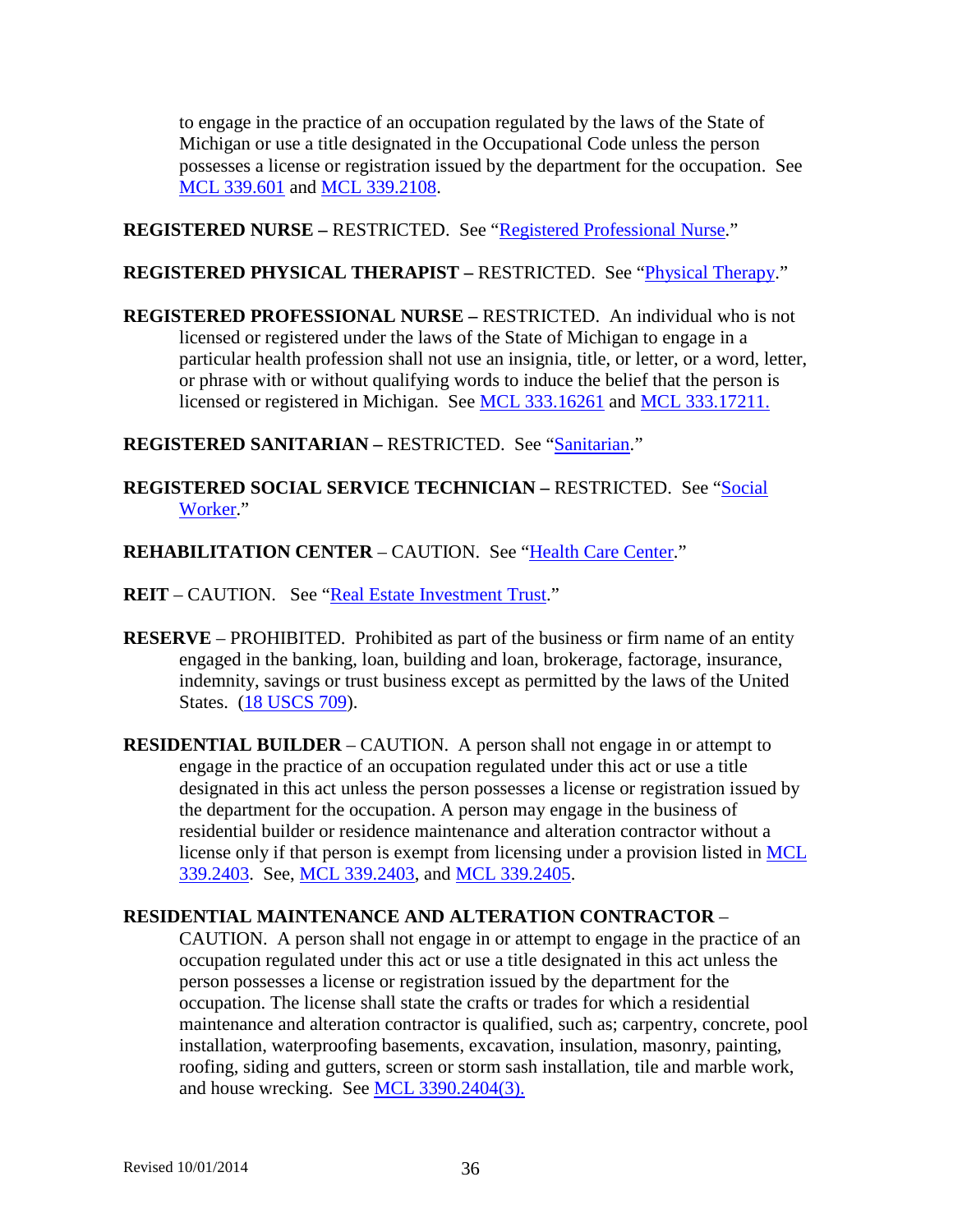## **RESPIRATORY CARE PRACTITIONER – RESTRICTED. See "Respiratory"** [Therapist.](#page-36-0)"

- <span id="page-36-0"></span>**RESPIRATORY THERAPIST –** RESTRICTED. An individual who is not licensed or registered under the laws of the State of Michigan to engage in a particular health profession shall not use an insignia, title, or letter, or a word, letter, or phrase with or without qualifying words to induce the belief that the person is licensed or registered in Michigan. See [MCL 333.16261](http://www.legislature.mi.gov/mileg.aspx?page=GetMCLDocument&objectname=mcl-333-16261) and [MCL 333.18703.](http://www.legislature.mi.gov/mileg.aspx?page=getObject&objectName=mcl-333-18703)
- **RIDING STABLE** CAUTION. A person, firm, or corporation shall not own or operate a riding stable or sales barn without first having obtained a license under the Horse Riding Stables and Sales Barn Act. See [MCL 287.112.](http://www.legislature.mi.gov/mileg.aspx?page=getObject&objectName=mcl-287-112)
- **RIVER IMPROVEMENT ASSOCIATION** CAUTION.Must incorporate under a special act if it is a Canal, River, or Harbor Improvement Association. See [MCL](http://www.legislature.mi.gov/mileg.aspx?page=getObject&objectName=mcl-450-1123)  [450.1123.](http://www.legislature.mi.gov/mileg.aspx?page=getObject&objectName=mcl-450-1123)
- **R.N. –** RESTRICTED. See ["Registered Professional Nurse.](#page-35-1)"
- **R.PH. –** RESTRICTED. See ["Pharmacy.](#page-30-0)"
- **R.P.T. –** RESTRICTED. See ["Physical Therapy.](#page-31-0)"
- R.S. RESTRICTED. See ["Sanitarian.](#page-36-1)"
- **R.S.S.T. –** RESTRICTED. See ["Social Worker.](#page-39-0)"
- **R.T.** RESTRICTED. See ["Respiratory Therapist.](#page-36-0)"
- **RURAL COMMUNITY HOSPITAL RESTRICTED. The term "rural community"** hospital" shall not be used to describe or refer to a health facility or agency unless the health facility or agency is designated as a rural community hospital by the department of community health. [MCL 333.21561.](http://www.legislature.mi.gov/mileg.aspx?page=getObject&objectName=mcl-333-21561)
- **SAFETY AND COLLATERAL DEPOSIT** CAUTION. Must incorporate under a special act. See [MCL 450.1123.](http://www.legislature.mi.gov/mileg.aspx?page=getObject&objectName=mcl-450-1123)
- <span id="page-36-1"></span>**SANITARIAN –** RESTRICTED. An individual who is not licensed or registered under the laws of the State of Michigan to engage in a particular health profession shall not use an insignia, title, or letter, or a word, letter, or phrase with or without qualifying words to induce the belief that the person is licensed or registered in Michigan. See [MCL 333.16261](http://www.legislature.mi.gov/mileg.aspx?page=GetMCLDocument&objectname=mcl-333-16261) and [MCL 333.18411.](http://www.legislature.mi.gov/mileg.aspx?page=getObject&objectName=mcl-333-18411)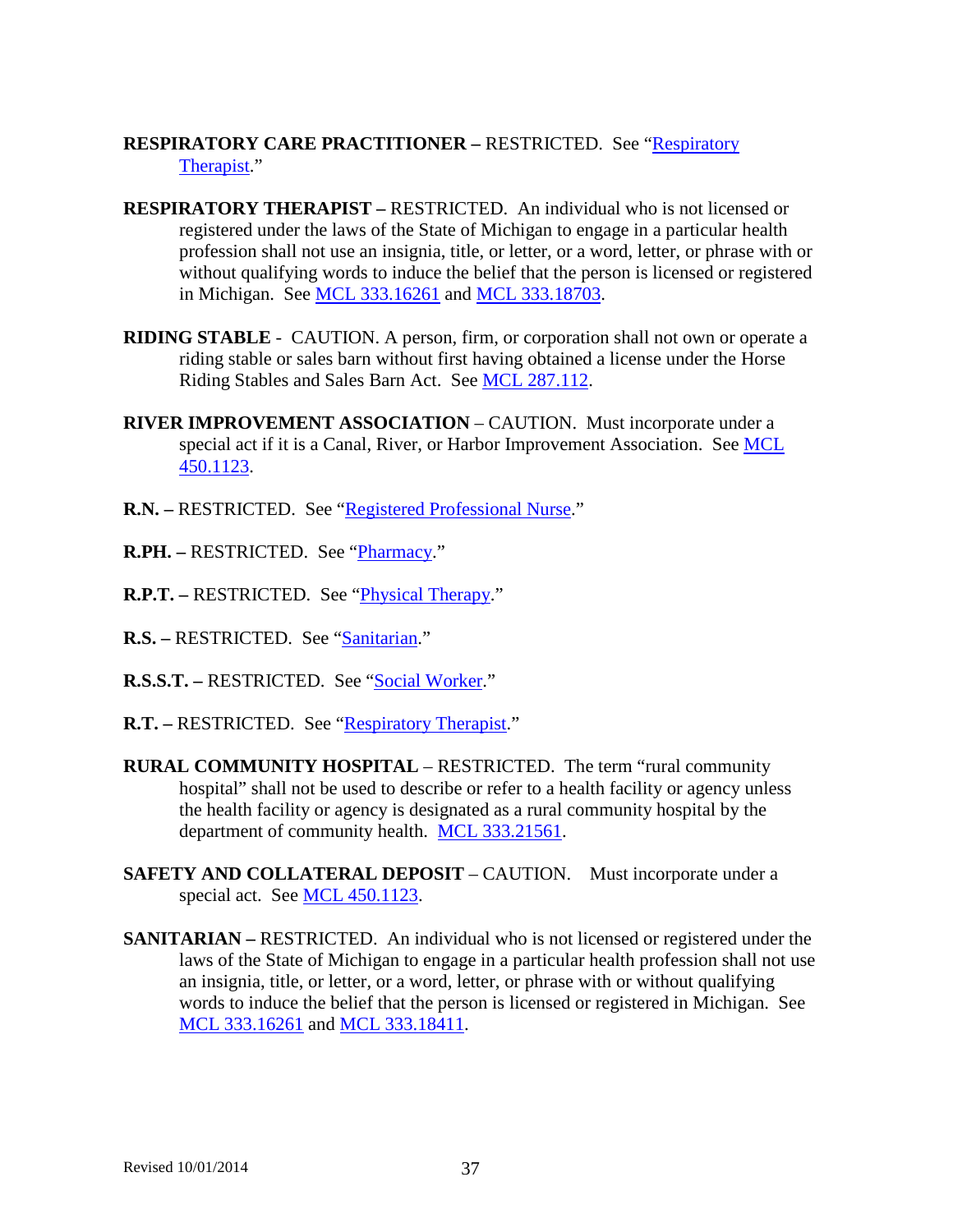- **SANITARIUM** CAUTION. A nursing home shall not use the terms "hospital" or "sanitarium" or a term conveying a meaning that is substantially similar to those terms in the name of the nursing home. See [MCL 333.21712.](http://www.legislature.mi.gov/mileg.aspx?page=getObject&objectName=mcl-333-21712)
- **SAVINGS** CAUTION. The name, as a whole, cannot infer it is engaged in a banking business. See [MCL 450.1123.](http://www.legislature.mi.gov/mileg.aspx?page=getObject&objectName=mcl-450-1123)
- **SAVINGS AND LOAN** CAUTION. The name, as a whole, cannot infer it is engaged in a banking or savings and loan business. See [MCL 450.1123.](http://www.legislature.mi.gov/mileg.aspx?page=getObject&objectName=mcl-450-1123)
- **SCHOOL** CAUTION. Approval by the Department of Education is required if corporation is an educational K-12 institution or by Career Development if it is a postsecondary institution. Approval is not required for public school academies incorporated pursuant to [MCL 450.2101 -](http://www.legislature.mi.gov/mileg.aspx?page=getObject&objectName=mcl-Act-162-of-1982) 450.3192 and [MCL 380.502\(1\).](http://www.legislature.mi.gov/mileg.aspx?page=getObject&objectName=mcl-380-502) See [General Corporation Act,](http://www.legislature.mi.gov/mileg.aspx?page=getobject&objectname=mcl-Act-327-of-1931&queryid=13487108) [MCL 450.170-177.](http://www.legislature.mi.gov/mileg.aspx?page=getObject&objectName=mcl-450-170)
- **SECONDHAND DEALER** CAUTION. A person, corporation, co-partnership, or firm shall not carry on the business of dealer in second hand goods or junk dealer in any of the cities or villages of this state having a population of 1,000 located in counties of 25,000 or over without having first obtained, from the mayor of the city or the president of the village where such business is to be carried on, a license under the Secondhand Dealers and Junk Dealers Act. A license is not required for an Internet drop-off store. See [MCL 445.401.](http://www.legislature.mi.gov/mileg.aspx?page=getObject&objectName=mcl-445-401)
- **SECRETARY OF THE TREASURY –** PROHIBITED. Any combination of these words or letters reasonably calculated to convey the false impression that such name or business has some connection with or authorization from the federal government is prohibited. [\(31 USCS 333\)](http://uscode.house.gov/search/criteria.shtml).
- **SECRET SERVICE** PROHIBITED. Except with written permission of the Director of the United States Secret Service. [\(18 USCS 709\)](http://uscode.house.gov/search/criteria.shtml).
- **SECRET SERVICE UNIFORMED DIVISION** PROHIBITED. Except with written permission of the Director of the United States Secret Service. [\(18 USCS 709\)](http://uscode.house.gov/search/criteria.shtml).
- **SECRET SOCIETY** CAUTION. Must incorporate under a special act if it is a Fraternal or Secret Society. See [MCL 450.1123](http://www.legislature.mi.gov/mileg.aspx?page=getObject&objectName=mcl-450-1123) and [MCL 450.133.](http://www.legislature.mi.gov/mileg.aspx?page=getObject&objectName=mcl-450-133)
- **SECURITY** RESTRICTED. A corporation subject to the Business Corporation Act or the Nonprofit Corporation Act (other than a bank holding company) shall not assume a name which implies that it is a banking corporation; an insurance or surety company, or a trust company unless from the other words in the name, it is clear the business conducted does not include a banking, insurance, or trust business. See MCL [450.1213](http://www.legislature.mi.gov/mileg.aspx?page=getObject&objectName=mcl-450-1213) and [450.2213.](http://www.legislature.mi.gov/mileg.aspx?page=getObject&objectName=mcl-450-2213)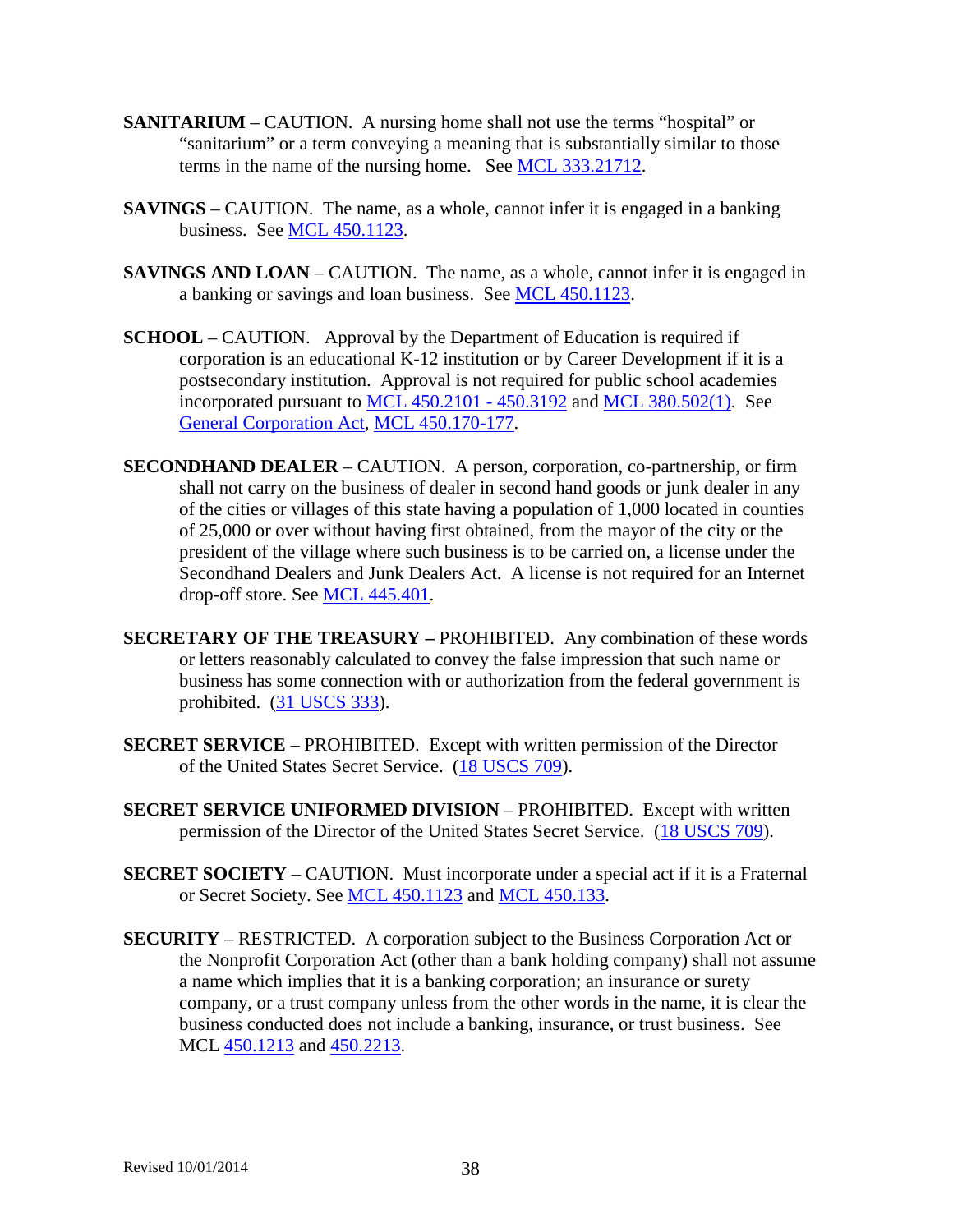- <span id="page-38-0"></span>**SECURITY ALARM SYSTEM CONTRACTOR** – CAUTION. Unless licensed under Public Act 330 of 1968 which is found at [MCL 338.1051, et seq.](http://www.legislature.mi.gov/mileg.aspx?page=getObject&objectName=mcl-338-1051), a sole proprietorship, firm, company, partnership, limited liability company, or corporation shall not engage in the business of security alarm system contractor, private security guard, private security police, patrol service, or an agency furnishing those services. This does not prevent a licensed private detective from performing the services of a private security guard or private police, although the private security guard or private police may not perform the services of a private detective or private investigator. In addition, a licensee may employ as many persons as necessary to assist, however they must meet qualifications specified in [MCL 338.1056.](http://www.legislature.mi.gov/mileg.aspx?page=getObject&objectName=mcl-338-1056) See [MCL 338.1053,](http://www.legislature.mi.gov/mileg.aspx?page=getobject&objectName=mcl-338-1054&relation=previous) [MCL 338.1054](http://www.legislature.mi.gov/mileg.aspx?page=getobject&objectName=mcl-338-1053&relation=next) and [MCL 338.1067.](http://www.legislature.mi.gov/mileg.aspx?page=getObject&objectName=mcl-338-1067)
- **SECURITY GUARD AGENCY** CAUTION. See ["Security Alarm System Contractor.](#page-38-0)"
- **SHARE INSURANCE** PROHIBITED. Any combination or variation of these words reasonably calculated to convey the false impression that such business has some connection with the National Credit Union Administration is strictly prohibited except as permitted by the laws of the United States. [\(18 USCS 709\)](http://uscode.house.gov/search/criteria.shtml).
- **SKI LIFT OPERATOR** CAUTION. No person shall operate a ski lift without a permit issued by the director of commerce or an authorized representative of the director. See [MCL 408.329.](http://www.legislature.mi.gov/mileg.aspx?page=getObject&objectName=mcl-408-329)
- **SMOKEY BEAR** PROHIBITED. Strictly prohibited unless authorized under rules and regulations issued by the U.S. Secretary of Agriculture. [\(18 USCS 711\)](http://uscode.house.gov/search/criteria.shtml).
- **SOCIAL SECURITY** RESTRICTED. These words may not be used if, when read as a whole, the name conveys the impression it has some connection with or is approved, endorsed, or authorized by the Social Security Administration, the Health Care Financing Administration, or the Department of Health and Human Services, all agencies of the Federal Government.  $(42$  USCS  $1320b-10(a)(1)(A))$ .
- **SOCIAL SECURITY ACCOUNT** RESTRICTED. The words may not be used if, when read as a whole, the name conveys the impression it has some connection with or is approved, endorsed, or authorized by the Social Security Administration, the Health Care Financing Administration, or the Department of Health and Human Services, all agencies of the Federal Government.  $(42$  USCS  $1320b-10(a)(1)(A))$ .
- **SOCIAL SECURITY ADMINISTRATION** RESTRICTED. The words may not be used if, when read as a whole, the name conveys the impression it has some connection with or is approved, endorsed, or authorized by the Social Security Administration, the Health Care Financing Administration, or the Department of Health and Human Services, all agencies of the Federal Government. [\(42 USCS](http://uscode.house.gov/search/criteria.shtml)   $1320b-10(a)(1)(A)$ .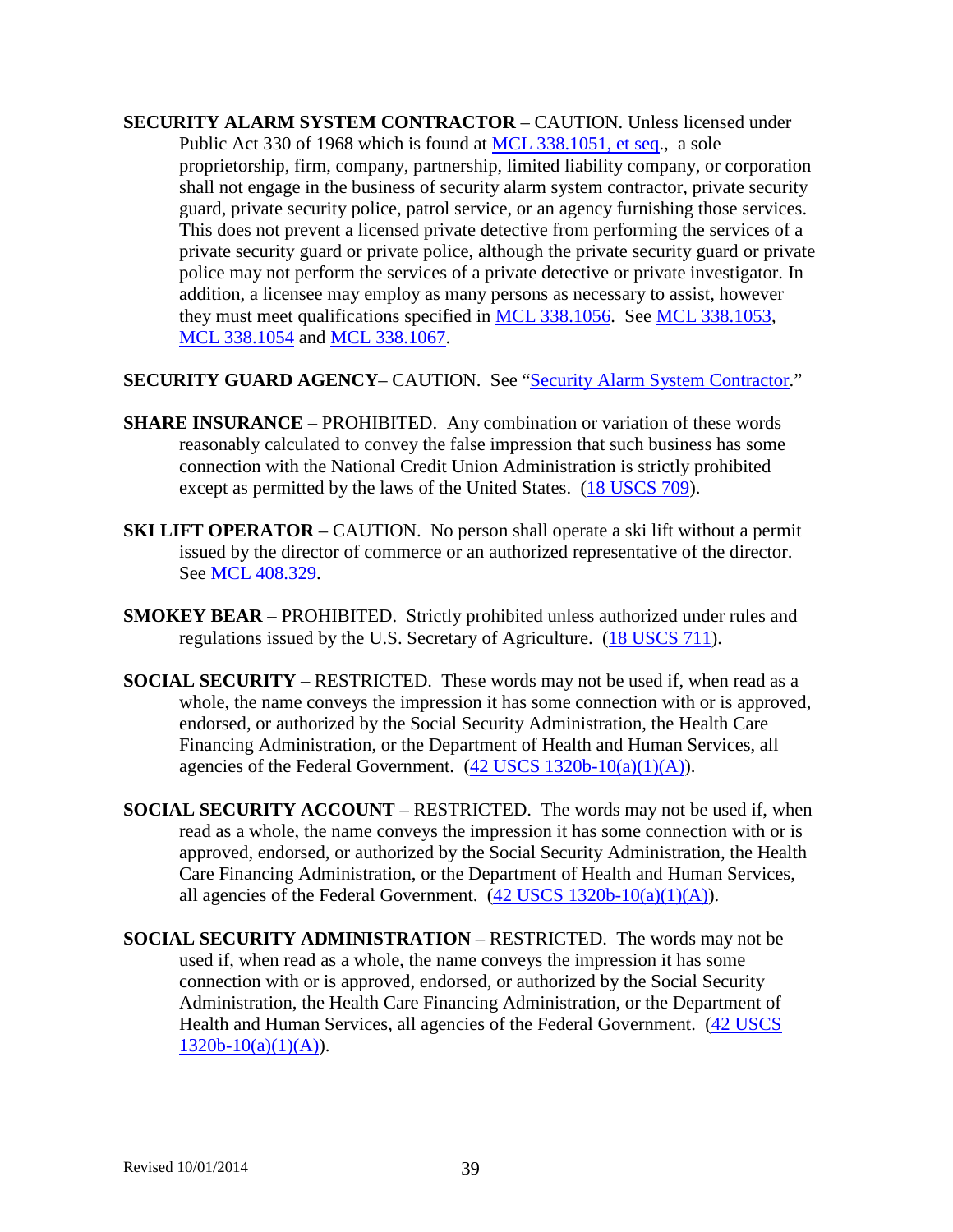**SOCIAL SECURITY SYSTEM** – RESTRICTED. The words may not be used if, when read as a whole, the name conveys the impression it has some connection with or is approved, endorsed, or authorized by the Social Security Administration, the Health Care Financing Administration, or the Department of Health and Human Services, all agencies of the Federal Government.  $(42$  USCS  $1320b-10(a)(1)(A))$ .

### **SOCIAL SERVICE TECHNICIAN –** RESTRICTED. See ["Social Worker.](#page-39-0)"

- <span id="page-39-0"></span>**SOCIAL WORKER –** RESTRICTED. An individual who is not licensed or registered under the laws of the State of Michigan to engage in a particular health profession shall not use an insignia, title, or letter, or a word, letter, or phrase with or without qualifying words to induce the belief that the person is licensed or registered in Michigan. See [MCL 333.16261](http://www.legislature.mi.gov/mileg.aspx?page=getObject&objectName=mcl-333-16261) and [MCL 333.18503.](http://www.legislature.mi.gov/mileg.aspx?page=getObject&objectName=mcl-333-18503)
- **SSA** RESTRICTED. The words may not be used if, when read as a whole, the name conveys the impression it has some connection with or is approved, endorsed, or authorized by the Social Security Administration, the Health Care Financing Administration, or the Department of Health and Human Services, all agencies of the Federal Government.  $(42$  USCS  $1320b-10(a)(1)(A))$ .
- **SSI** RESTRICTED. The words may not be used if, when read as a whole, the name conveys the impression it has some connection with or is approved, endorsed, or authorized by the Social Security Administration, the Health Care Financing Administration, or the Department of Health and Human Services, all agencies of the Federal Government. [\(42 USCS 1320b-10\(a\)\(1\)\(A\)\)](http://uscode.house.gov/search/criteria.shtml).
- **STATE OF MICHIGAN** PROHIBITED. Implies a governmental agency. (Bureau Policy).
- **STATE LICENSED REAL ESTATE APPRAISER** RESTRICTED. See ["Certified](#page-5-2)  [General Real Estate Appraiser.](#page-5-2)"
- **SUBSTANCE ABUSE SERVICES** CAUTION. A person not otherwise licensed to provide psychological, medical, or social services shall not establish, conduct, or maintain a substance abuse service unless it is licensed under [Article 6](http://www.legislature.mi.gov/mileg.aspx?page=getObject&objectName=mcl-368-1978-6) of the Public Health Code. This shall not apply to private, nonprofit organizations exempt under section  $501(c)(3)$  of the internal revenue code which have been in existence for more than 13 years prior to the enactment of this code (1978) and whose major purpose is to provide residential services for the redirection and improvement of drug abusers and other character disordered individuals. See [MCL 333.6233.](http://www.legislature.mi.gov/mileg.aspx?page=getObject&objectName=mcl-333-6233)
- **SUMMER RESORT** CAUTION. Summer resort associations must incorporate under a special act. See [MCL 450.1123.](http://www.legislature.mi.gov/mileg.aspx?page=getObject&objectName=mcl-450-1123)
- **SUPPLEMENTAL SECURITY INCOME PROGRAM** RESTRICTED. The words may not be used if, when read as a whole, the name conveys the impression it has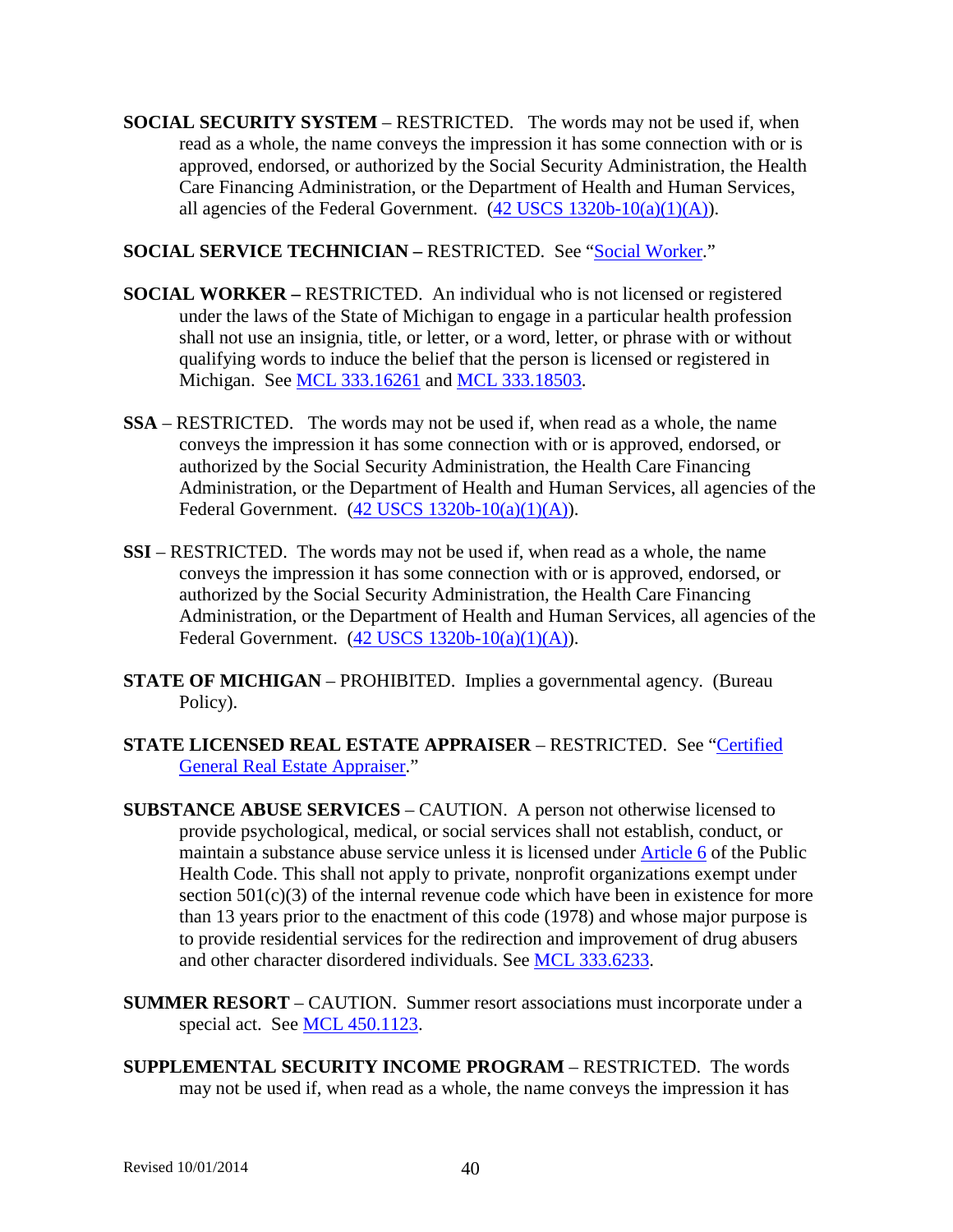some connection with or is approved, endorsed, or authorized by the Social Security Administration, the Health Care Financing Administration, or the Department of Health and Human Services, all agencies of the Federal Government. [\(42 USC](http://uscode.house.gov/search/criteria.shtml)   $1320b-10(a)(1)(A)$ .

- **SURETY** RESTRICTED. A corporation subject to the Business Corporation Act or the Nonprofit Corporation Act (other than a bank holding company) shall not assume a name which implies that it is a banking corporation; an insurance or surety company; or a trust company unless from the other words in the name, it is clear the business conducted does not include the business of an insurance or surety company. See MCL [450.1213](http://www.legislature.mi.gov/mileg.aspx?page=getObject&objectName=mcl-450-1213) and [450.2213.](http://www.legislature.mi.gov/mileg.aspx?page=getObject&objectName=mcl-450-2213)
- **SURVEYOR** CAUTION. Although 'surveyor' is not a restricted word, statute prohibits the use of words similar to professional titles protected under the Occupational Code unless the person is properly licensed. See ["Professional Surveyor.](#page-32-2)"
- **T.A. –** RESTRICTED. See ["Registered Professional Nurse.](#page-35-1)"
- **TELEPHONE** CAUTION. Must incorporate under a special act. See **MCL** 450.1123.
- **TELEGRAPH** CAUTION. Must incorporate under a special act. See [MCL 450.1123.](http://www.legislature.mi.gov/mileg.aspx?page=getObject&objectName=mcl-450-1123)
- **TITLE** RESTRICTED. The name of a corporation, limited liability company, or limited partnership cannot imply that the entity is a title insurance company. [Attorney](http://www.ag.state.mi.us/opinion/datafiles/2010s/op10319.htm)  [General Opinion 7242](http://www.ag.state.mi.us/opinion/datafiles/2010s/op10319.htm)
- **TOWNSHIP OF** CAUTION. The name as a whole cannot infer a governmental function.

### **TRAINED ATTENDANT –** RESTRICTED. See ["Registered Professional Nurse.](#page-35-1)"

- **TRUST** RESTRICTED. A corporation subject to the Business Corporation Act or the Nonprofit Corporation Act (other than bank holding company), or a foreign or domestic limited liability company subject to the Limited Liability Company Act shall not assume a name which implies that it is a banking corporation; an insurance or surety company; or a trust company unless from the other words in the name, it is clear the business conducted does not include the business of a trust company. See MCL [450.1213,](http://www.legislature.mi.gov/mileg.aspx?page=getObject&objectName=mcl-450-1213) [450.2213,](http://www.legislature.mi.gov/mileg.aspx?page=getObject&objectName=mcl-450-2213) and [450.4201.](http://www.legislature.mi.gov/mileg.aspx?page=getObject&objectName=mcl-450-4201) See also Michigan Banking Code of 1999, [MCL 487.11101 –](http://www.legislature.mi.gov/mileg.aspx?page=getObject&objectName=mcl-Act-276-of-1999) 487.15105. The word is acceptable in the name of a corporation formed to operate as a real estate investment trust, a corporation that complies with provisions of the Internal Revenue Code to obtain special tax treatment.
- **TRUSTEE** CAUTION. Trustee corporations must incorporate under the **General** [Corporation Act.](http://www.legislature.mi.gov/mileg.aspx?page=getObject&objectName=mcl-Act-327-of-1931) See [MCL 450.148 –](http://www.legislature.mi.gov/mileg.aspx?page=getObject&objectName=mcl-450-148) 450.162.
- **TUNNEL** CAUTION. Must incorporate under a special act. See **MCL** 450.1123.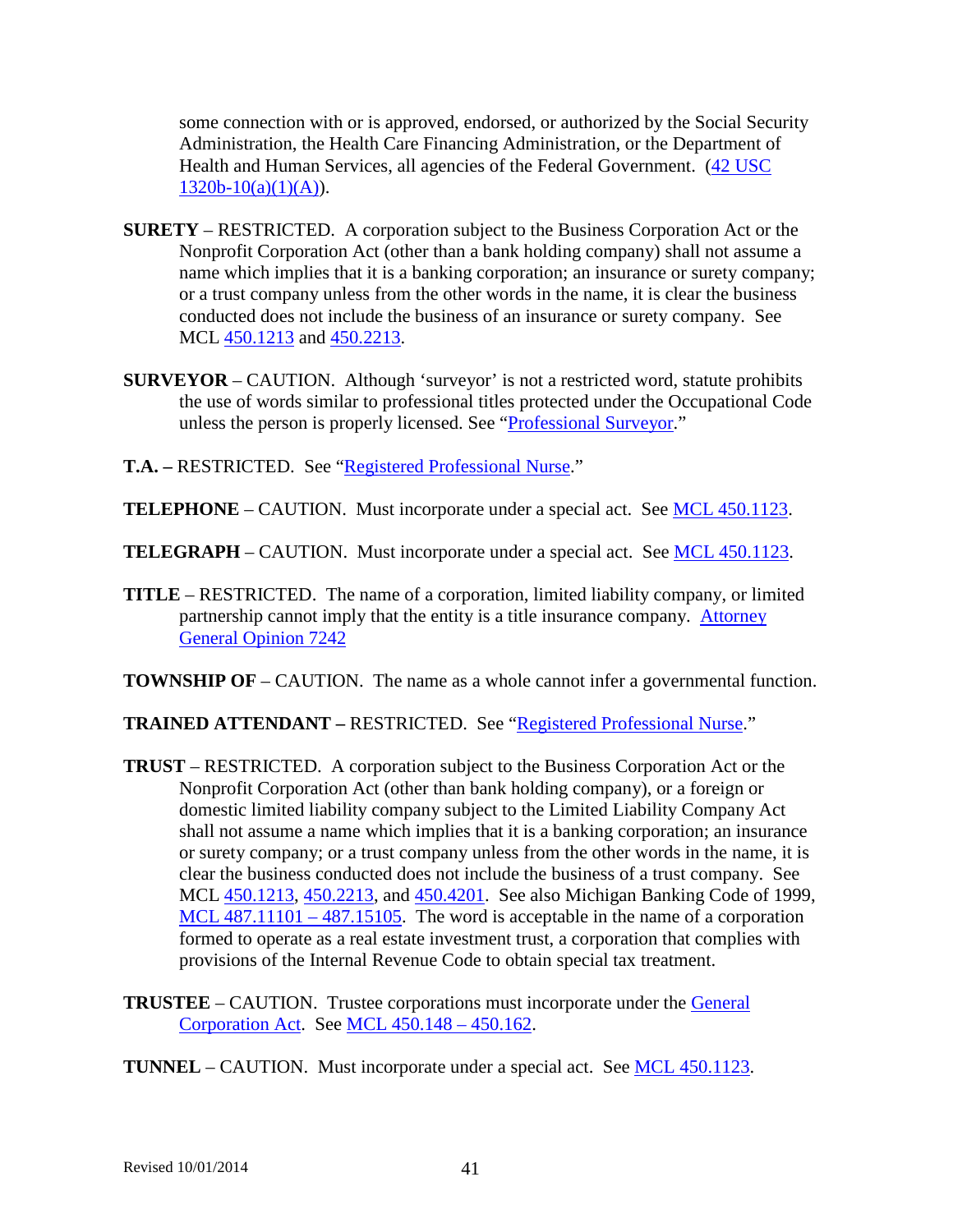- **U.D.** PROHIBITED. Except with written permission of the Director of the United States Secret Service. [\(18 USCS 709\)](http://uscode.house.gov/search/criteria.shtml).
- **UNDERTAKER** CAUTION. See ["Funeral Establishment.](#page-16-0)"
- **UNION DEPOT** CAUTION. Must incorporate under a special act. See [MCL 450.1123.](http://www.legislature.mi.gov/mileg.aspx?page=getObject&objectName=mcl-450-1123)
- **UNITED STATES** RESTRICTED. Prohibited as part of a business or firm name of an entity engaged in the banking, loan, building and loan, brokerage, factorage, insurance, indemnity, savings or trust business except as permitted by the laws of the United States. [\(18 USCS 709\)](http://uscode.house.gov/search/criteria.shtml).
- **UNITED STATES CAPITOL HISTORICAL SOCIETY** PROHIBITED. Federal law prohibits use. [\(36 USCS 220306\)](http://uscode.house.gov/search/criteria.shtml).
- **UNITED STATES HOUSING AUTHORITY** PROHIBITED. Any combination of these words or letters reasonably calculated to convey the false impression that such name of business has some connection with or authorization from the federal government is prohibited. [\(18 USCS 709\)](http://uscode.house.gov/search/criteria.shtml).
- **UNITED STATES MARSHALS SERVICE** PROHIBITED. Any combination of these words or letters reasonably calculated to convey the false impression that such name of business has some connection with or authorization from the federal government is prohibited. [\(18 USCS 709\)](http://uscode.house.gov/search/criteria.shtml).
- **UNITED STATES MINT** PROHIBITED. Except with written permission of the Director of the United States Mint. [\(18 USCS 709\)](http://uscode.house.gov/search/criteria.shtml).

### **UNITED STATES OLYMPIC COMMITTEE –** PROHIBITED. See [Olympic.](#page-28-1)

- **UNITED STATES SAVINGS BOND –** PROHIBITED. Any combination of these words or letters reasonably calculated to convey the false impression that such name or business has some connection with or authorization from the federal government is prohibited. [\(31 USCS 333\)](http://uscode.house.gov/search/criteria.shtml).
- **UNIVERSITY**  RESTRICTED. Every educational corporation including the word "university" in its name, before being authorized to file its articles, shall be required to present to the Bureau an approval in writing from the State Board of Education. See [MCL 450.171.](http://www.legislature.mi.gov/mileg.aspx?page=getObject&objectName=mcl-450-171) This restriction applies only to educational corporations. If the purposes are other than educational, the word may be used in a corporate name.
- **U.S.** CAUTION. See United States. [\(18 USCS 709\)](http://uscode.house.gov/search/criteria.shtml).
- **USHA** PROHIBITED. Any combination of these words or letters reasonably calculated to convey the false impression that such name of business has some connection with or authorization from the federal government is prohibited. [\(18 USCS 709\)](http://uscode.house.gov/search/criteria.shtml).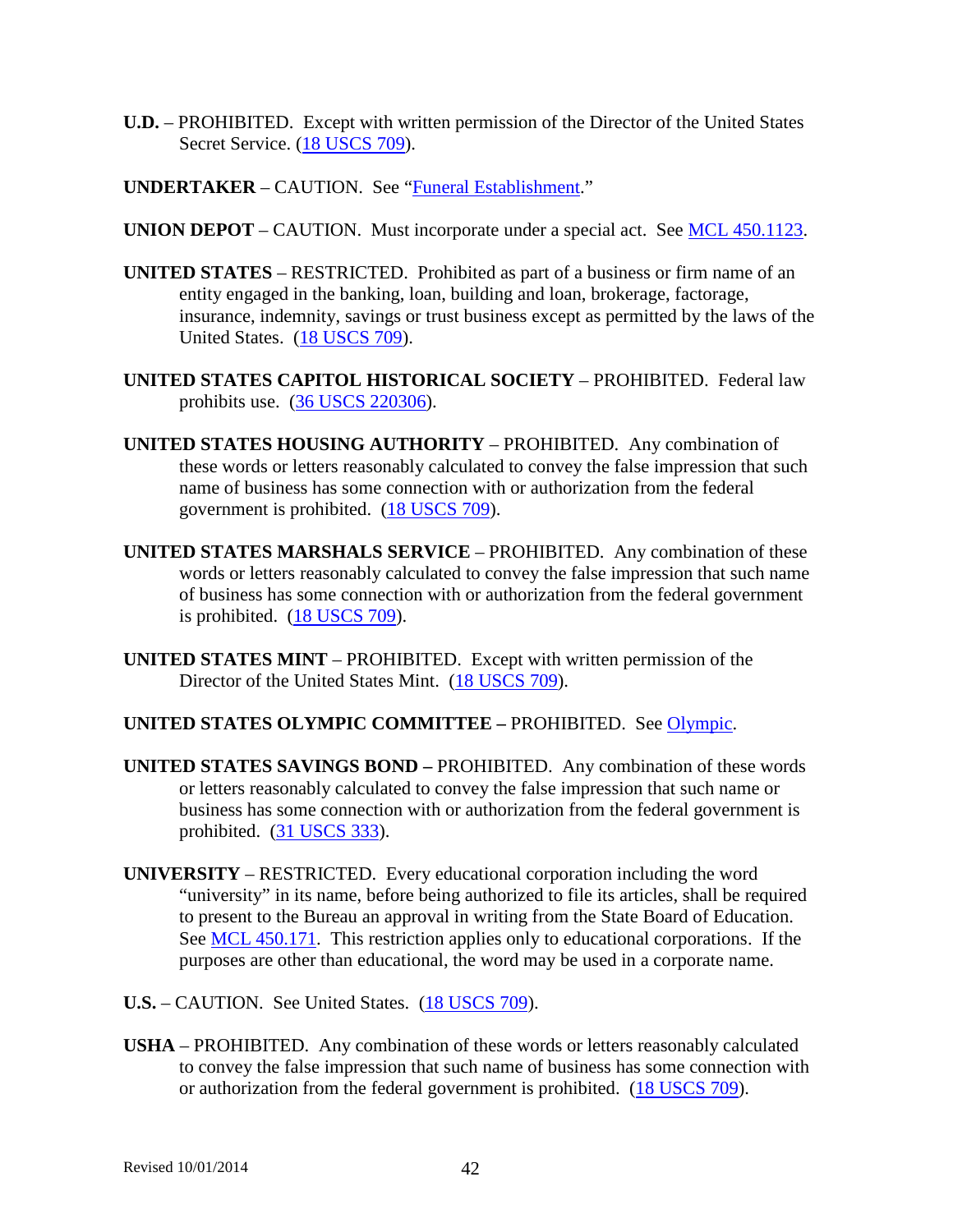- **U.S. MARSHAL** PROHIBITED. Any combination of these words or letters reasonably calculated to convey the false impression that such name of business has some connection with or authorization from the federal government is prohibited. [\(18](http://uscode.house.gov/search/criteria.shtml)  [USCS 709\)](http://uscode.house.gov/search/criteria.shtml).
- **U.S. MARSHALS SERVICE** PROHIBITED. Any combination of these words or letters reasonably calculated to convey the false impression that such name of business has some connection with or authorization from the federal government is prohibited. (18 USCS 709).
- **U.S. MINT** PROHIBITED. Except with written permission of the Director of the United States Mint. [\(18 USCS 709\)](http://uscode.house.gov/search/criteria.shtml).
- **U.S.S.S.** PROBHITED. Except with written permission of the Director of the United States Secret Service. [\(18 USCS 709\)](http://uscode.house.gov/search/criteria.shtml).
- **VAULT** CAUTION. Must incorporate under a special act if it is a cemetery, a burial, or cremation association. See MCL  $450.1123$  and MCL  $456.251 - 456.253$ .
- <span id="page-42-1"></span>**VEHICLE PROTECTION PRODUCT WARRANTOR** – CAUTION. A person may not act as a warrantor or represent to the public that the person is a warrantor unless the person files a notice with the department of labor and economic growth, on a form prescribed by that department. See [MCL 257.1247.](http://www.legislature.mi.gov/mileg.aspx?page=getObject&objectName=mcl-257-1247)

**VETERINARIAN –** RESTRICTED. See ["Veterinary.](#page-42-0)"

<span id="page-42-0"></span>**VETERINARY –** RESTRICTED. An individual who is not licensed or registered under the laws of the State of Michigan to engage in a particular health profession shall not use an insignia, title, or letter, or a word, letter, or phrase with or without qualifying words to induce the belief that the person is licensed or registered in Michigan. See MCL [333.16261](http://www.legislature.mi.gov/mileg.aspx?page=GetMCLDocument&objectname=mcl-333-16261) and [333.18811](http://legislature.mi.gov/doc.aspx?mcl-333-18811)

**VETERINARY DOCTOR –** RESTRICTED. See ["Veterinary.](#page-42-0)"

**VETERINARY SURGEON –** RESTRICTED. See ["Veterinary.](#page-42-0)"

- **VILLAGE OF** CAUTION. The name as a whole cannot infer a governmental function.
- V.M.D. RESTRICTED. See ["Veterinary.](#page-42-0)"

WARRANTOR – CAUTION. See ["Vehicle Protection Product Warrantor.](#page-42-1)"

**WATERSHED COUNCIL** – RESTRICTED. A watershed council organized under part 311 of Act 451, P.A. 1994 [\(MCL 324.31101\)](http://www.legislature.mi.gov/mileg.aspx?page=getObject&objectName=mcl-324-31101) may not incorporate as a nonprofit corporation.